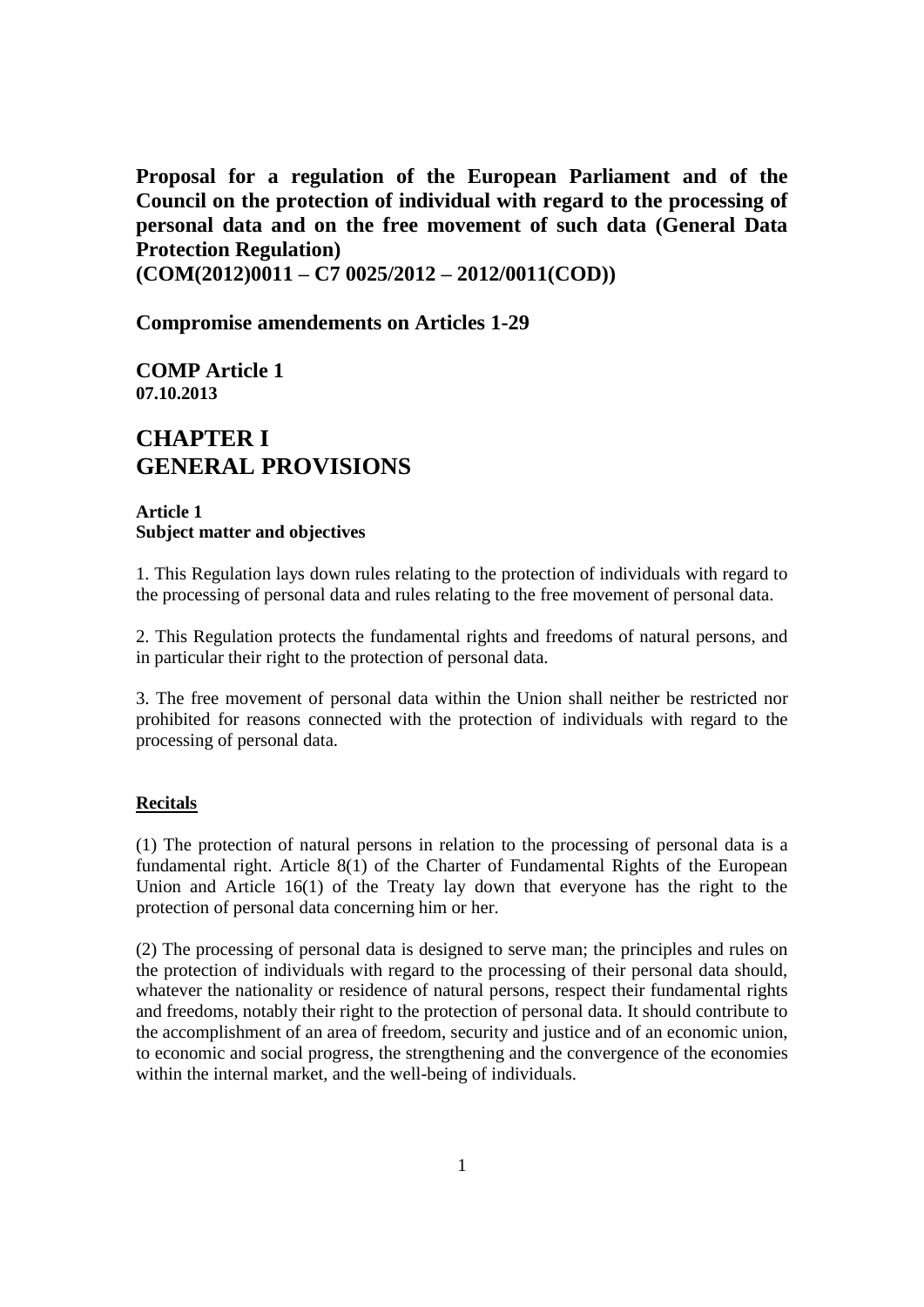(3) Directive 95/46/EC of the European Parliament and of the Council of 24 October 1995 on the protection of individuals with regard to the processing of personal data and on the free movement of such data<sup>1</sup> seeks to harmonise the protection of fundamental rights and freedoms of natural persons in respect of processing activities and to guarantee the free flow of personal data between Member States.

(4) The economic and social integration resulting from the functioning of the internal market has led to a substantial increase in cross-border flows. The exchange of data between economic and social, public and private actors across the Union increased. National authorities in the Member States are being called upon by Union law to cooperate and exchange personal data so as to be able to perform their duties or carry out tasks on behalf of an authority in another Member State.

(5) Rapid technological developments and globalisation have brought new challenges for the protection of personal data. The scale of data sharing and collecting has increased spectacularly. Technology allows both private companies and public authorities to make use of personal data on an unprecedented scale in order to pursue their activities. Individuals increasingly make personal information available publicly and globally. Technology has transformed both the economy and social life, and requires to further facilitate the free flow of data within the Union and the transfer to third countries and international organisations, while ensuring an high level of the protection of personal data.

(6) These developments require building a strong and more coherent data protection framework in the Union, backed by strong enforcement, given the importance to create the trust that will allow the digital economy to develop across the internal market. Individuals should have control of their own personal data and legal and practical certainty for individuals, economic operators and public authorities should be reinforced.

(7) The objectives and principles of Directive 95/46/EC remain sound, but it has not prevented fragmentation in the way data protection is implemented across the Union, legal uncertainty and a widespread public perception that there are significant risks for the protection of individuals associated notably with online activity. Differences in the level of protection of the rights and freedoms of individuals, notably to the right to the protection of personal data, with regard to the processing of personal data afforded in the Member States may prevent the free flow of personal data throughout the Union. These differences may therefore constitute an obstacle to the pursuit of economic activities at the level of the Union, distort competition and impede authorities in the discharge of their responsibilities under Union law. This difference in levels of protection is due to the existence of differences in the implementation and application of Directive 95/46/EC.

(8) In order to ensure consistent and high level of protection of individuals and to remove the obstacles to flows of personal data, the level of protection of the rights and freedoms of individuals with regard to the processing of such data should be equivalent in all Member States. Consistent and homogenous application of the rules for the protection of

 $\overline{1}$ OJ L 281, 23.11.1995, p. 31.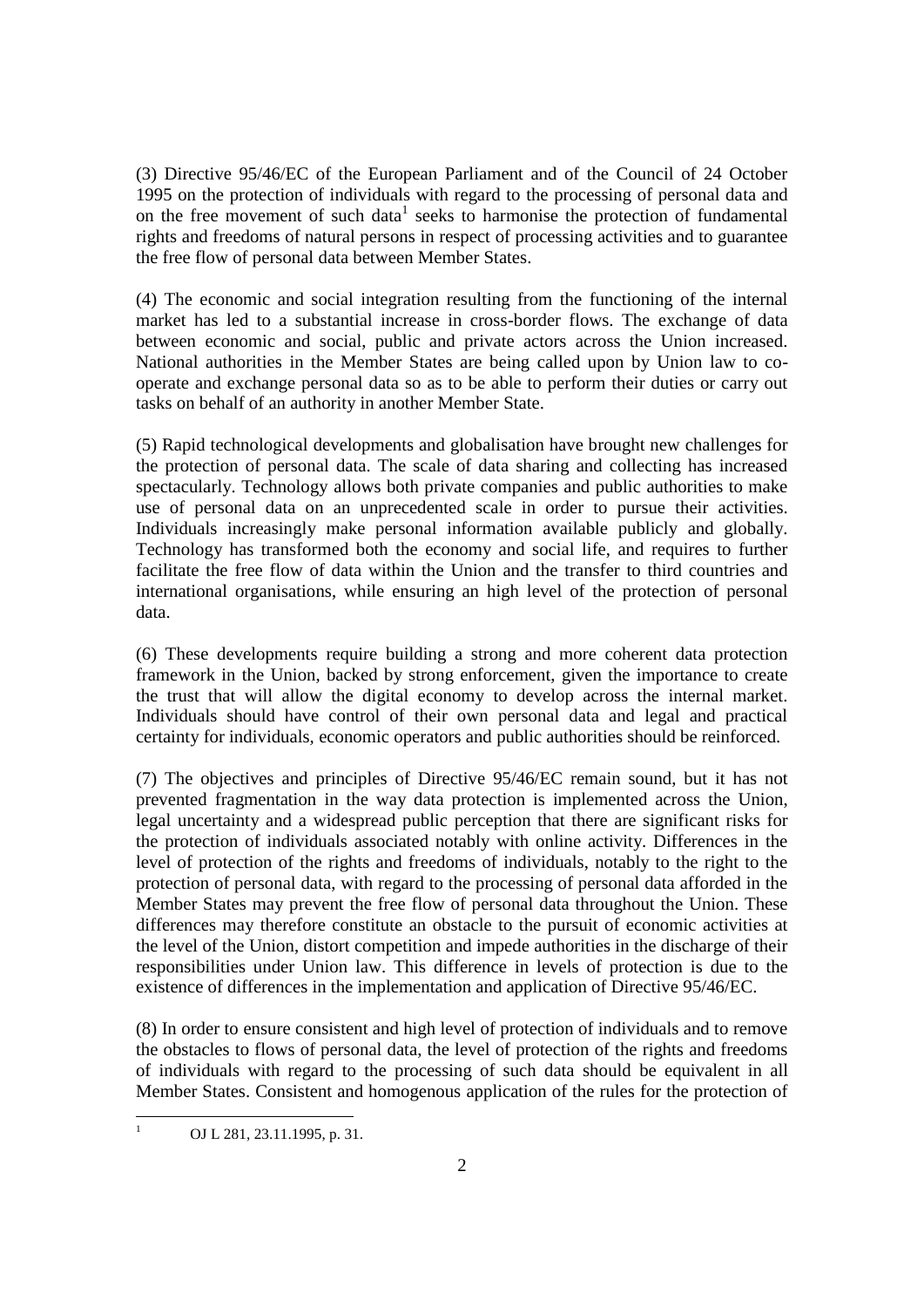the fundamental rights and freedoms of natural persons with regard to the processing of personal data should be ensured throughout the Union.

(9) Effective protection of personal data throughout the Union requires strengthening and detailing the rights of data subjects and the obligations of those who process and determine the processing of personal data, but also equivalent powers for monitoring and ensuring compliance with the rules for the protection of personal data and equivalent sanctions for offenders in the Member States.

(10) Article 16(2) of the Treaty mandates the European Parliament and the Council to lay down the rules relating to the protection of individuals with regard to the processing of personal data and the rules relating to the free movement of personal data.

In order to ensure a consistent level of protection for individuals throughout the Union and to prevent divergences hampering the free movement of data within the internal market, a Regulation is necessary to provide legal certainty and transparency for economic operators, including micro, small and medium-sized enterprises, and to provide individuals in all Member States with the same level of legally enforceable rights and obligations and responsibilities for controllers and processors, to ensure consistent monitoring of the processing of personal data, and equivalent sanctions in all Member States as well as effective co-operation by the supervisory authorities of different Member States. To take account of the specific situation of micro, small and mediumsized enterprises, this Regulation includes a number of derogations. In addition, the Union institutions and bodies, Member States and their supervisory authorities are encouraged to take account of the specific needs of micro, small and medium-sized enterprises in the application of this Regulation. The notion of micro, small and mediumsized enterprises should draw upon Commission Recommendation 2003/361/EC of 6 May 2003 concerning the definition of micro, small and medium-sized enterprises.

(11) The protection afforded by this Regulation concerns natural persons, whatever their nationality or place of residence, in relation to the processing of personal data. With regard to the processing of data which concern legal persons and in particular undertakings established as legal persons, including the name and the form of the legal person and the contact details of the legal person, the protection of this Regulation should not be claimed by any person. This should also apply where the name of the legal person contains the names of one or more natural persons.

(12) The protection of individuals should be technologically neutral and not depend on the techniques used; otherwise this would create a serious risk of circumvention. The protection of individuals should apply to processing of personal data by automated means as well as to manual processing, if the data are contained or are intended to be contained in a filing system. Files or sets of files as well as their cover pages, which are not structured according to specific criteria, should not fall within the scope of this Regulation.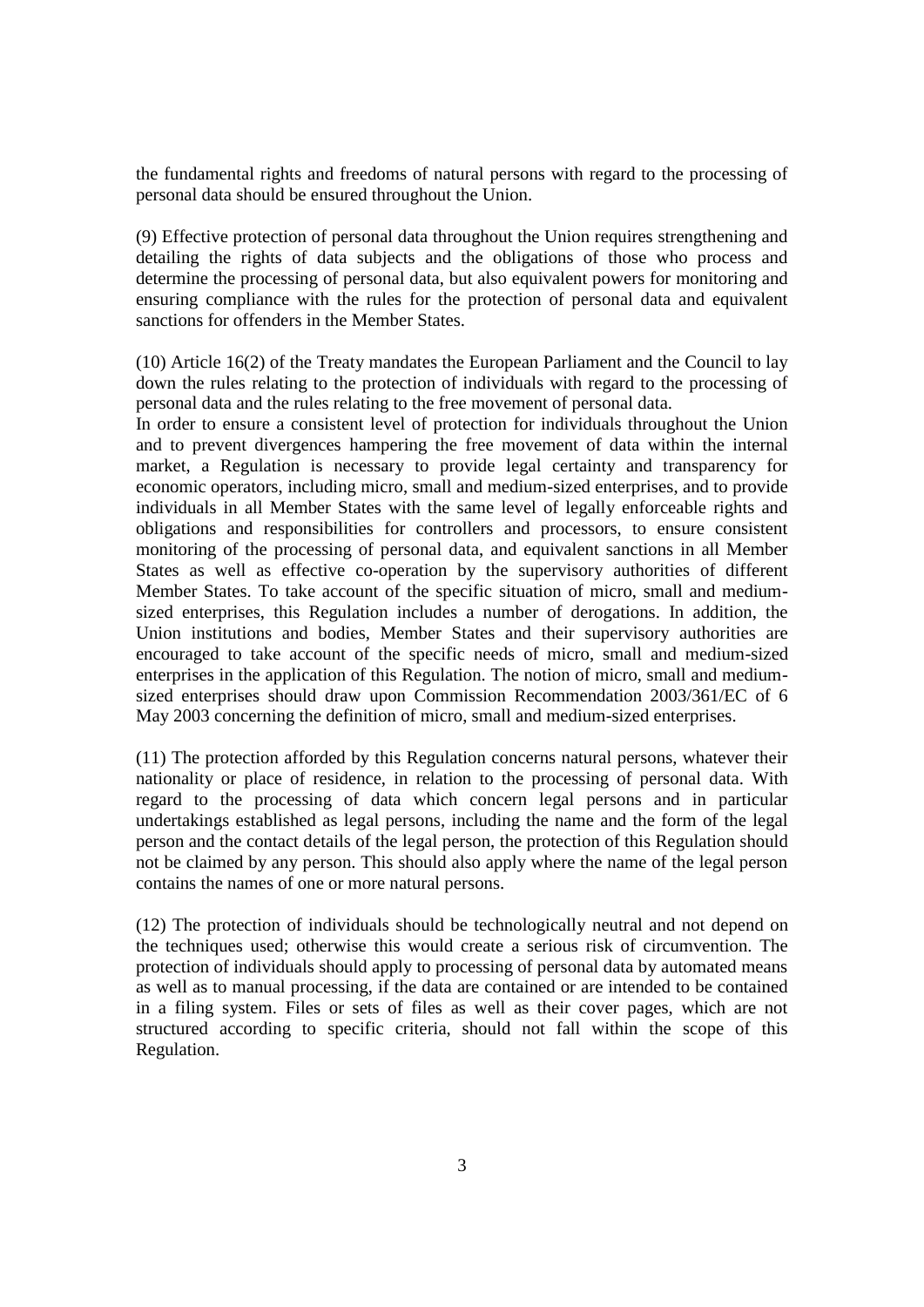## **COMP Article 2 7.10.2013**

## **Article 2 Material scope**

1. This Regulation applies to the processing of personal data wholly or partly by automated means, *irrespective of the method of processing,* and to the processing other than by automated means of personal data which form part of a filing system or are intended to form part of a filing system.

2. This Regulation does not apply to the processing of personal data:

(a) in the course of an activity which falls outside the scope of Union law*, in particular national security*;

#### *(b) by the Union institutions, bodies, offices and agencies;*

(c) by the Member States when carrying out activities which fall within the scope of Chapter 2 of *Title V of* the Treaty on European Union;

(d) by a natural person *without any gainful interest* in the course of *its own an* exclusively personal or household activity. *This exemption also shall apply to a publication of personal data where it can be reasonably expected that it will be only accessed by a limited number of persons*;

(e) by competent *public* authorities for the purposes of prevention, investigation, detection or prosecution of criminal offences or the execution of criminal penalties.

3. This Regulation shall be without prejudice to the application of Directive 2000/31/EC, in particular of the liability rules of intermediary service providers in Articles 12 to 15 of that Directive.

### **Recitals**

(14) This Regulation does not address issues of protection of fundamental rights and freedoms or the free flow of data related to activities which fall outside the scope of Union law, *nor does it cover the processing of personal data by the Union institutions, bodies, offices and agencies, which are subject to Regulation (EC) No 45/2001, or the processing of personal data by the Member States when carrying out activities in relation to the common foreign and security policy of the Union. Regulation (EC) No 45/2001 should be brought in line with this Regulation and applied in accordance with this Regulation.*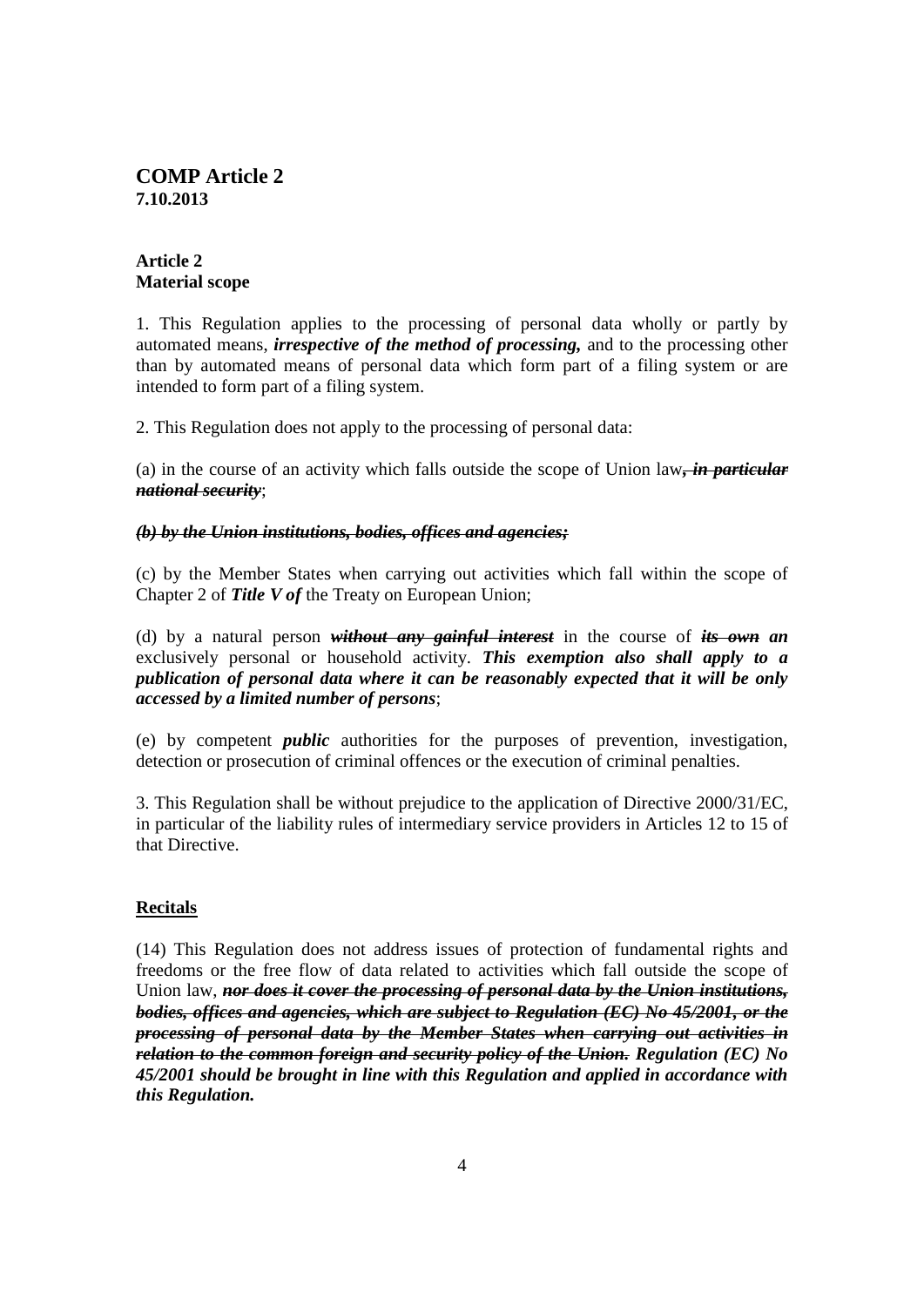(15) This Regulation should not apply to processing of personal data by a natural person, which are exclusively personal, *family-related*, or domestic, such as correspondence and the holding of addresses *or a private sale* and without any connection with a professional or commercial activity. *However, this Regulation should apply to controllers and processors which provide the means for processing personal data for such personal or domestic activities.*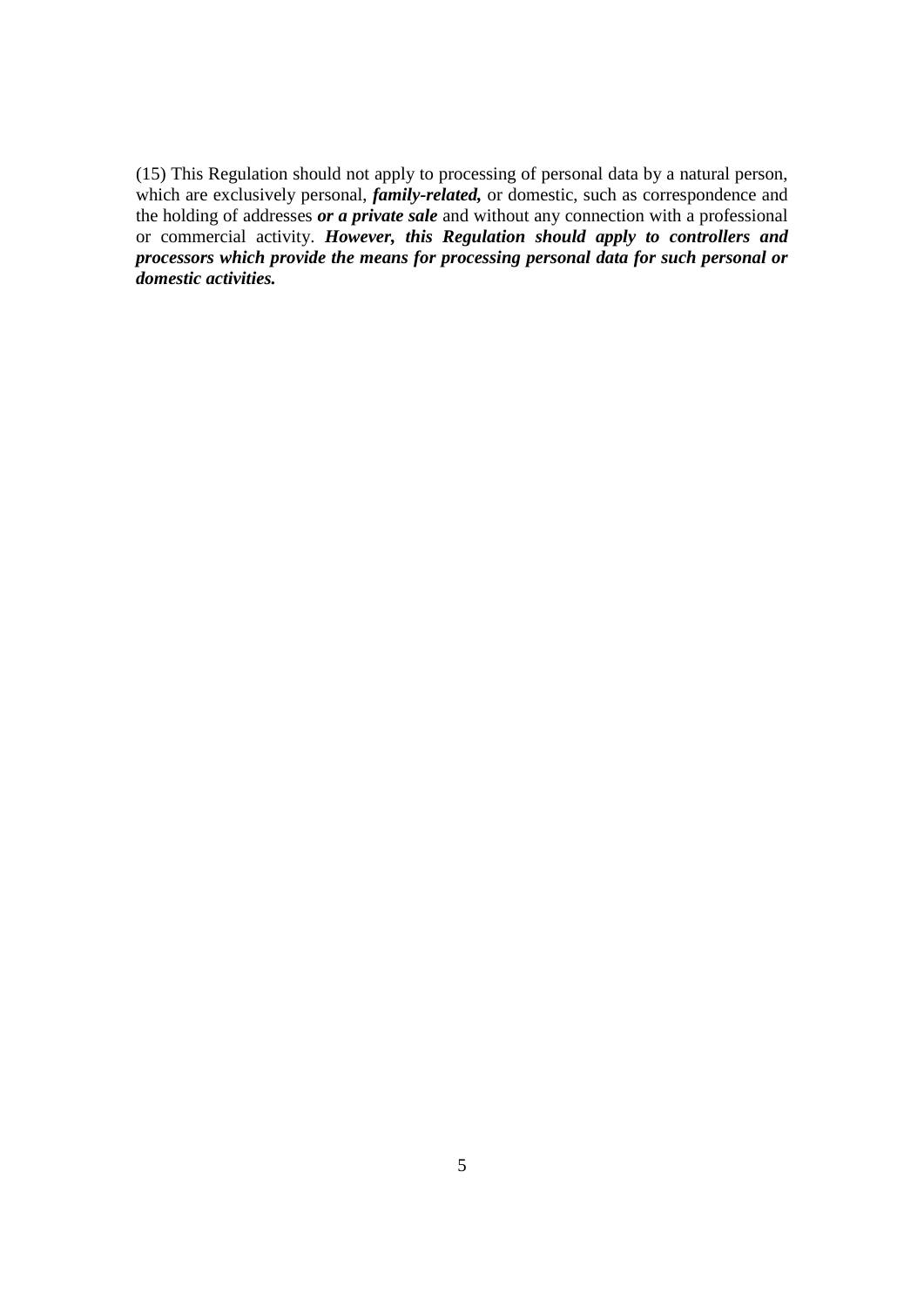## **COMP Article 3 14.10.2013**

## **Article 3 Territorial scope**

1. This Regulation applies to the processing of personal data in the context of the activities of an establishment of a controller or a processor in the Union, *whether the processing takes place in the Union or not*.

2. This Regulation applies to the processing of personal data of data subjects *residing* in the Union by a controller *or processor* not established in the Union, where the processing activities are related to:

(a) the offering of goods or services*, irrespective of whether a payment of the data subject is required,* to such data subjects in the Union; or

(b) the monitoring of *such data subjects their behaviour.*

3. This Regulation applies to the processing of personal data by a controller not established in the Union, but in a place where the national law of a Member State applies by virtue of public international law.

### **Recitals**

(19) Any processing of personal data in the context of the activities of an establishment of a controller or a processor in the Union should be carried out in accordance with this Regulation, regardless of whether the processing itself takes place within the Union or not. Establishment implies the effective and real exercise of activity through stable arrangements. The legal form of such arrangements, whether through a branch or a subsidiary with a legal personality, is not the determining factor in this respect.

(20) In order to ensure that individuals are not deprived of the protection to which they are entitled under this Regulation, the processing of personal data of data subjects residing in the Union by a controller not established in the Union should be subject to this Regulation where the processing activities are related to the offering of goods or services*, irrespective of whether connected to a payment or not,* to such data subjects, or to the monitoring *of the behaviour* of such data subjects. *In order to determine whether such a controller is offering goods or services to such data subjects in the Union, it should be ascertained whether it is apparent that the controller is envisaging the offering of services to data subjects residing in one or more Member States in the Union.*

(21) In order to determine whether a processing activity can be considered to 'monitor' *the behaviour' of* data subjects, it should be ascertained whether individuals are tracked,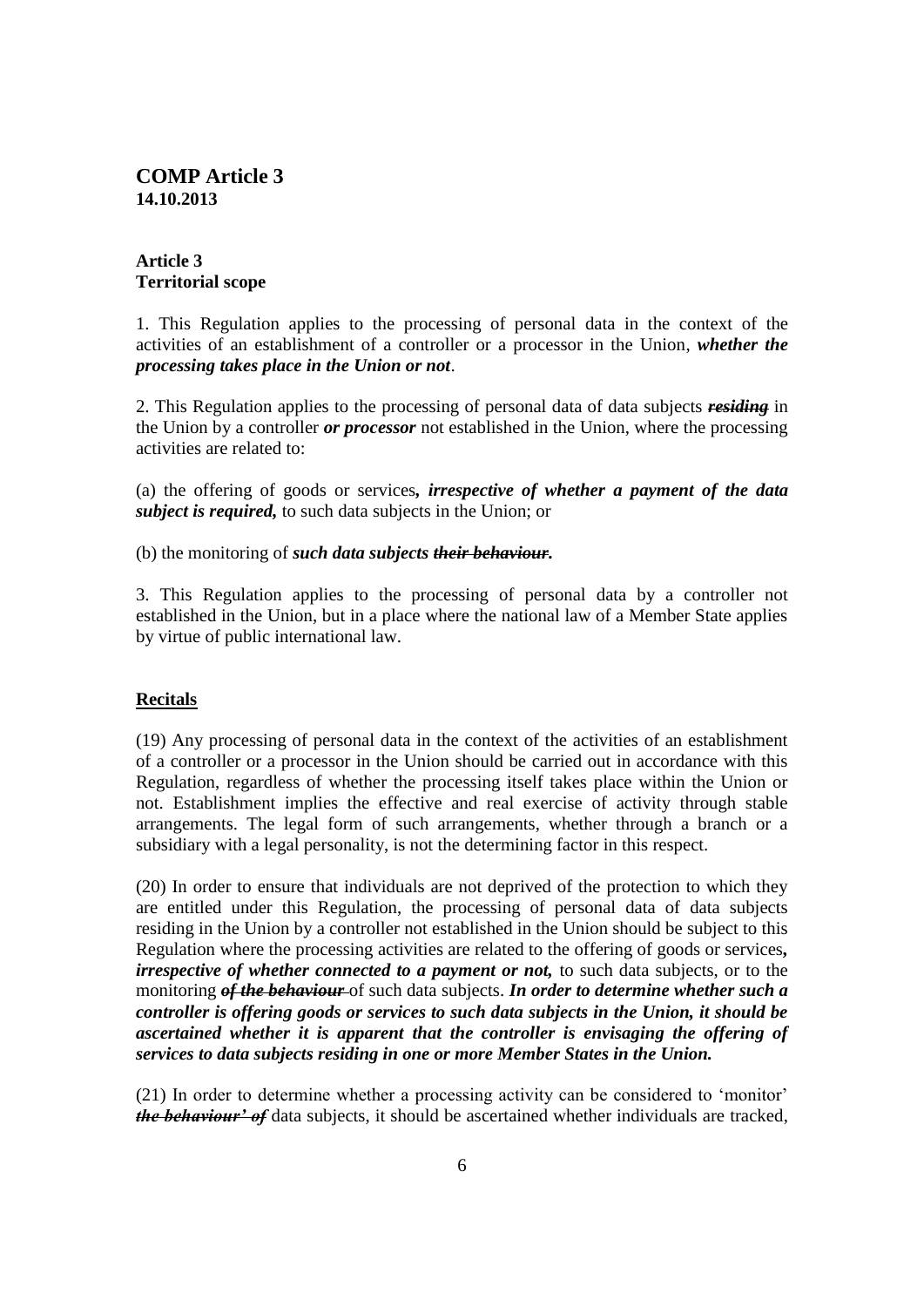*regardless of the origins of the data on the internet with or through other means, or if other data about them is collected, including from public registers and announcements in the Union that are accessible from outside of the Union, including with the intention to use, or potential of subsequent use of* data processing techniques which consist of applying a 'profile' *to an individual*, particularly in order to take decisions concerning her or him or for analysing or predicting her or his personal preferences, behaviours and attitudes.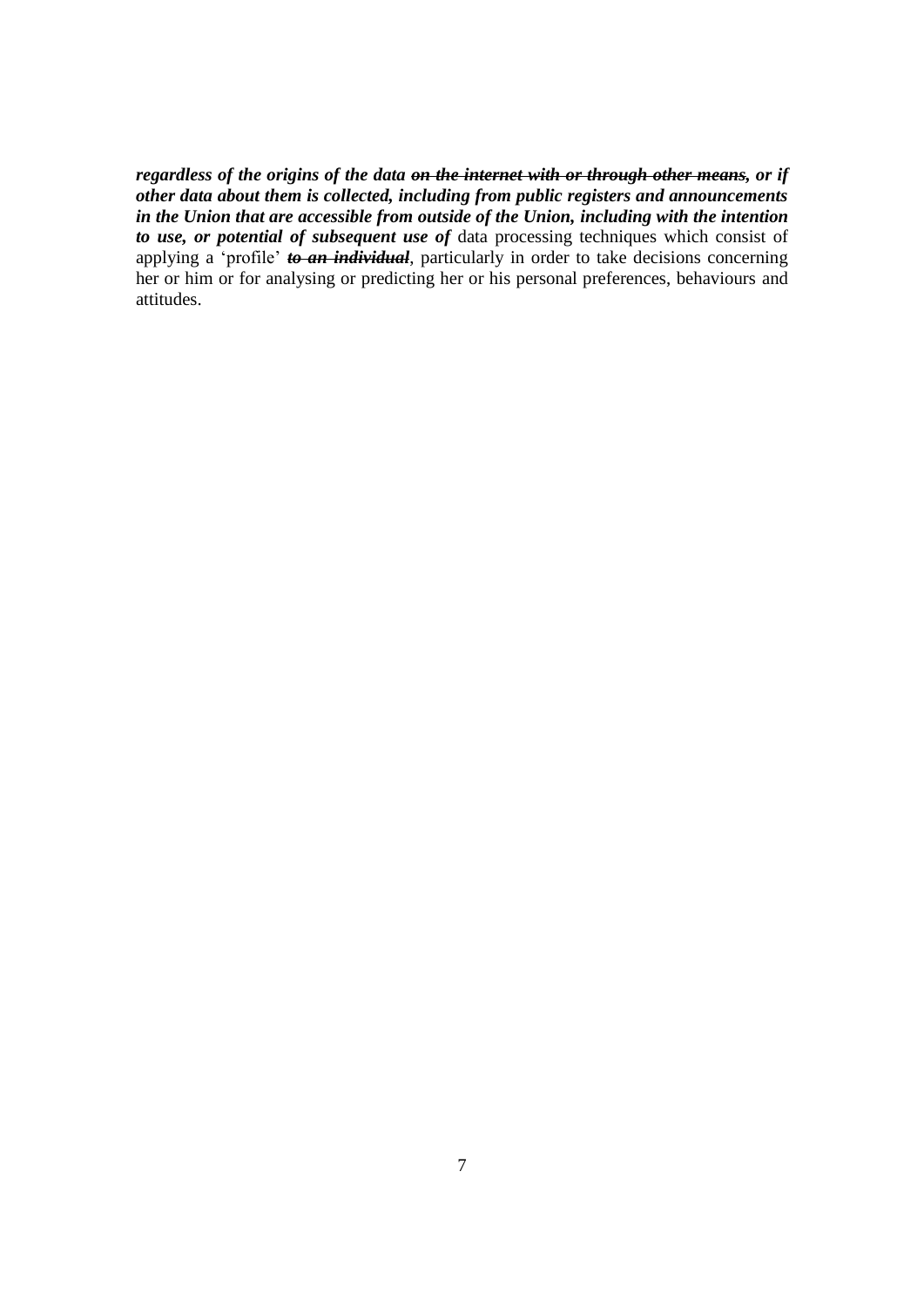## **COMP Article 4 11.10.2013**

## **Article 4 Definitions**

For the purposes of this Regulation:

*(1) 'data subject' means an identified natural person or a natural person who can be identified, directly or indirectly, by means reasonably likely to be used by the controller or by any other natural or legal person, in particular by reference to an identification number, location data, online identifier or to one or more factors specific to the physical, physiological, genetic, mental, economic, cultural or social identity of that person;*

(2) 'personal data' means any information relating to a*n identified or identifiable natural person ('*data subject*'); an identifiable person is one who can be identified, directly or indirectly, in particular by reference to an identifier such as a name, an identification number, location data, unique identifier or to one or more factors specific to the physical, physiological, genetic, mental, economic, cultural or social or gender identity of that person*;

*(2a) 'pseudonymous data' means personal data that cannot be attributed to a specific data subject without the use of additional information, as long as such additional information is kept separately and subject to technical and organisational measures to ensure non-attribution;*

### *(2b) 'encrypted data' means personal data, which through technological protection measures is rendered unintelligible to any person who is not authorised to access it;*

(3) 'processing' means any operation or set of operations which is performed upon personal data or sets of personal data, whether or not by automated means, such as collection, recording, organization, structuring, storage, adaptation or alteration, retrieval, consultation, use, disclosure by transmission, dissemination or otherwise making available, alignment or combination, erasure or destruction;

#### *(3a)* '*profiling' means any form of automated processing of personal data intended to evaluate certain personal aspects relating to a natural person or to analyse or predict in particular that natural person's performance at work, economic situation, location, health, personal preferences, reliability or behaviour;*

(4) 'filing system' means any structured set of personal data which are accessible according to specific criteria, whether centralized, decentralized or dispersed on a functional or geographical basis;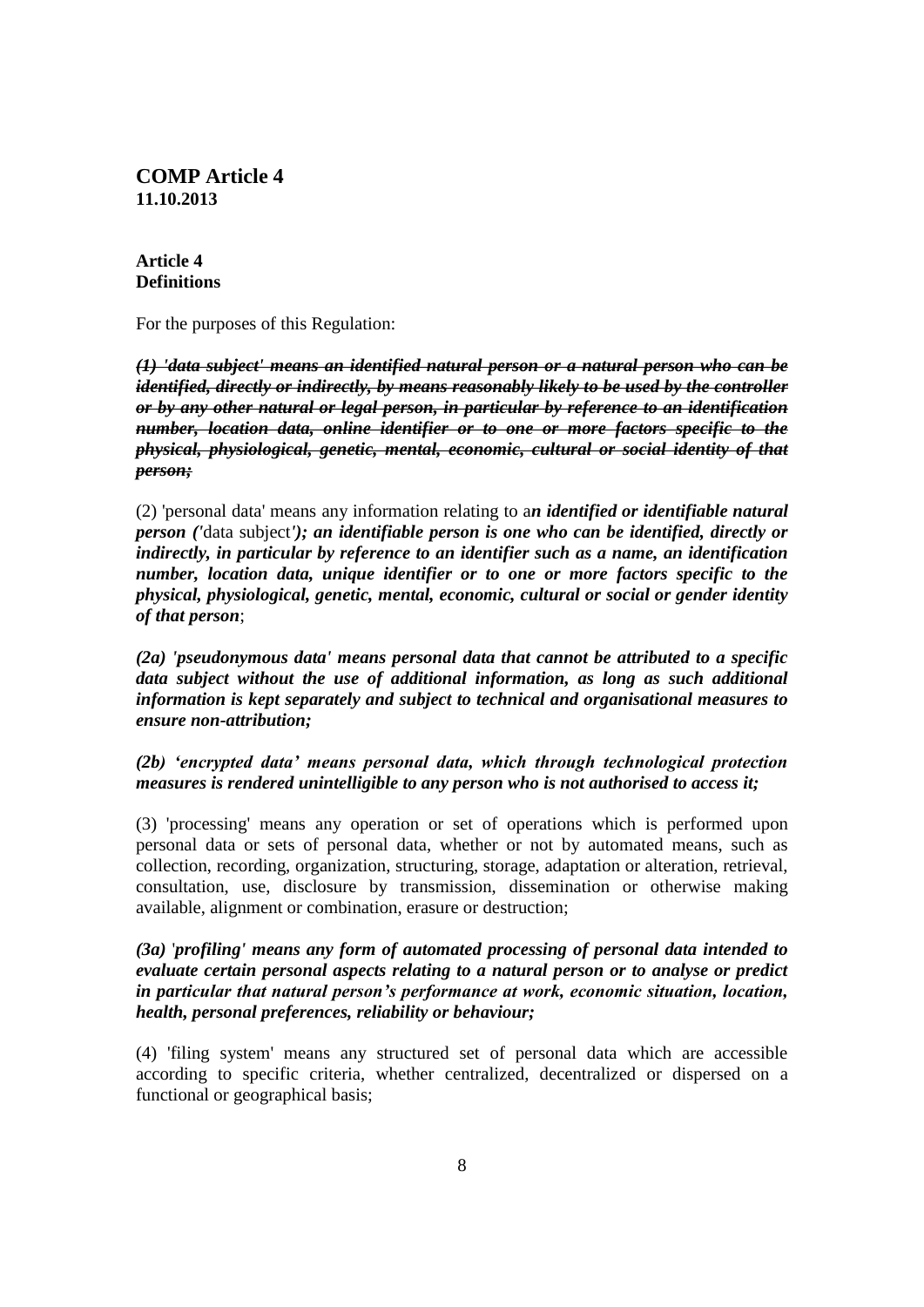(5) 'controller' means the natural or legal person, public authority, agency or any other body which alone or jointly with others determines the purposes*, conditions* and means of the processing of personal data; where the purposes*, conditions* and means of processing are determined by Union law or Member State law, the controller or the specific criteria for his nomination may be designated by Union law or by Member State law;

(6) 'processor' means a natural or legal person, public authority, agency or any other body which processes personal data on behalf of the controller;

(7) 'recipient' means a natural or legal person, public authority, agency or any other body to which the personal data are disclosed;

*(7a) 'third party' means any natural or legal person, public authority, agency or any other body other than the data subject, the controller, the processor and the persons who, under the direct authority of the controller or the processor, are authorized to process the data;*

(8) 'the data subject's consent' means any freely given specific, informed and explicit indication of his or her wishes by which the data subject, either by a statement or by a clear affirmative action, signifies agreement to personal data relating to them being processed;

(9) 'personal data breach' means *a breach of security leading to* the accidental or unlawful destruction, loss, alteration, unauthorised disclosure of, or access to, personal data transmitted, stored or otherwise processed.

(10) 'genetic data' means all *personal data relating to the genetic characteristics of an individual which have been inherited or acquired as they result from an analysis of a biological sample from the individual in question, in particular by chromosomal, desoxyribonucleic acid (DNA) or ribonucleic acid (RNA) analysis or analysis of any other element enabling equivalent information to be obtained;*

(11) 'biometric data' means any *personal* data relating to the physical, physiological or behavioural characteristics of an individual which allow their unique identification, such as facial images, or dactyloscopic data;

(12) 'data concerning health' means any *personal data information* which relates to the physical or mental health of an individual, or to the provision of health services to the individual;

*(13) 'main establishment' means the place of establishment of the undertaking or group of undertakings in the Union, whether controller or processor, where the main decisions as to the purposes, conditions and means of the processing of personal data are taken. The following objective criteria may be considered among others: The location of the controller or processor's headquarters; the location of the entity within*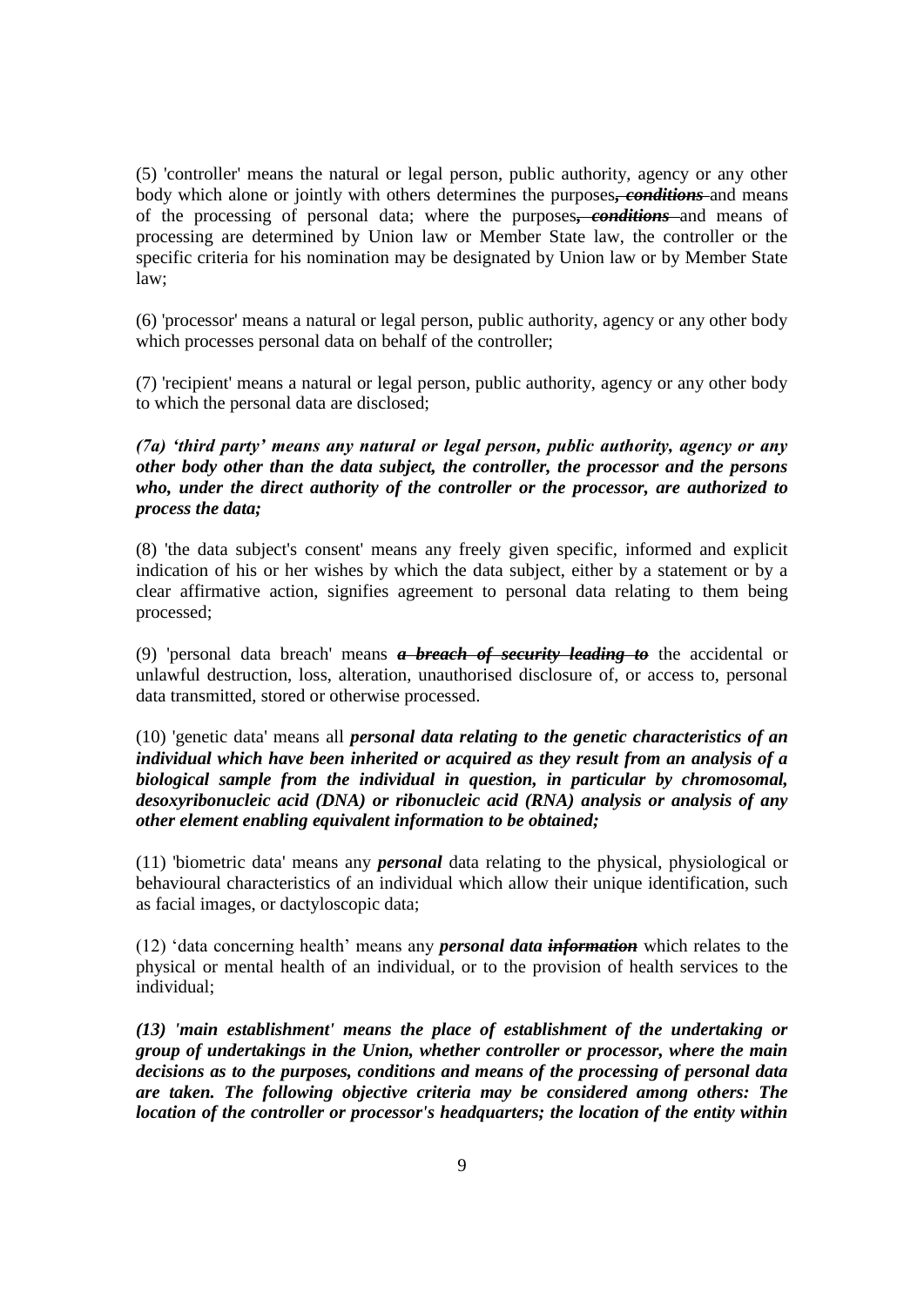*a group of undertakings which is best placed in terms of management functions and administrative responsibilities to deal with and enforce the rules as set out in this Regulation; the location where effective and real management activities are exercised determining the data processing through stable arrangements;*

(14) 'representative' means any natural or legal person established in the Union who, explicitly designated by the controller, *acts and may be addressed by the supervisory authority and other bodies in the Union instead of the represents the* controller*,* with regard to the obligations of the controller under this Regulation;

(15) 'enterprise' means any entity engaged in an economic activity, irrespective of its legal form, thus including, in particular, natural and legal persons, partnerships or associations regularly engaged in an economic activity;

(16) 'group of undertakings' means a controlling undertaking and its controlled undertakings;

(17) 'binding corporate rules' means personal data protection policies which are adhered to by a controller or processor established on the territory of a Member State of the Union for transfers or a set of transfers of personal data to a controller or processor in one or more third countries within a group of undertakings;

(18) 'child' means any person below the age of 18 years;

(19) 'supervisory authority' means a public authority which is established by a Member State in accordance with Article 46.

#### **Recitals**

(23) The principles of *data* protection should apply to any information concerning an identified or identifiable *natural* person. *To determine whether a person is identifiable, account should be taken of all the means reasonably likely to be used either by the controller or by any other person to identify or single out the individual directly or indirectly. To ascertain whether means are reasonable likely to be used to identify the individual, account should be taken of all objective factors, such as the costs of and the amount of time required for identification, taking into consideration both available technology at the time of the processing and technological development. The principles of data protection should therefore not apply to anonymous data, which is information that does not relate to an identified or identifiable natural person. This Regulation does therefore not concern the processing of such anonymous data, including for statistical and research purposes.*

(24) When using *online services, individuals may be associated with online* identifiers provided by *their* devices, applications, tools and protocols, such as Internet Protocol addresses, cookie identifiers *and Radio Frequency Identification tags, this Regulation*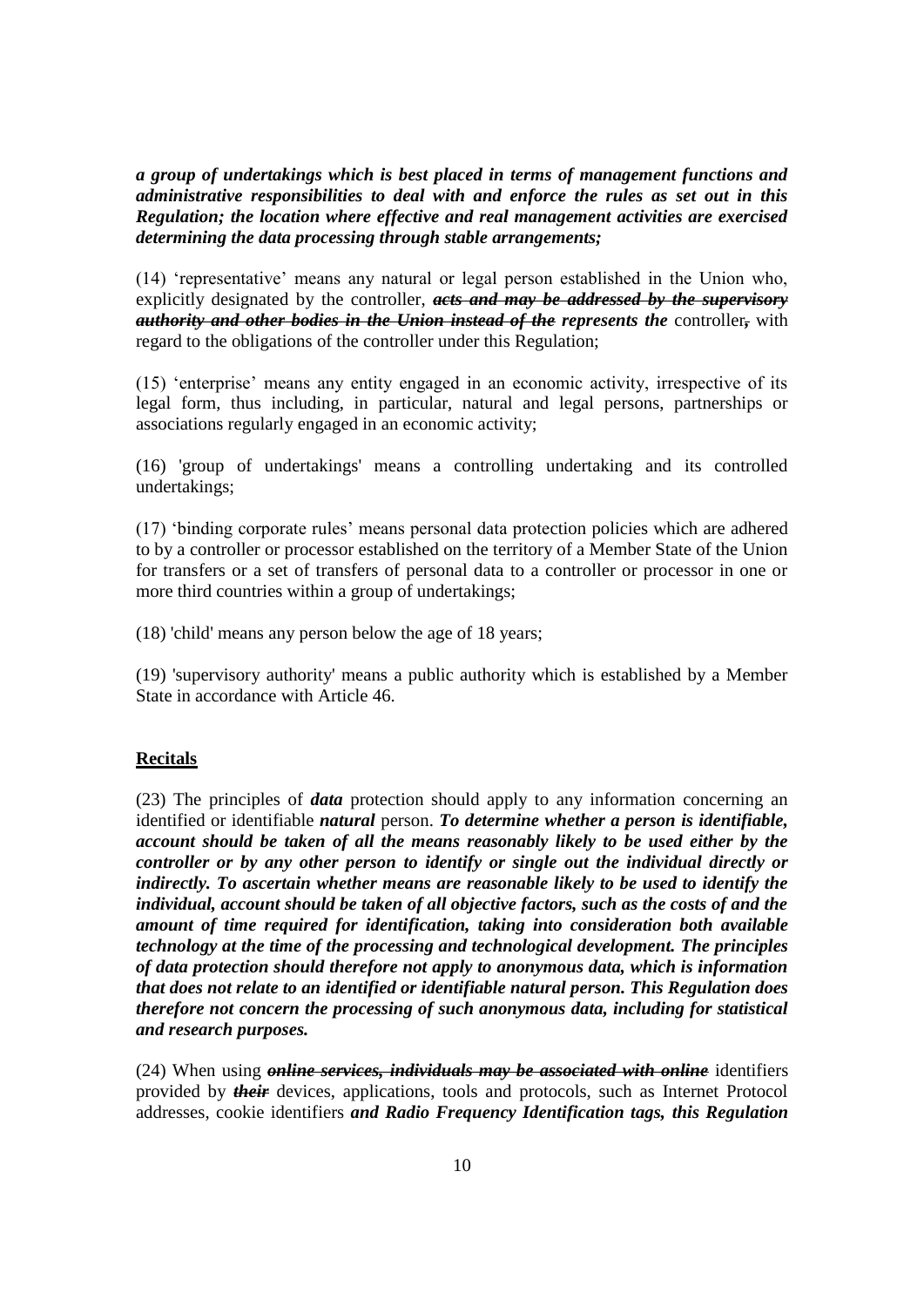*should be applicable to processing involving such data, unless those identifiers do not relate to an identified or identifiable natural person. This may leave traces which, combined with unique identifiers and other information received by the servers, may be used to create profiles of the individuals and identify them. It follows that identification numbers, location data, online identifiers or other specific factors as such need not necessarily be considered as personal data in all circumstances.*

(25) Consent should be given explicitly by any appropriate method enabling a freely given specific and informed indication of the data subject's wishes, either by a statement or by a clear affirmative action *that is the result of choice* by the data subject, ensuring that individuals are aware that they give their consent to the processing of personal data, *. Clear affirmative action could include* including by ticking a box when visiting an Internet website or by any other statement or conduct which clearly indicates in this context the data subject's acceptance of the proposed processing of their personal data. Silence, *mere use of a service* or inactivity should therefore not constitute consent. Consent should cover all processing activities carried out for the same purpose or purposes. If the data subject's consent is to be given following an electronic request, the request must be clear, concise and not unnecessarily disruptive to the use of the service for which it is provided.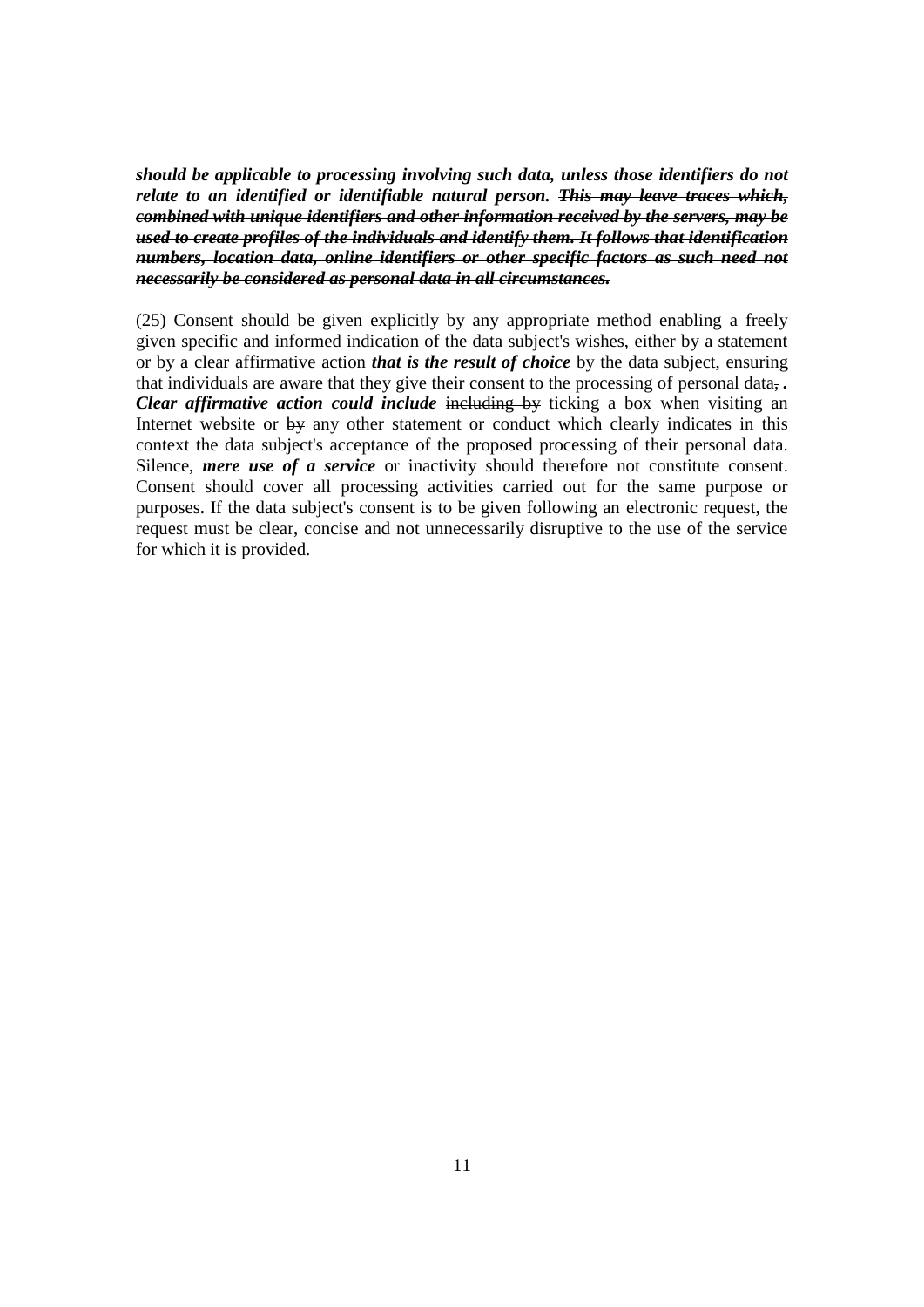## **COMP Article 5 07.10.2013**

## **Article 5 Principles relating to personal data processing**

Personal data *must shall* be:

(a) processed lawfully, fairly and in a transparent manner in relation to the data subject *(lawfulness, fairness and transparency)*;

(b) collected for specified, explicit and legitimate purposes and not further processed in a way incompatible with those purposes *(purpose limitation)*;

(c) adequate, relevant, and limited to the minimum necessary in relation to the purposes for which they are processed; they shall only be processed if, and as long as, the purposes could not be fulfilled by processing information that does not involve personal data *(data minimisation)*;

(d) accurate and*, where necessary,* kept up to date; every reasonable step must be taken to ensure that personal data that are inaccurate, having regard to the purposes for which they are processed, are erased or rectified without delay *(accuracy).*

(e) kept in a form which permits *direct or indirect* identification of data subjects for no longer than is necessary for the purposes for which the personal data are processed; personal data may be stored for longer periods insofar as the data will be processed solely for historical, statistical or scientific research *or for archive* purposes in accordance with the rules and conditions of Articles 83 *and 83a* and if a periodic review is carried out to assess the necessity to continue the storage, *and if appropriate technical and organizational measures are put in place to limit access to the data only for these purposes (storage minimisation)*;

*(ea) processed in a way that effectively allows the data subject to exercise his or her rights (effectiveness);*

*(eb) processed in a way that protects against unauthorised or unlawful processing and against accidental loss, destruction or damage, using appropriate technical or organisational measures (integrity);*

(f) processed under the responsibility and liability of the controller, who shall ensure and *be able to* demonstrate *for each processing operation* the compliance with the provisions of this Regulation *(accountability)*.

### **Recitals**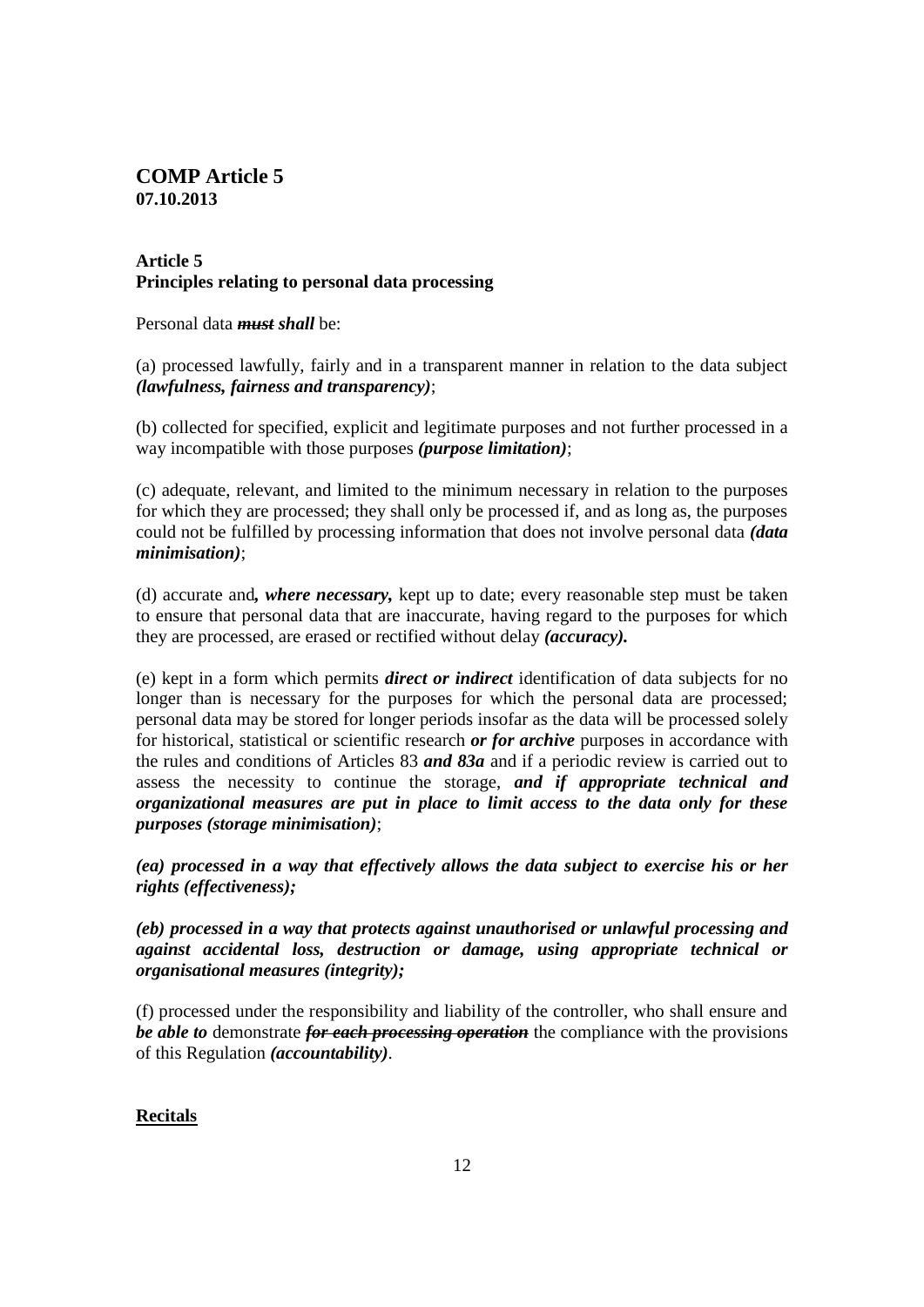(30) Any processing of personal data should be lawful, fair and transparent in relation to the individuals concerned. In particular, the specific purposes for which the data are processed should be explicit and legitimate and determined at the time of the collection of the data. The data should be adequate, relevant and limited to the minimum necessary for the purposes for which the data are processed; this requires in particular ensuring that the data collected are not excessive and that the period for which the data are stored is limited to a strict minimum. Personal data should only be processed if the purpose of the processing could not be fulfilled by other means. Every reasonable step should be taken to ensure that personal data which are inaccurate are rectified or deleted. In order to ensure that the data are not kept longer than necessary, time limits should be established by the controller for erasure or for a periodic review.

(48) The principles of fair and transparent processing require that the data subject should be informed in particular of the existence of the processing operation and its purposes. *This should also mean that personal data are processed in a way that effectively allows the data subject to exercise his or her rights.*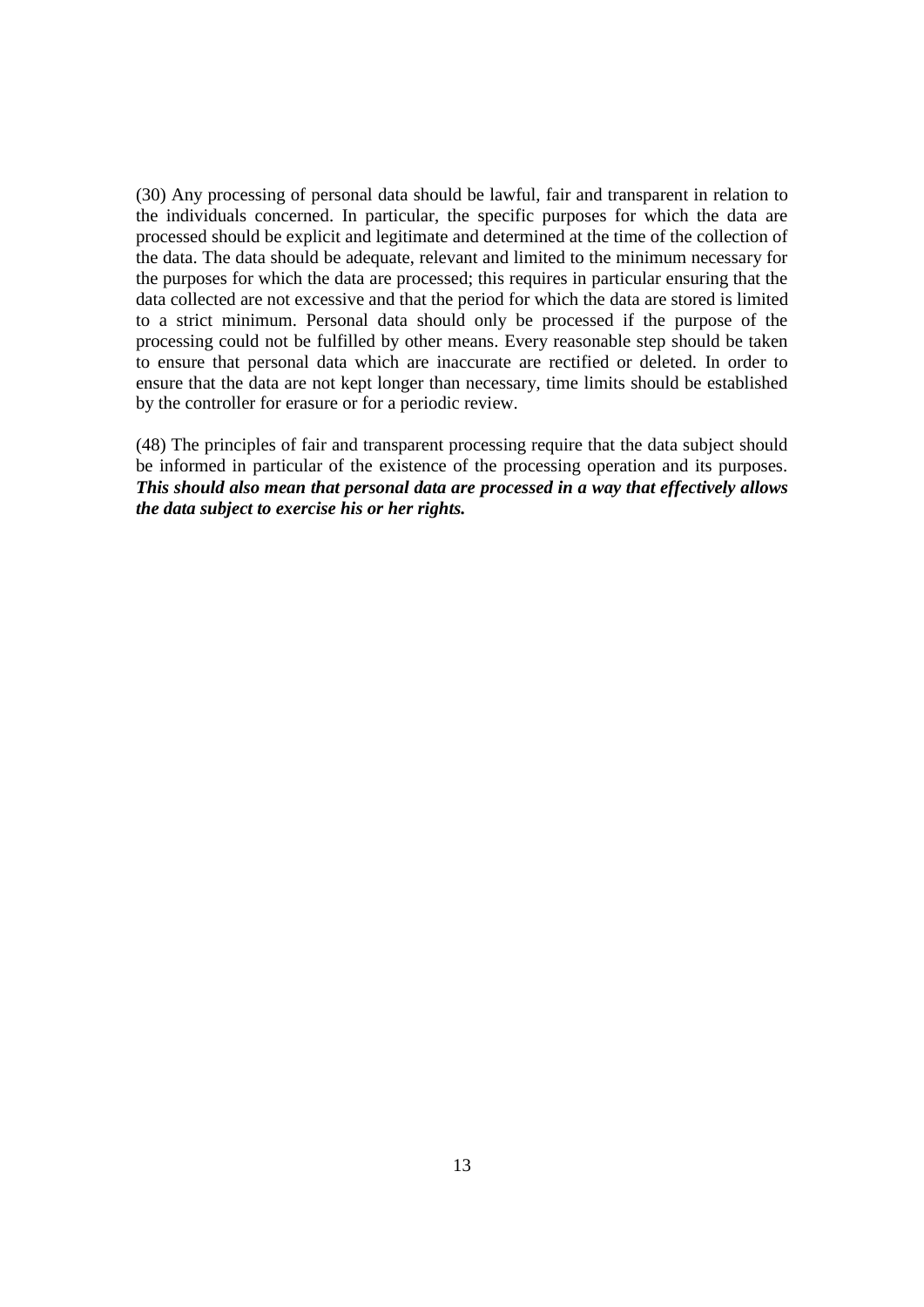## **COMP Article 6 16.10.2013**

## **Article 6 Lawfulness of processing**

1. Processing of personal data shall be lawful only if and to the extent that at least one of the following applies:

(a) the data subject has given consent to the processing of their personal data for one or more specific purposes;

(b) processing is necessary for the performance of a contract to which the data subject is party or in order to take steps at the request of the data subject prior to entering into a contract;

(c) processing is necessary for compliance with a legal obligation to which the controller is subject;

(d) processing is necessary in order to protect the vital interests of the data subject;

(e) processing is necessary for the performance of a task carried out in the public interest or in the exercise of official authority vested in the controller;

(f) processing is necessary for the purposes of the legitimate interests pursued by *the a* controller *or in case of disclosure, by the third party to whom the data is disclosed, and which meet the reasonable expectations of the data subject based on his or her relationship with the controller*, except where such interests are overridden by the interests or fundamental rights and freedoms of the data subject which require protection of personal data*, in particular where the data subject is a child*. This shall not apply to processing carried out by public authorities in the performance of their tasks.

2. Processing of personal data which is necessary for the purposes of historical, statistical or scientific research shall be lawful subject to the conditions and safeguards referred to in Article 83.

3. The basis of the processing referred to in points (c) and (e) of paragraph 1 must be provided for in:

(a) Union law, or

(b) law of the Member State to which the controller is subject.

The law of the Member State must meet an objective of public interest or must be necessary to protect the rights and freedoms of others, respect the essence of the right to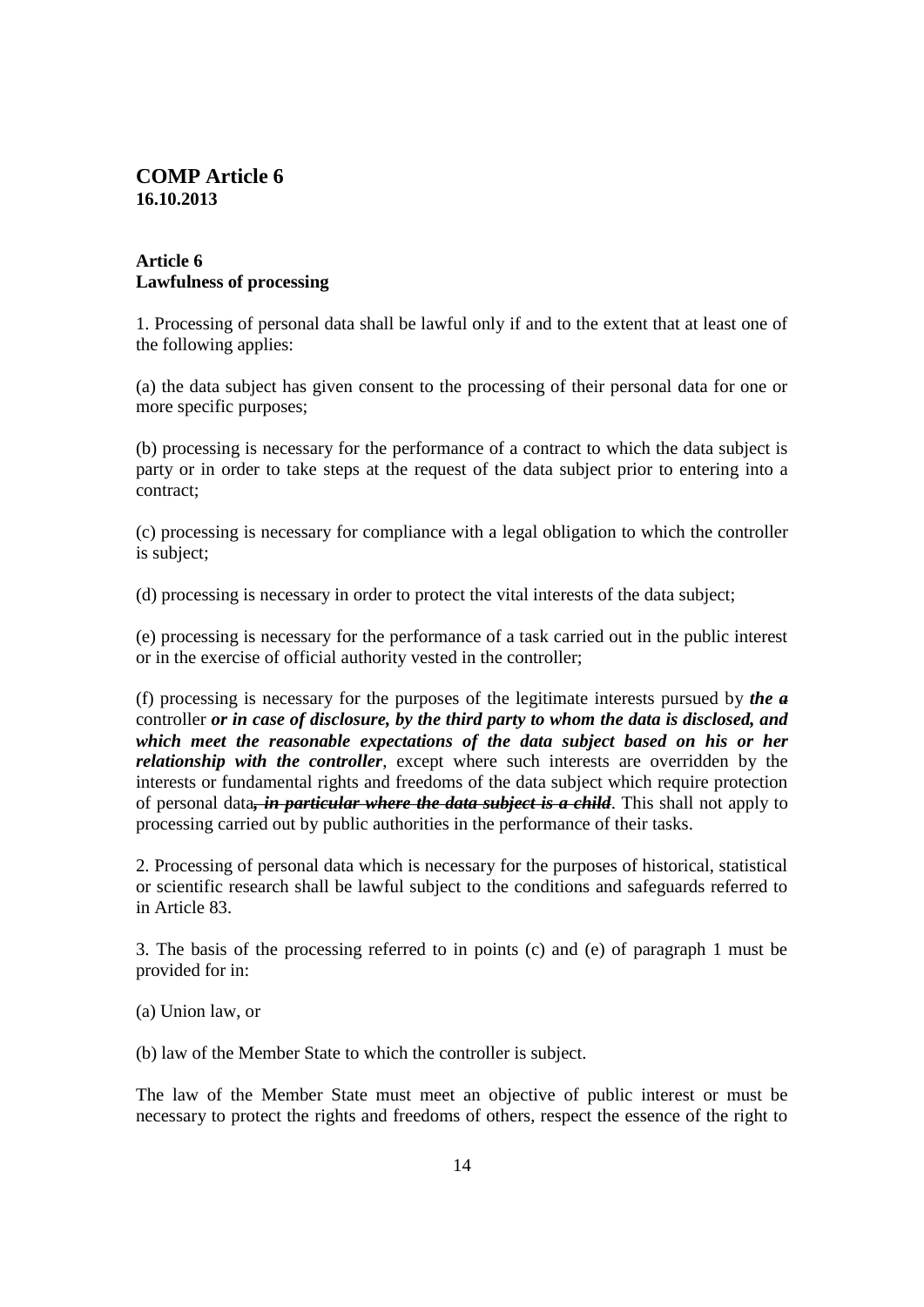the protection of personal data and be proportionate to the legitimate aim pursued. *Within the limits of this Regulation, the law of the Member State may provide details of the lawfulness of processing, particularly as regards data controllers, the purpose of processing and purpose limitation, the nature of the data and the data subjects, processing measures and procedures, recipients, and the duration of storage.*

*4. Where the purpose of further processing is incompatible with the one for which the personal data have been collected, the processing must have a legal basis at least in one of the grounds referred to in points (a) to (e) of paragraph 1. This shall in particular apply to any change of terms and general conditions of a contract.*

*5. The Commission shall be empowered to adopt delegated acts in accordance with Article 86 for the purpose of further specifying the conditions referred to in point (f) of paragraphs 1a to 1c for various sectors and data processing situations, including as regards the processing of personal data related to a child.*

#### **Recitals**

(35) Processing should be lawful where it is necessary in the context of a contract or the intended entering into a contract.

(36) Where processing is carried out in compliance with a legal obligation to which the controller is subject or where processing is necessary for the performance of a task carried out in the public interest or in the exercise of an official authority, the processing should have a legal basis in Union law, or in a Member State law which meets the requirements of the Charter of Fundamental Rights of the European Union for any limitation of the rights and freedoms. *This should include also collective agreements that could be recognised under national law as having general validity.* It is also for Union or national law to determine whether the controller performing a task carried out in the public interest or in the exercise of official authority should be a public administration or another natural or legal person governed by public law, or by private law such as a professional association.

(37) The processing of personal data should equally be regarded as lawful where it is necessary to protect an interest which is essential for the data subject's life.

(38) The legitimate interests of *the a* controller, *or in case of disclosure, by the third party to whom the data is disclosed,* may provide a legal basis for processing, provided *that they meet the reasonable expectations of the data subject based on his or her relationship with the controller and* that the interests or the fundamental rights and freedoms of the data subject are not overriding. This would need careful assessment in particular where the data subject is a child, given that children deserve specific protection. *Provided that the interests or the fundamental rights and freedoms of the data subject are not overriding, processing limited to pseudonymous data should be presumed to meet the reasonable expectations of the data subject based on his or her*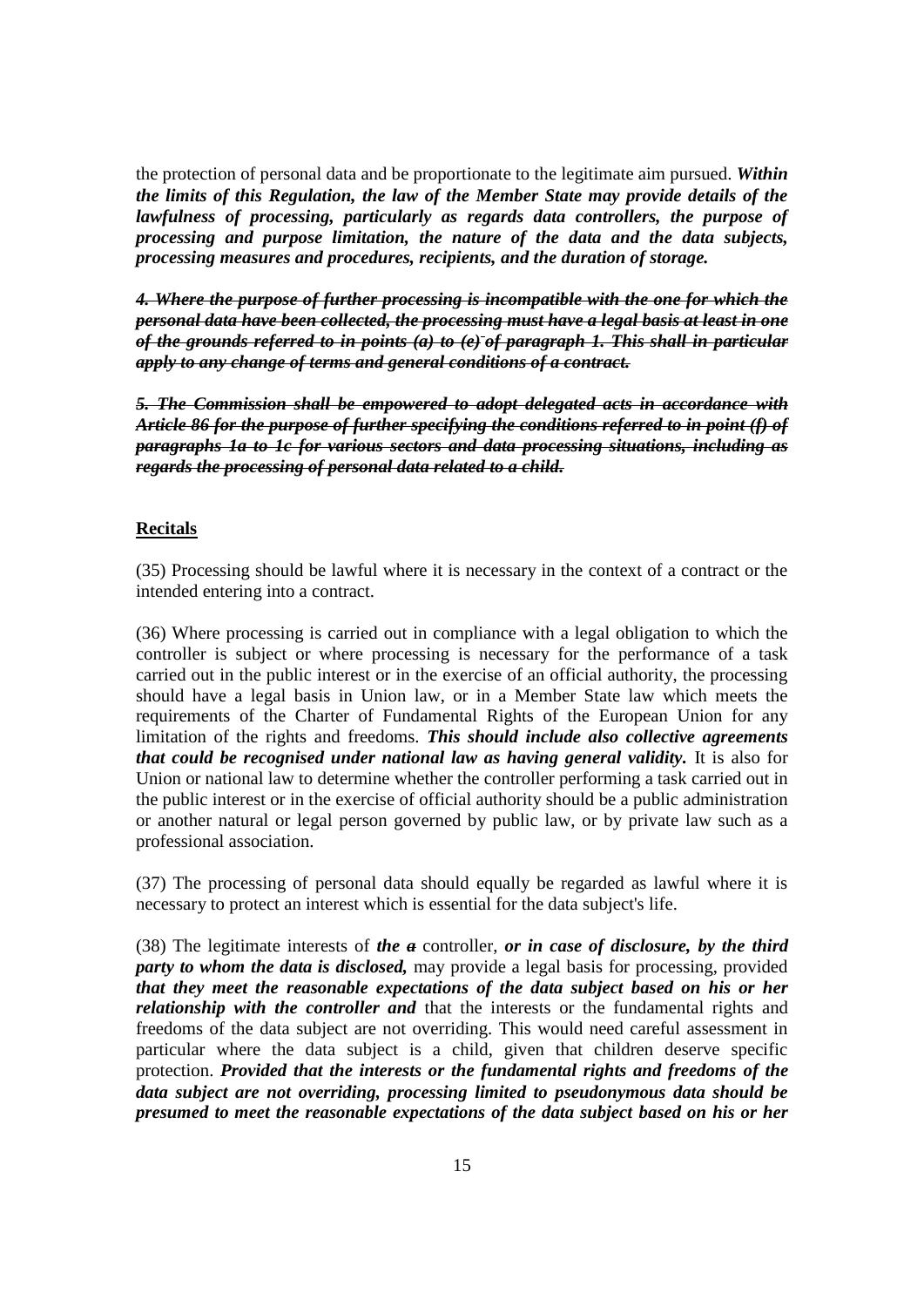*relationship with the controller.* The data subject should have the right to object the processing*, on grounds relating to their particular situation and* free of charge. To ensure transparency, the controller should be obliged to explicitly inform the data subject on the legitimate interests pursued and on the right to object, and also be obliged to document these legitimate interests. *The interests and fundamental rights of the data subject could in particular override the interest of the data controller where personal data are processed in circumstances where data subjects do not reasonably expect further processing.* Given that it is for the legislator to provide by law the legal basis for public authorities to process data, this legal ground should not apply for the processing by public authorities in the performance of their tasks.

(39) The processing of data to the extent strictly necessary *and proportionate* for the purposes of ensuring network and information security, i.e. the ability of a network or an information system to resist*, at a given level of confidence,* accidental events or malicious actions that compromise the availability, authenticity, integrity and confidentiality of stored or transmitted data, and the security of the related services offered by these networks and systems, by public authorities, Computer Emergency Response Teams – CERTs, Computer Security Incident Response Teams – CSIRTs, providers of electronic communications networks and services and by providers of security technologies and services constitutes a legitimate interest of the concerned data controller. This could, for example, include preventing unauthorised access to electronic communications networks and malicious code distribution and stopping 'denial of service' attacks and damage to computer and electronic communication systems. *This principle also applies to processing of personal data to restrict abusive access to and use of publicly available network or information systems, such as the blacklisting of electronic identifiers.* 

*(39a) Provided that the interests or the fundamental rights and freedoms of the data subject are not overriding, the prevention or limitation of damages on the side of the data controller should be presumed as carried out for the legitimate interest of the data controller or in case of disclosure, by the third party to whom the data is disclosed, and as meeting the reasonable expectations of the data subject based on his or her relationship with the controller. The same principle also applies to the enforcement of legal claims against a data subject, such as debt collection or civil damages and remedies.*

*(39b) Provided that the interests or the fundamental rights and freedoms of the data subject are not overriding, the processing of personal data for the purpose of direct marketing for own or similar products and services or for the purpose of postal direct marketing should be presumed as carried out for the legitimate interest of the controller, or in case of disclosure, of the third party to whom the data is disclosed, and as meeting the reasonable expectations of the data subject based on his or her relationship with the controller if highly visible information on the right to object and on the source of the personal data is given. The processing of business contact details should be generally regarded as carried out for the legitimate interest of the controller, or in case of disclosure, of the third party to whom the data is disclosed, and as meeting*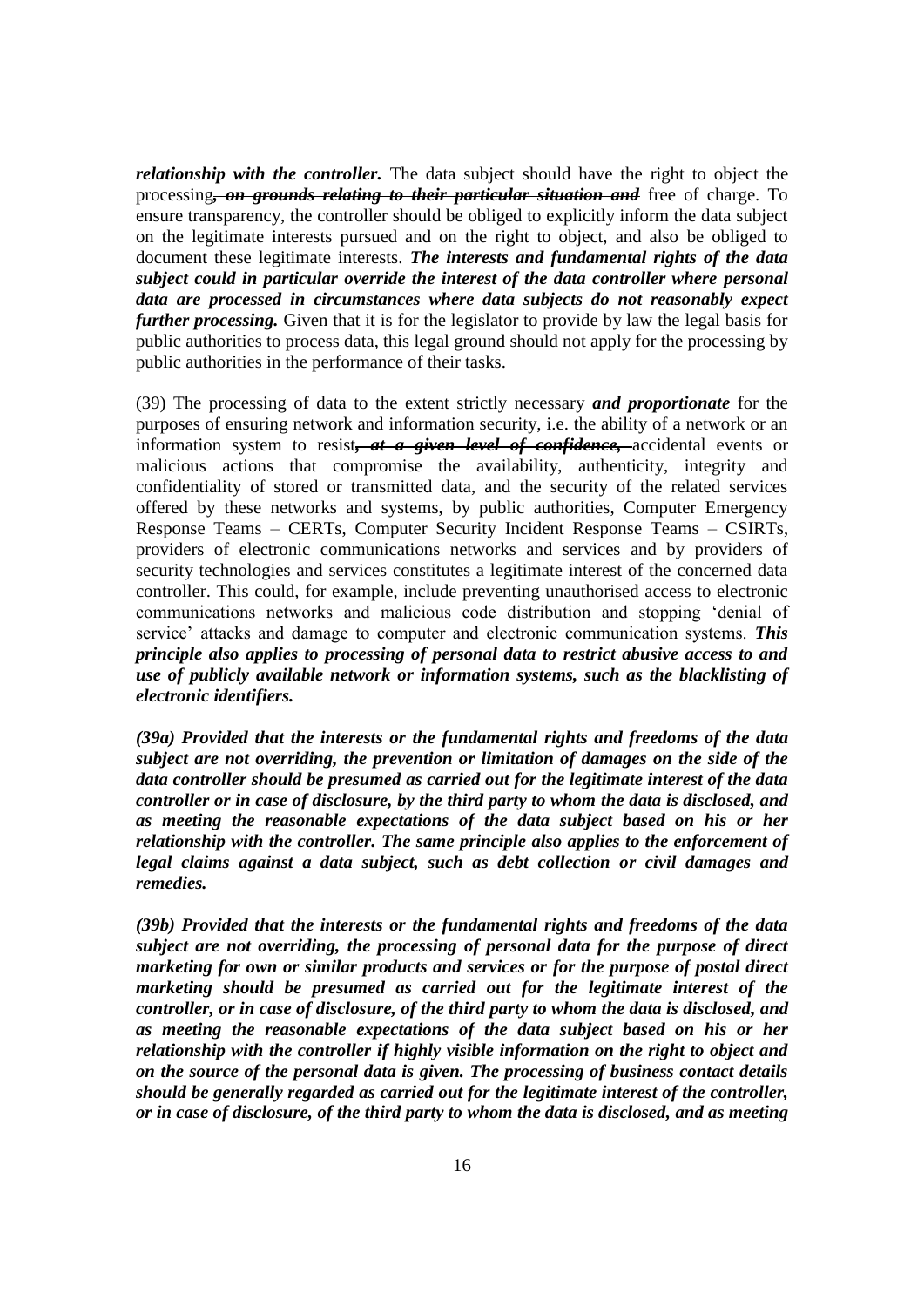*the reasonable expectations of the data subject based on his or her relationship with the controller. The same should apply to the processing of personal data made manifestly public by the data subject.*

*(40) The processing of personal data for other purposes should be only allowed where the processing is compatible with those purposes for which the data have been initially collected, in particular where the processing is necessary for historical, statistical or scientific research purposes. Where the other purpose is not compatible with the initial one for which the data are collected, the controller should obtain the consent of the data subject for this other purpose or should base the processing on another legitimate ground for lawful processing, in particular where provided by Union law or the law of the Member State to which the controller is subject. In any case, the application of the principles set out by this Regulation and in particular the information of the data subject on those other purposes should be ensured.*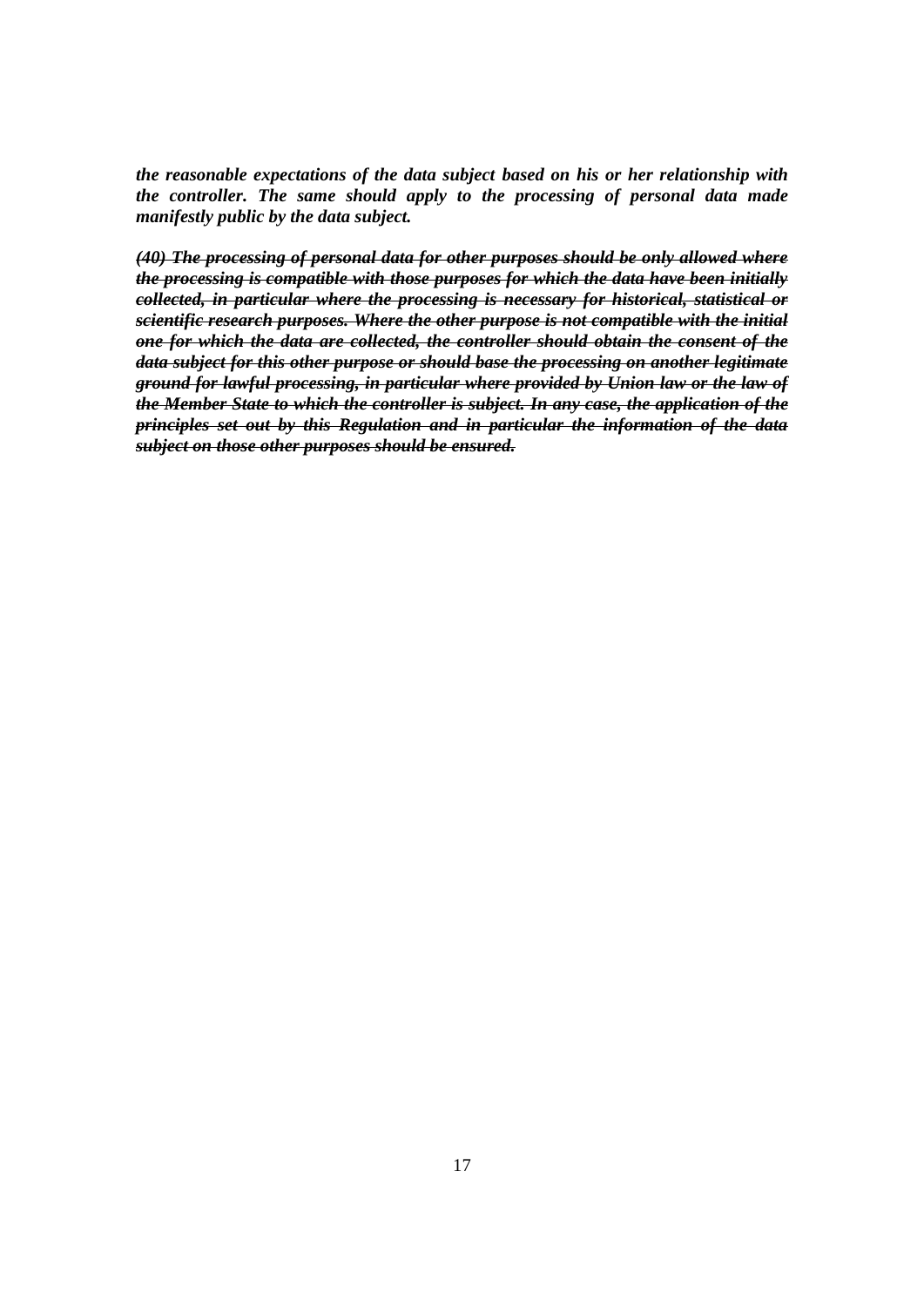## **COMP Article 7 14.10.2013**

## **Article 7 Conditions for Consent**

1. *Where processing is based on consent,* the controller shall bear the burden of proof for the data subject's consent to the processing of their personal data for specified purposes.

2. If the data subject's consent is given in the context of a written declaration which also concerns another matter, the requirement to give consent must be presented *clearly* distinguishable in its appearance from this other matter. *Provisions on the data subject's consent which are partly in violation of this Regulation are fully void.*

3. *Notwithstanding other legal grounds for processing,* the data subject shall have the right to withdraw his or her consent at any time. The withdrawal of consent shall not affect the lawfulness of processing based on consent before its withdrawal. *It shall be as easy to withdraw consent as to give it. The data subject shall be informed by the controller if withdrawal of consent may result in the termination of the services provided or of the relationship with the controller.*

*4. Consent shall not provide a legal basis for the processing, where there is a significant, imbalance between the position of the data subject and the controller. Consent shall be purpose-limited and shall lose its validity when the purpose ceases to exist or as soon as the processing of personal data is no longer necessary for carrying out the purpose for which they were originally collected. The execution of a contract or the provision of a service shall not be made conditional on the consent to the processing of data that is not necessary for the execution of the contract or the provision of the service pursuant to Article 6(1), point (b).*

### **Recitals**

(31) In order for processing to be lawful, personal data should be processed on the basis of the consent of the person concerned or some other legitimate basis, laid down by law, either in this Regulation or in other Union or Member State law as referred to in this Regulation. *In case of a child or a person lacking legal capacity, relevant Union or Member State law should determine the conditions under which consent is given or authorised by that person.*

(32) Where processing is based on the data subject's consent, the controller should have the burden of proving that the data subject has given the consent to the processing operation. In particular in the context of a written declaration on another matter, safeguards should ensure that the data subject is aware that and to what extent consent is given. *To comply with the principle of data minimisation, the burden of proof should*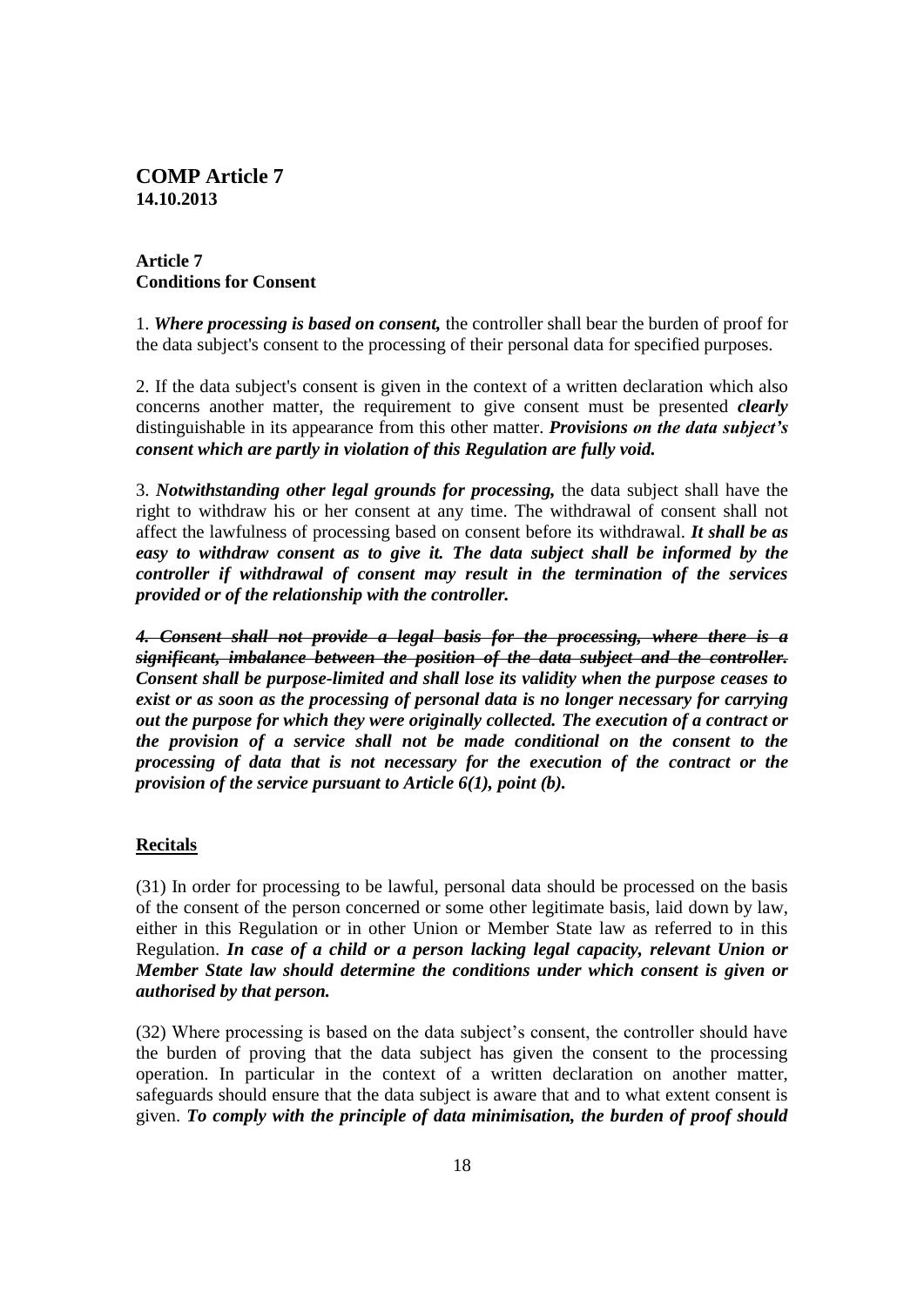*not be understood as requiring the positive identification of data subjects unless necessary. Similar to civil law terms (Directive 93/13/EEC), data protection policies should be as clear and transparent as possible. They should not contain hidden or disadvantageous clauses. Consent can not be given for the processing of personal data of third persons.*

(33) In order to ensure free consent, it should be clarified that consent does not provide a valid legal ground where the individual has no genuine and free choice and is subsequently not able to refuse or withdraw consent without detriment. *This is especially the case if the controller is a public authority that can impose an obligation by virtue of its relevant public powers and the consent cannot be deemed as freely given. The use of default options which the data subject is required to modify to object to the processing, such as pre-ticked boxes, does not express free consent. Consent for the processing of additional personal data that are not necessary for the provision of a service should not be a required for using the service. When consent is withdrawn, this may allow the termination or non-execution of a service which is dependent on the data. Where the conclusion of the intended purpose is unclear, the controller should in regular intervals provide the data subject with information about the processing and request a re-affirmation of their consent.*

*(34) Consent should not provide a valid legal ground for the processing of personal data, where there is a clear imbalance between the data subject and the controller. This is especially the case where the data subject is in a situation of dependence from the controller, among others, where personal data are processed by the employer of employees' personal data in the employment context. Where the controller is a public authority, there would be an imbalance only in the specific data processing operations where the public authority can impose an obligation by virtue of its relevant public powers and the consent cannot be deemed as freely given, taking into account the interest of the data subject.*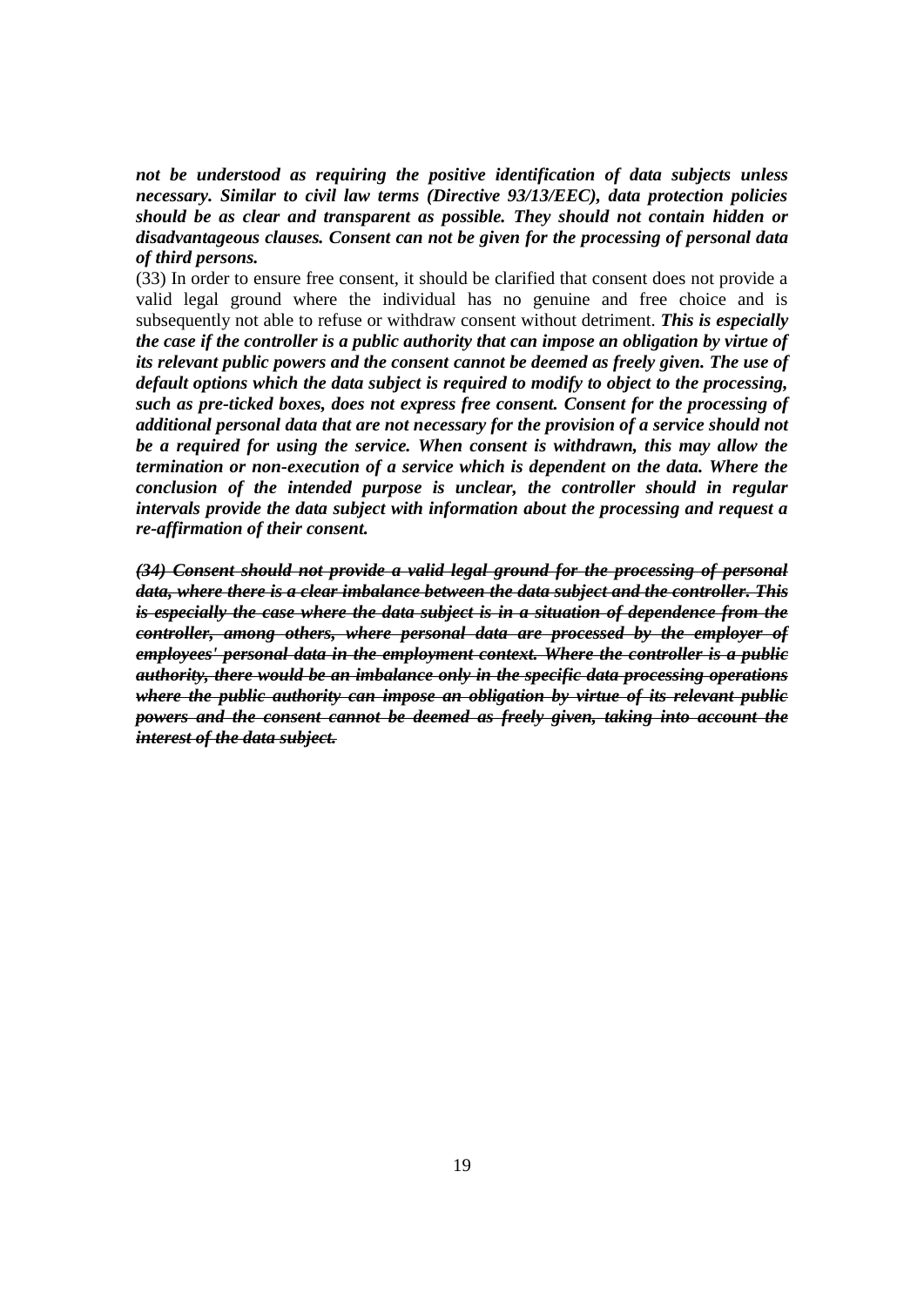#### **COMP Article 8 11.10.2013**

## **Article 8 Processing of personal data of a child**

1. For the purposes of this Regulation, in relation to the offering of *information society goods or* services directly to a child, the processing of personal data of a child below the age of 13 years shall only be lawful if and to the extent that consent is given or authorised by the child's parent or *custodian legal guardian*. The controller shall make reasonable efforts to *verify such obtain verifiable* consent, taking into consideration available technology *without causing otherwise unnecessary processing of personal data*.

*1a. Information provided to children, parents and legal guardians in order to express consent, including about the controller's collection and use of personal data, should be given in a clear language appropriate to the intended audience.*

2. Paragraph 1 shall not affect the general contract law of Member States such as the rules on the validity, formation or effect of a contract in relation to a child.

3. The *European Data Protection Board Commission* shall be *entrusted with the task empowered to adopt delegated acts in accordance with Article 86 for the purpose* of *issuing guidelines, recommendations and best practices further specifying the criteria and requirements* for the methods *of verifying to obtain verifiable* consent referred to in paragraph 1**,** *in accordance with Article 66*.

*4. The Commission may lay down standard forms for specific methods to obtain verifiable consent referred to in paragraph 1. Those implementing acts shall be adopted in accordance with the examination procedure referred to in Article 87(2).*

### **Recitals**

(29) Children deserve specific protection of their personal data, as they may be less aware of risks, consequences, safeguards and their rights in relation to the processing of personal data. *To determine when an individual is a child, this Regulation should take over the definition laid down by the UN Convention on the Rights of the Child. Where data processing is based on the data subject's consent in relation to the offering of goods or services directly to a child, consent should be given or authorised by the child's parent or legal guardian in cases where the child is below the age of 13. Ageappropriate language should be used where the intended audience is children. Other grounds of lawful processing such as grounds of public interest should remain applicable, such as for processing in the context of preventive or counselling services offered directly to a child.*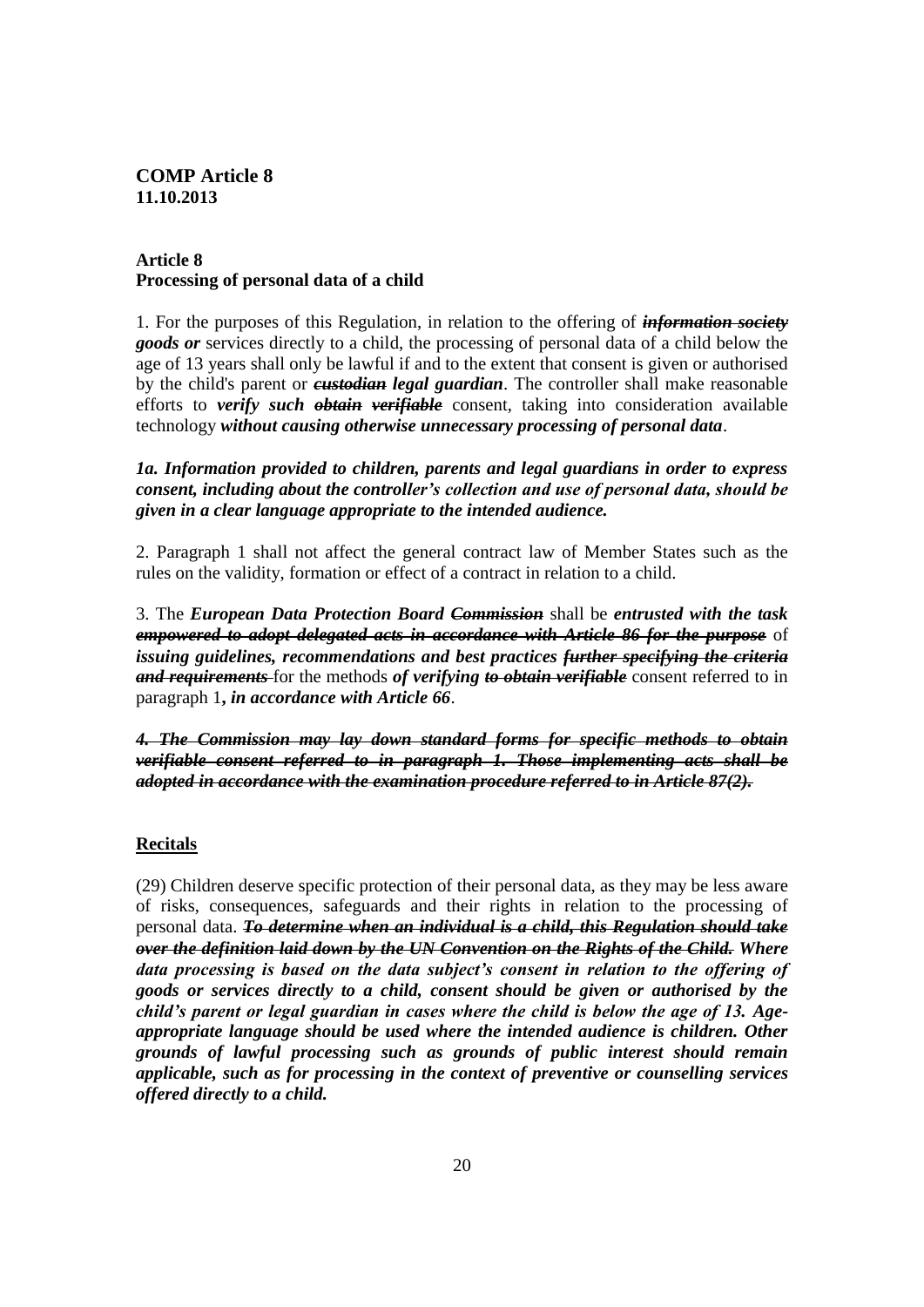**COMP Article 9 15.10.2013**

## **Article 9 Special categories of data**

1. The processing of personal data, revealing race or ethnic origin, political opinions, religion or *philosophical* beliefs, *sexual orientation or gender identity,* trade-union membership *and activities*, and the processing of genetic *or biometric* data or data concerning health or sex life*, or administrative sanctions, judgments,* criminal *or suspected offences,* convictions*,* or related security measures shall be prohibited.

2. Paragraph 1 shall not apply if one of the following applies:

(a) the data subject has given consent to the processing of those personal data *for one or more specified purposes*, subject to the conditions laid down in Articles 7 and 8, except where Union law or Member State law provide that the prohibition referred to in paragraph 1 may not be lifted by the data subject, or

## *(aa) processing is necessary for the performance or execution of a contract to which the data subject is party or in order to take steps at the request of the data subject prior to entering into a contract;*

(b) processing is necessary for the purposes of carrying out the obligations and exercising specific rights of the controller in the field of employment law in so far as it is authorised by Union law or Member State law *or collective agreements* providing for adequate safeguards *for the fundamental rights and the interests of the data subject such as right to non-discrimination, subject to the conditions and safeguards referred to in Article 82*; or

(c) processing is necessary to protect the vital interests of the data subject or of another person where the data subject is physically or legally incapable of giving consent; or

(d) processing is carried out in the course of its legitimate activities with appropriate safeguards by a foundation, association or any other non-profit-seeking body with a political, philosophical, religious or trade-union aim and on condition that the processing relates solely to the members or to former members of the body or to persons who have regular contact with it in connection with its purposes and that the data are not disclosed outside that body without the consent of the data subjects;

(e) the processing relates to personal data which are manifestly made public by the data subject; or

(f) processing is necessary for the establishment, exercise or defence of legal claims; or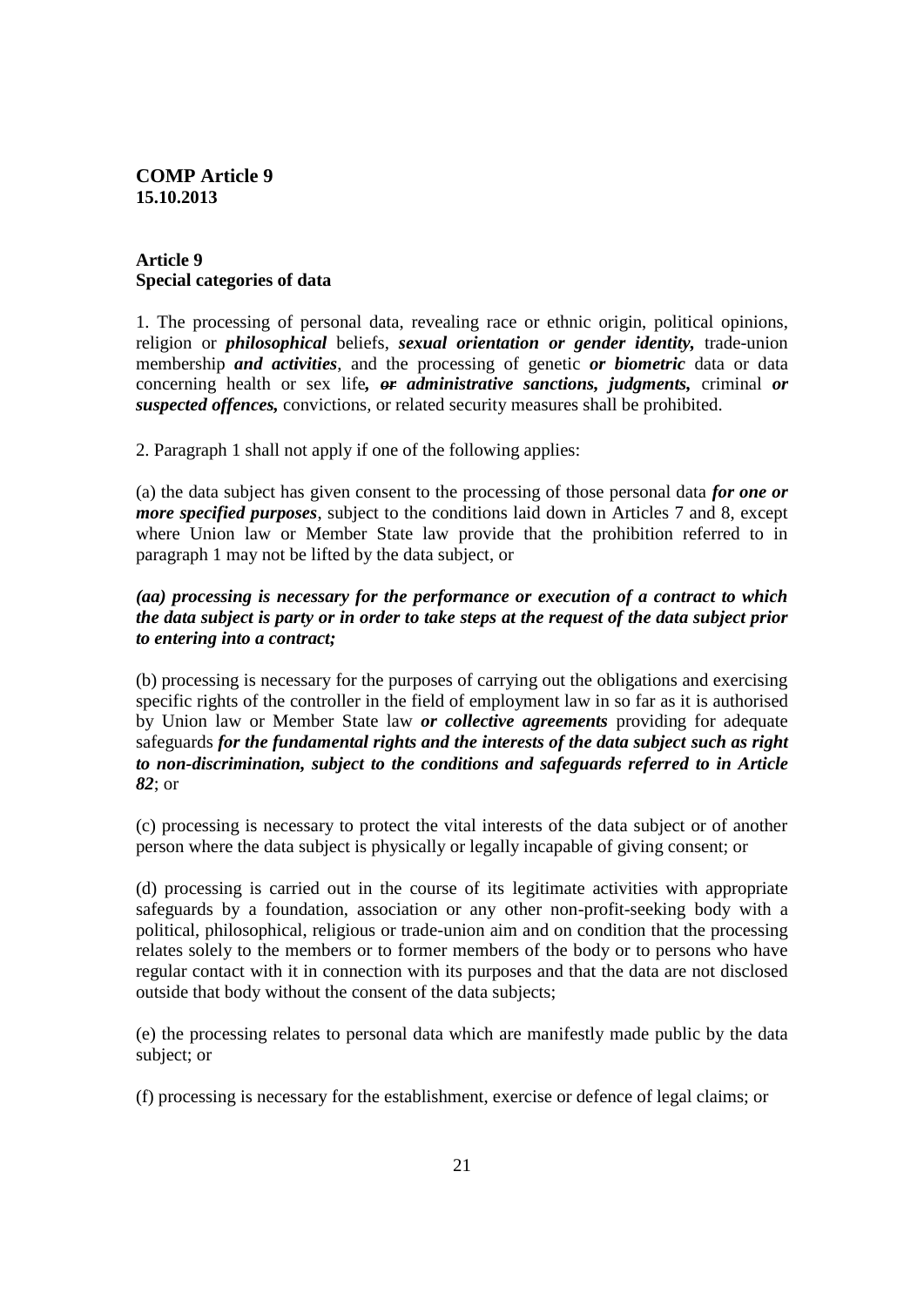(g) processing is necessary for the performance of a task carried out *in the for reasons of high* public interest, on the basis of Union law, or Member State law which shall *be proportionate to the aim pursued, respect the essence of the right to data protection and* provide for suitable measures to safeguard the *fundamental rights and the data subject's legitimate* interests *of the data subject*; or

(h) processing of data concerning health is necessary for health purposes and subject to the conditions and safeguards referred to in Article 81; or

(i) processing is necessary for historical, statistical or scientific research purposes subject to the conditions and safeguards referred to in Article 83; or

#### *(i a) processing is necessary for archive services subject to the conditions and safeguards referred to in Article 83a; or*

(j) processing of data relating to *administrative sanctions, judgments,* criminal *offences,* convictions or related security measures is carried out either under the control of official authority or when the processing is necessary for compliance with a legal or regulatory obligation to which a controller is subject, or for the performance of a task carried out for important public interest reasons, and in so far as authorised by Union law or Member State law providing for adequate safeguards *for the fundamental rights and the interests of the data subject*. *A complete Any* register of criminal convictions shall be kept only under the control of official authority.

3. The *European Data Protection Board Commission* shall be *entrusted with the task empowered to adopt delegated acts in accordance with Article 86 for the purpose* of *issuing guidelines, recommendations and best practices further specifying the criteria and requirements* for the processing of the special categories of personal data referred to in paragraph 1 and the exemptions laid down in paragraph 2*, in accordance with Article 66*.

#### **Recitals**

*(41) Personal data which are, by their nature, particularly sensitive and vulnerable in relation to fundamental rights or privacy, deserve specific protection. Such data should not be processed, unless the data subject gives his explicit consent. However, derogations from this prohibition should be explicitly provided for in respect of specific needs, in particular where the processing is carried out in the course of legitimate activities by certain associations or foundations the purpose of which is to permit the exercise of fundamental freedoms.*

(42) Derogating from the prohibition on processing sensitive categories of data should also be allowed if done by a law, and subject to suitable safeguards, so as to protect personal data and other fundamental rights, where grounds of public interest so justify and in particular for health purposes, including public health and social protection and the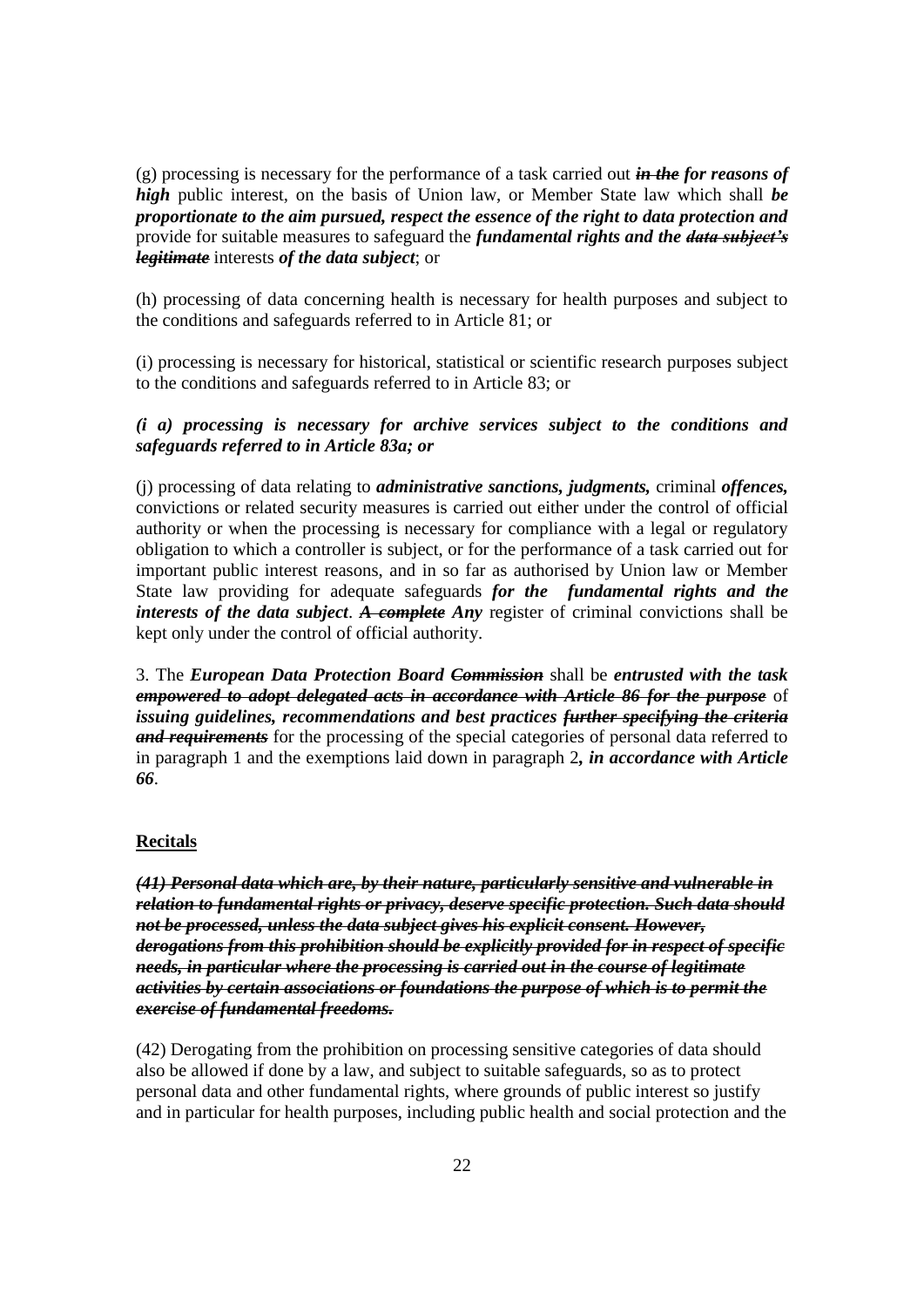management of health-care services, especially in order to ensure the quality and costeffectiveness of the procedures used for settling claims for benefits and services in the health insurance system, *or* for historical, statistical and scientific research purposes*, or for archive services*.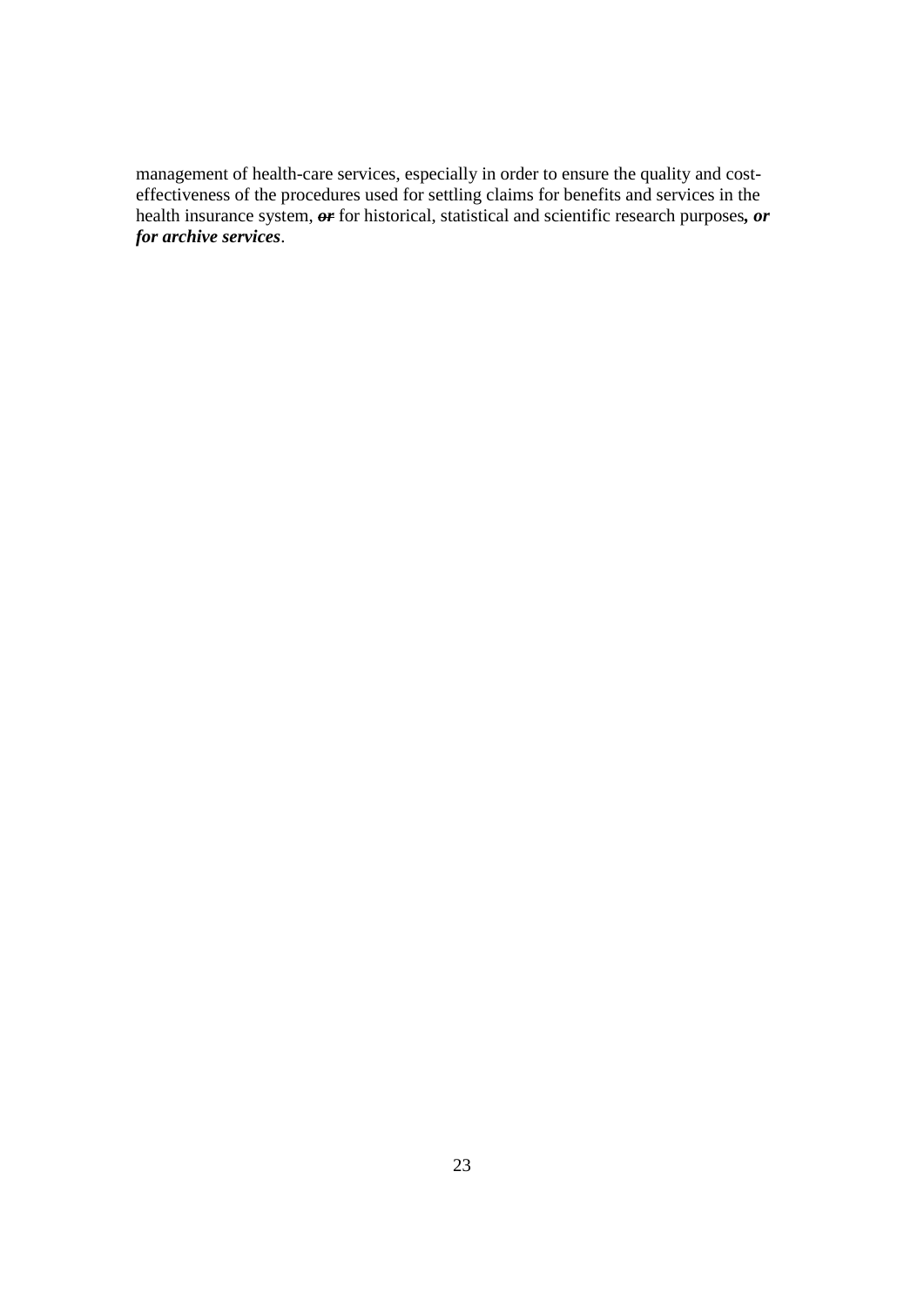## **COMP Article 10 11.10.2013**

## **Article 10** *Processing not allowing identification*

*1.* If the data processed by a controller do not permit the controller *or processor* to *directly or indirectly* identify a natural person, *or consist only of pseudonymous data,* the controller shall not *be obliged to process or* acquire additional information in order to identify the data subject for the sole purpose of complying with any provision of this Regulation.

*2. Where the data controller is unable to comply with a provision of this Regulation because of paragraph 1, the controller shall not be obliged to comply with that particular provision of this Regulation. Where as a consequence the data controller is unable to comply with a request of the data subject, it shall inform the data subject accordingly.*

### **Recitals**

(45) If the data processed by a controller do not permit the controller to identify a natural person, the data controller should not be obliged to acquire additional information in order to identify the data subject for the sole purpose of complying with any provision of this Regulation. In case of a request for access, the controller should be entitled to ask the data subject for further information to enable the data controller to locate the personal data which that person seeks. *If it is possible for the data subject to provide such data, controllers should not be able to invoke a lack of information to refuse an access request.*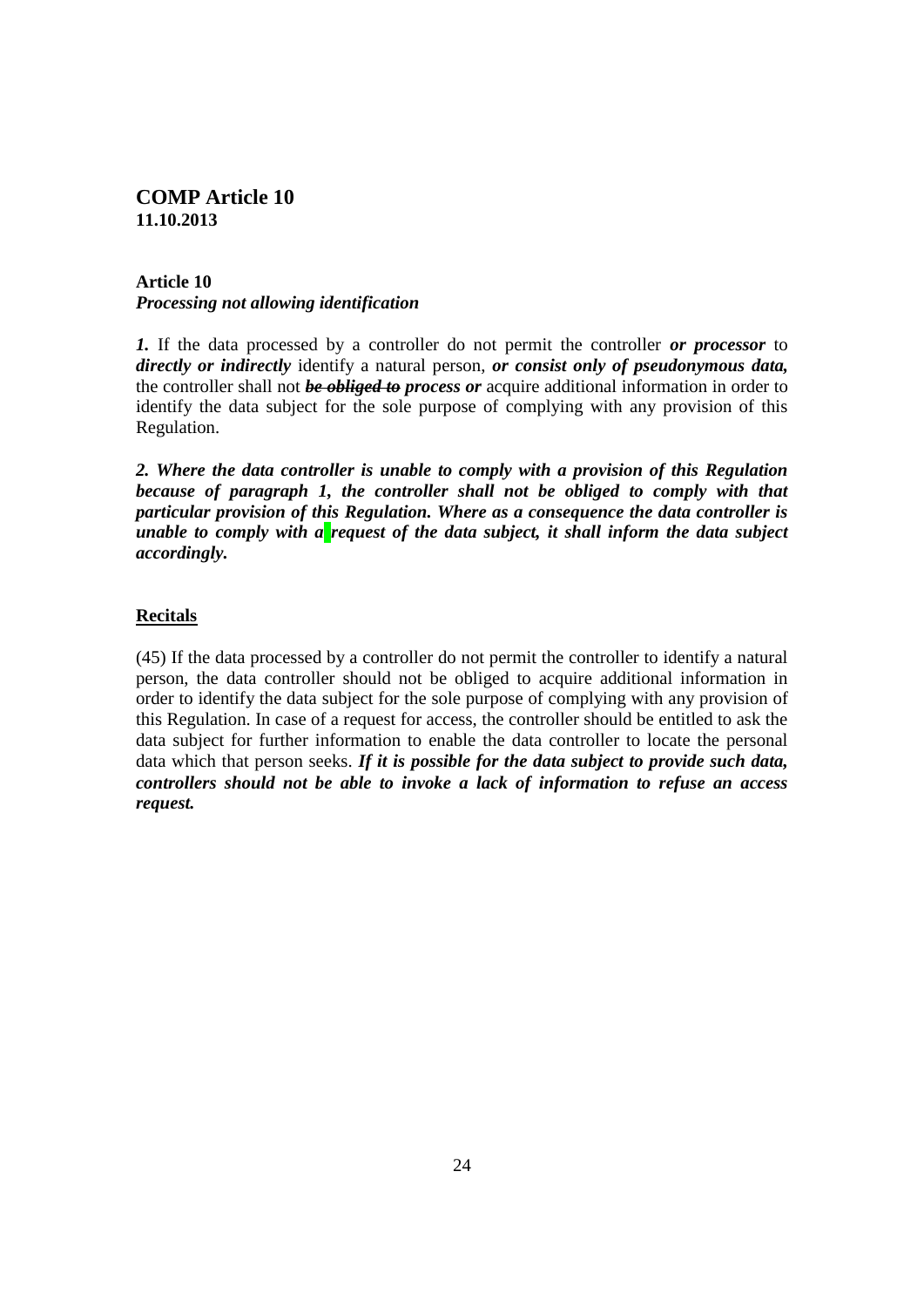#### **COMP Article 10a 7.10.2013**

#### **Article 10a General principles for data subject rights**

*1. The basis of data protection is clear and unambiguous rights for the data subject which shall be respected by the data controller. The provisions of this Regulation aim to strengthen, clarify, guarantee and where appropriate, codify these rights.*

*2. Such rights include, inter alia, the provision of clear and easily understandable information regarding the processing of his or her personal data, the right of access, rectification and erasure of their data, the right to obtain data, the right to object to profiling, the right to lodge a complaint with the competent data protection authority and to bring legal proceedings as well as the right to compensation and damages resulting from an unlawful processing operation. Such rights shall in general be exercised free of charge. The data controller shall respond to requests from the data subject within a reasonable period of time.*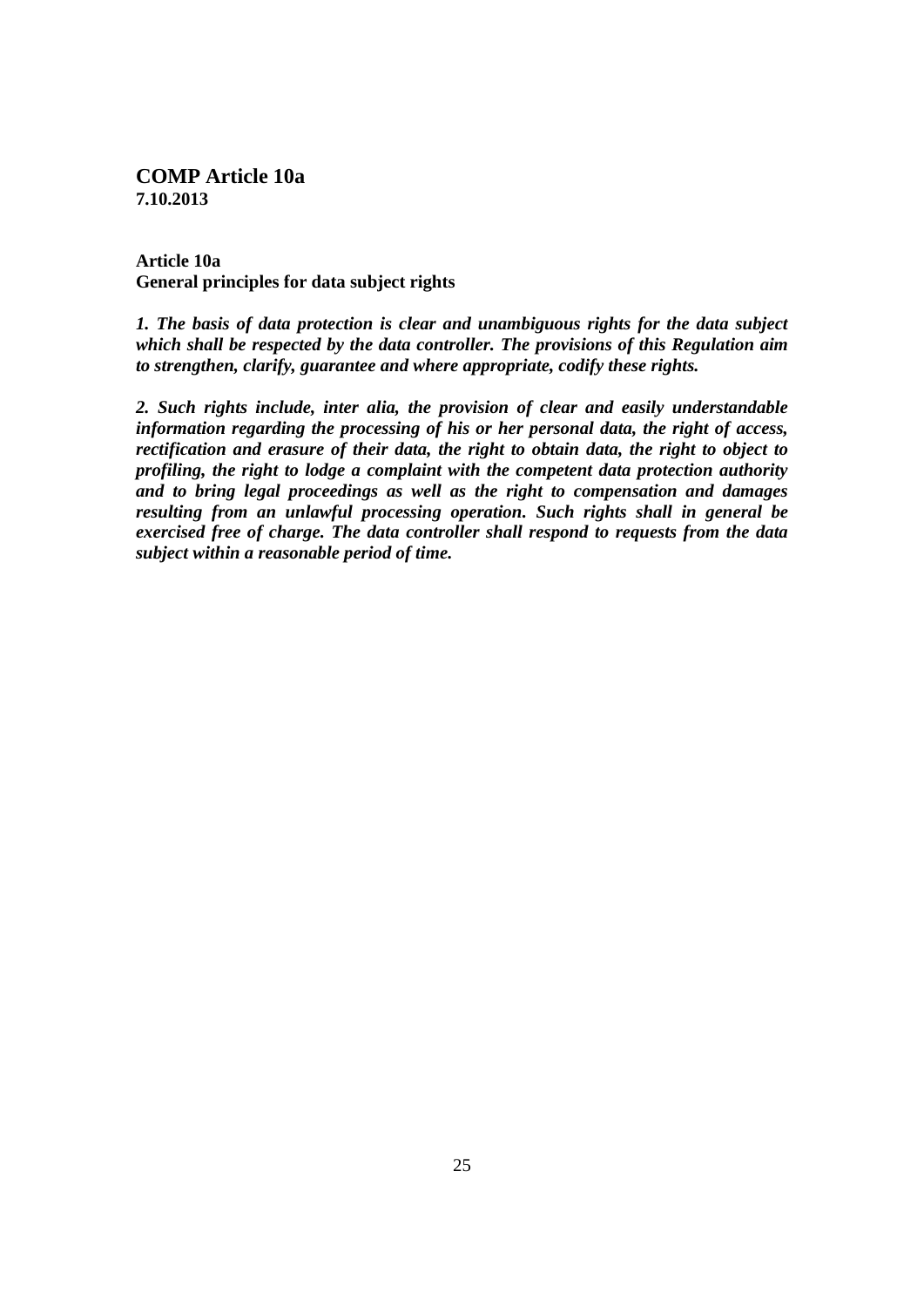## **COMP Article 11 7.10.2013**

## **Article 11 Transparent information and communication**

1. The controller shall have *concise,* transparent*, clear* and easily accessible policies with regard to the processing of personal data and for the exercise of data subjects*'* rights.

2. The controller shall provide any information and any communication relating to the processing of personal data to the data subject in an intelligible form, using clear and plain language, *adapted to the data subject*, in particular for any information addressed specifically to a child.

### **Recitals**

(46) The principle of transparency requires that any information addressed to the public or to the data subject should be easily accessible and easy to understand, and that clear and plain language is used. This is in particular relevant where in situations, such as online advertising, the proliferation of actors and the technological complexity of practice makes it difficult for the data subject to know and understand if personal data relating to them are being collected, by whom and for what purpose. Given that children deserve specific protection, any information and communication, where processing is addressed specifically to a child, should be in such a clear and plain language that the child can easily understand.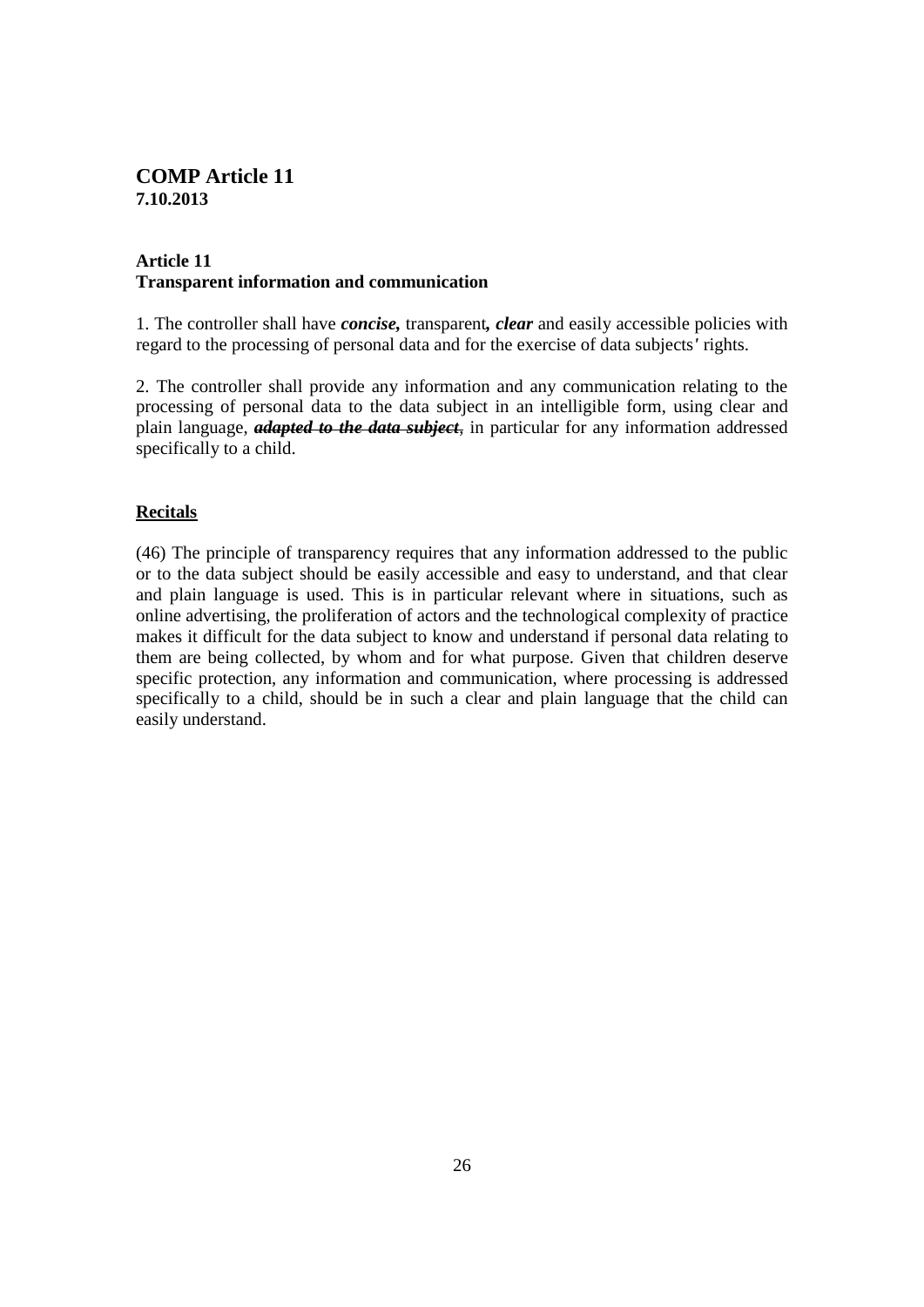## **COMP Article 12 11.10.2013**

#### **Article 12**

**Procedures and mechanisms for exercising the rights of the data subject**

1.*The controller shall establish procedures for providing the information referred to in Article 14 and for the exercise of the rights of data subjects referred to in Article 13 and Articles 15 to 19. The controller shall provide in particular mechanisms for facilitating the request for the actions referred to in Article 13 and Articles 15 to 19.* Where personal data are processed by automated means, the controller shall also provide means for requests to be made electronically *where possible*.

2. The controller shall inform the data subject without *undue* delay and, at the latest within *one month 40 calendar days* of receipt of the request, whether or not any action has been taken pursuant to Article 13 and Articles 15 to 19 and shall provide the requested information. This period may be prolonged for a further month, if several data subjects exercise their rights and their cooperation is necessary to a reasonable extent to prevent an unnecessary and disproportionate effort on the part of the controller. The information shall be given in writing *and, where possible, the data controller may provide remote access to a secure system which would provide the data subject with direct access to their personal data*. Where the data subject makes the request in electronic form, the information shall be provided in electronic form *where possible*, unless otherwise requested by the data subject.

3. If the controller *does not refuses to* take action on the request of the data subject, the controller shall inform the data subject of the reasons for the *inaction refusal* and on the possibilities of lodging a complaint to the supervisory authority and seeking a judicial remedy.

4. The information and the actions taken on requests referred to in paragraph 1 shall be free of charge. Where requests are manifestly excessive, in particular because of their repetitive character, the controller may charge a *reasonable* fee *taking into account the administrative costs* for providing the information or *the controller may not take taking* the action requested. In that case, the controller shall bear the burden of proving the manifestly excessive character of the request.

*5. The Commission shall be empowered to adopt, delegated acts in accordance with Article 86 for the purpose of further specifying the criteria and conditions for the manifestly excessive requests and the fees referred to in paragraph 4.*

*6. The Commission may lay down standard forms and specifying standard procedures for the communication referred to in paragraph 2, including the electronic format. In doing so, the Commission shall take the appropriate measures for micro, small and*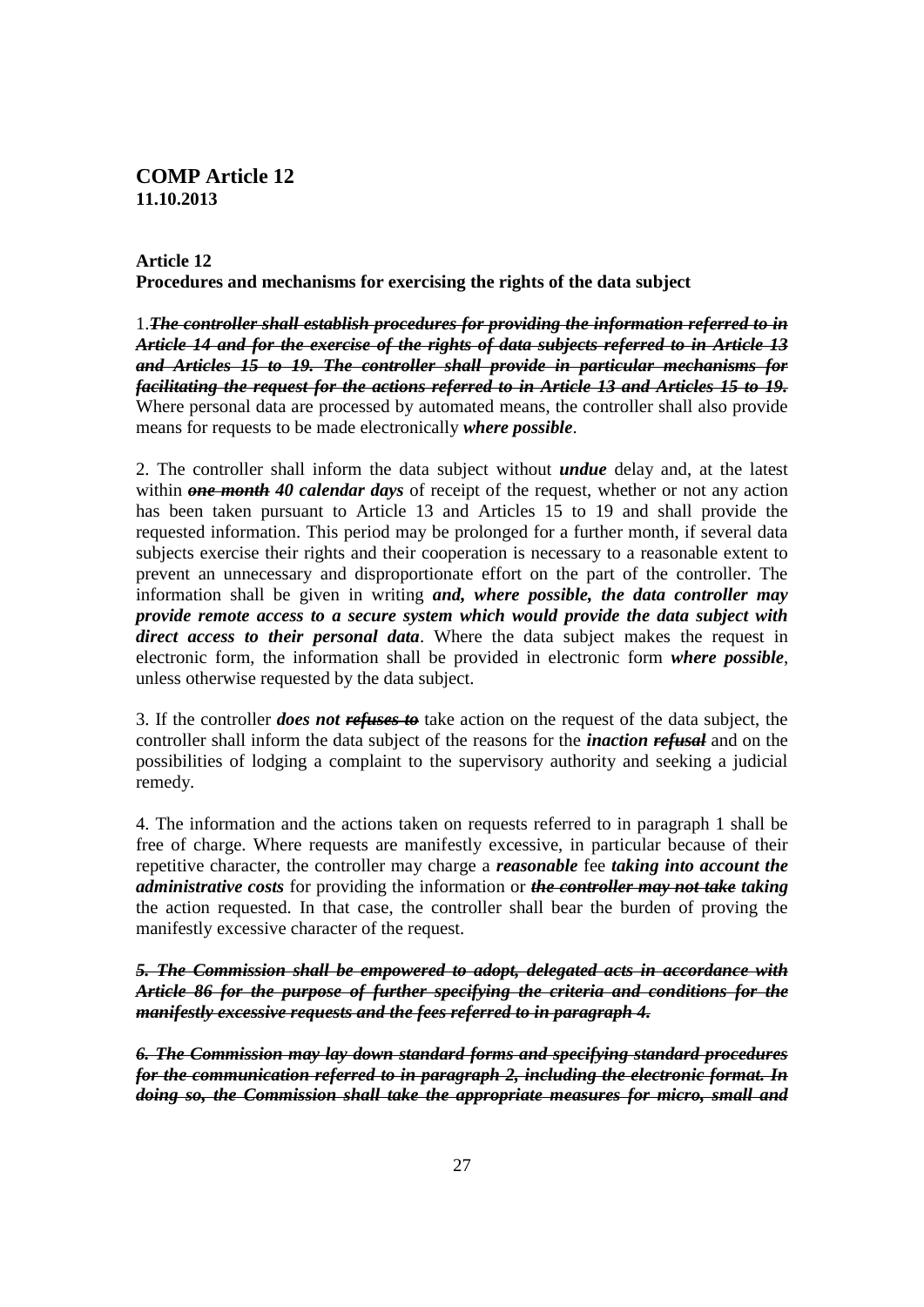#### *medium-sized enterprises. Those implementing acts shall be adopted in accordance with the examination procedure referred to in Article 87(2).*

#### **Recitals**

(47) Modalities should be provided for facilitating the data subject's exercise of their rights provided by this Regulation, including mechanisms to *request obtain*, free of charge, in particular access to data, rectification, erasure and to exercise the right to object. The controller should be obliged to respond to requests of the data subject within a *reasonable* deadline and give reasons, in case he does not comply with the data subject's request.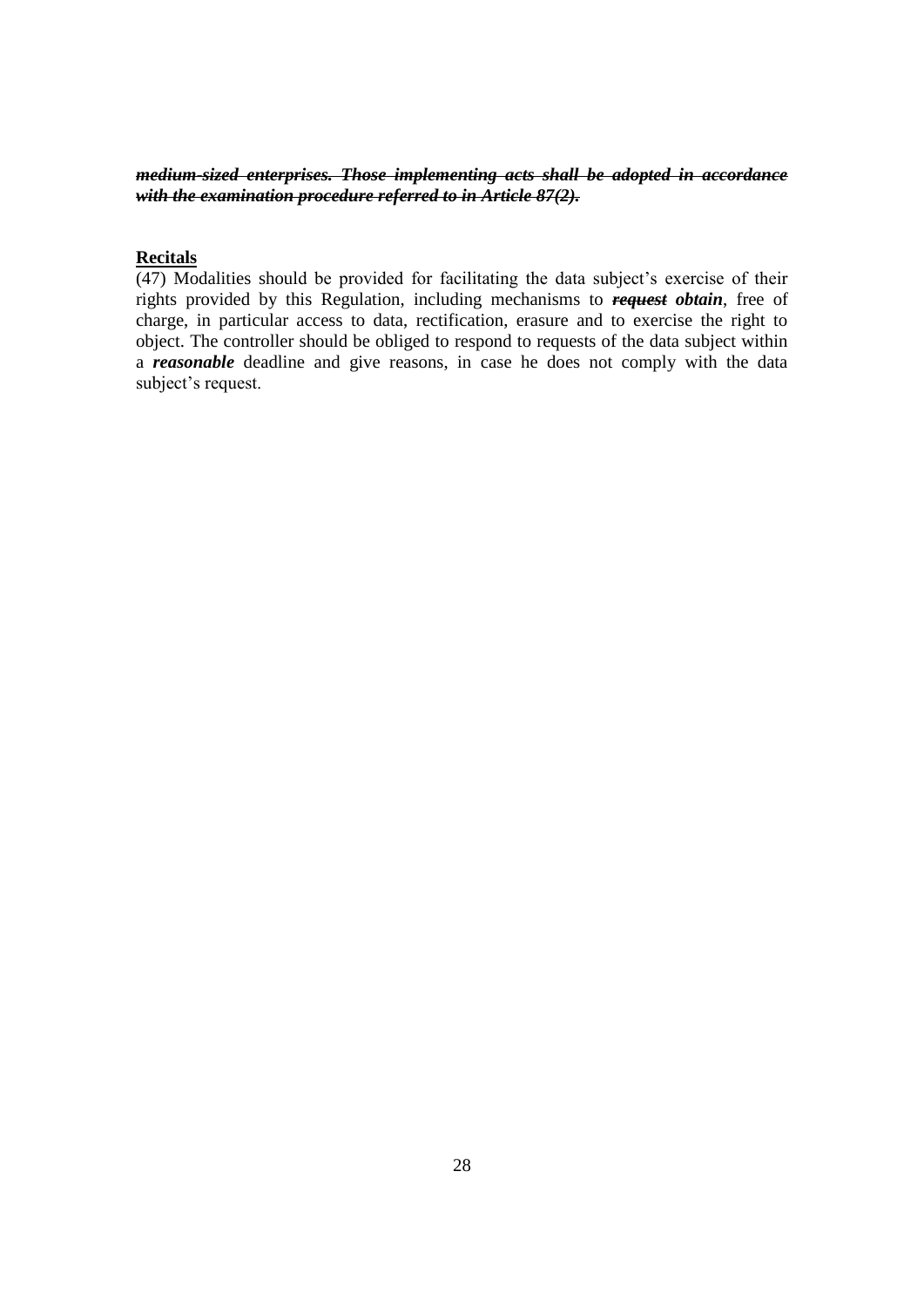## **COMP Article 13 7.10.2013**

## **Article 13 Rights in relation to recipients** *Notification requirement in the event of rectification and erasure*

The controller shall communicate any rectification or erasure carried out in accordance with Articles 16 and 17 to each recipient to whom the data have been *transferred disclosed*, unless this proves impossible or involves a disproportionate effort*. The controller shall inform the data subject about those recipients if the data subject requests this.*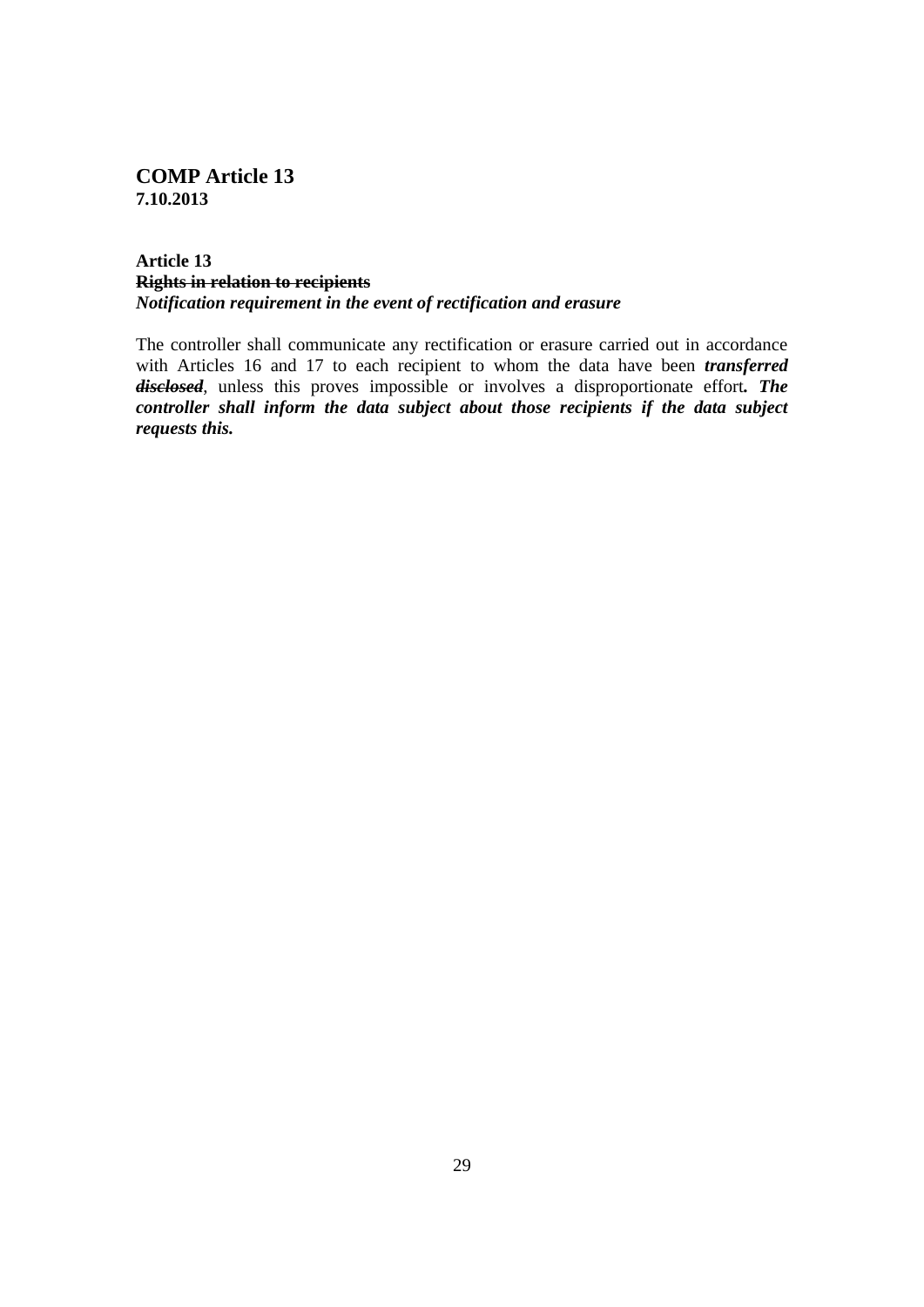## **COMP Article 13a 14.10.2013**

**Article 13a (new)** *Standardised information policies*

*1) Where personal data relating to a data subject are collected, the controller shall provide the data subject with the following particulars before providing information pursuant to Article 14:*

*a) whether personal data are collected beyond the minimum necessary for each specific purpose of the processing;*

*b) whether personal data are retained beyond the minimum necessary for each specific purpose of the processing;*

*c) whether personal data are processed for purposes other than the purposes for which they were collected;*

*d) whether personal data are disseminated to commercial third parties;*

*e) whether personal data are sold or rented out;*

*f) whether personal data are retained in encrypted form.*

*2) The particulars referred to in paragraph 1 shall be presented pursuant to Annex X in an aligned tabular format, using text and symbols, in the following three columns: a) the first column depicts graphical forms symbolising those particulars;*

*b) the second column contains essential information describing those particulars;*

*c) the third column depicts graphical forms indicating whether a specific particular is met.*

*3) The information referred to in paragraphs 1 and 2 shall be presented in an easily visible and clearly legible way and shall appear in a language easily understood by the consumers of the Member States to whom the information is provided. Where the particulars are presented electronically, they shall be machine readable.*

*4) Additional particulars shall not be provided. Detailed explanations or further remarks regarding the particulars referred to in paragraph 1 may be provided together with the other information requirements pursuant to Article 14.* 

*5) The Commission shall be empowered to adopt, after requesting an opinion of the European Data Protection Board, delegated acts in accordance with Article 86 for the purpose of further specifying the particulars referred to in paragraph 1 and their presentation as referred to in paragraph 2 and in Annex 1.*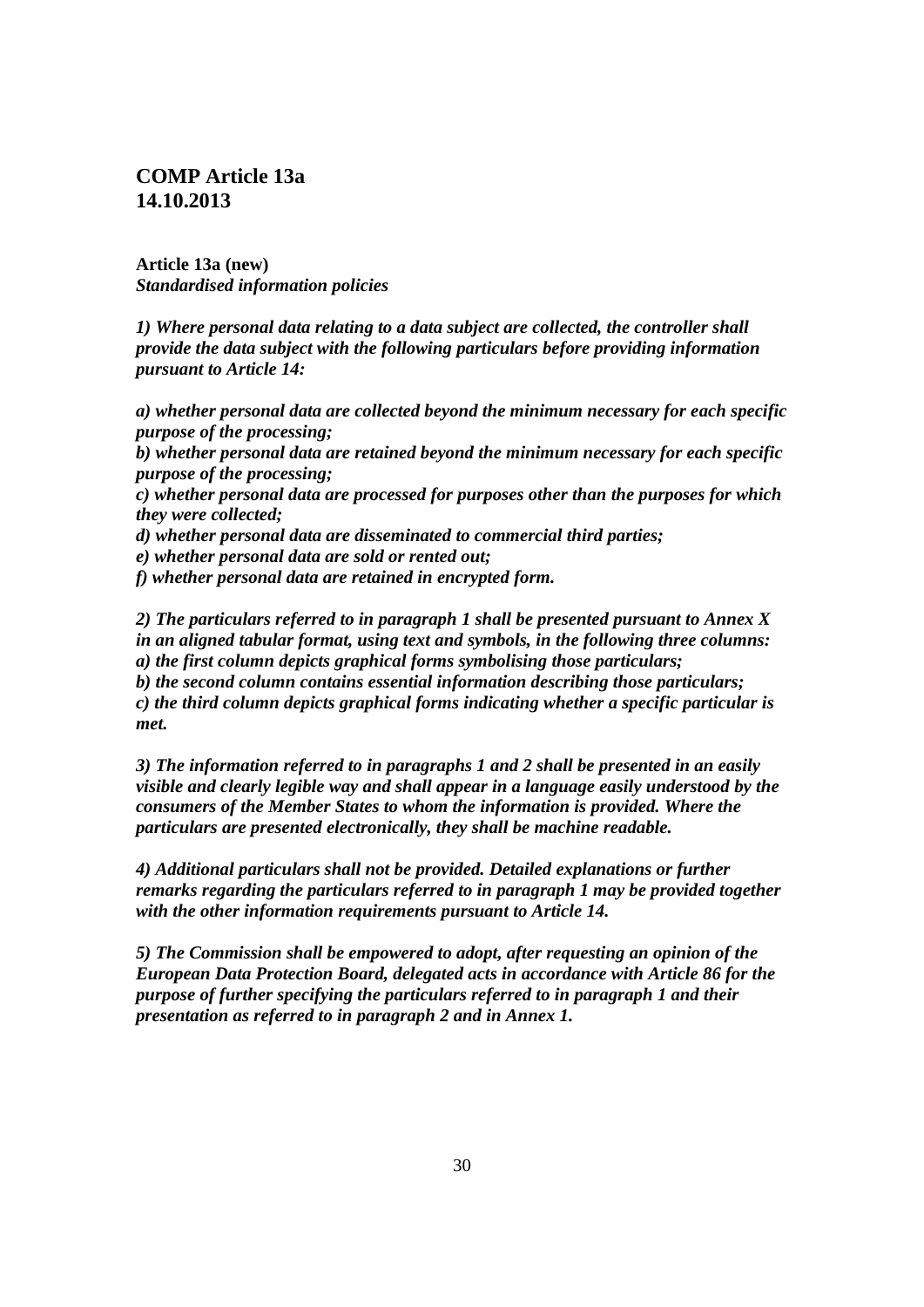# *Annex 1 - Presentation of the particulars referred to in Article 13a (new)*

## *1) Having regard to the proportions referred to in point 6, particulars shall be provided as follows:*

| <b>ICON</b> | <b>ESSENTIAL INFORMATION</b>                                                                                     | <b>FULFILLED</b> |
|-------------|------------------------------------------------------------------------------------------------------------------|------------------|
|             | No personal data are collected<br>beyond the minimum<br>necessary for each specific<br>purpose of the processing |                  |
|             | No personal data are retained<br>beyond the minimum<br>necessary for each specific<br>purpose of the processing  |                  |
|             | No personal data are<br>processed for purposes other<br>than the purposes for which<br>they were collected       |                  |
|             | No personal data are<br>disseminated to commercial<br>third parties                                              |                  |
|             | No personal data are sold or<br>rented out                                                                       |                  |
|             | No personal data are retained<br>in <b>unencrypted</b> form                                                      |                  |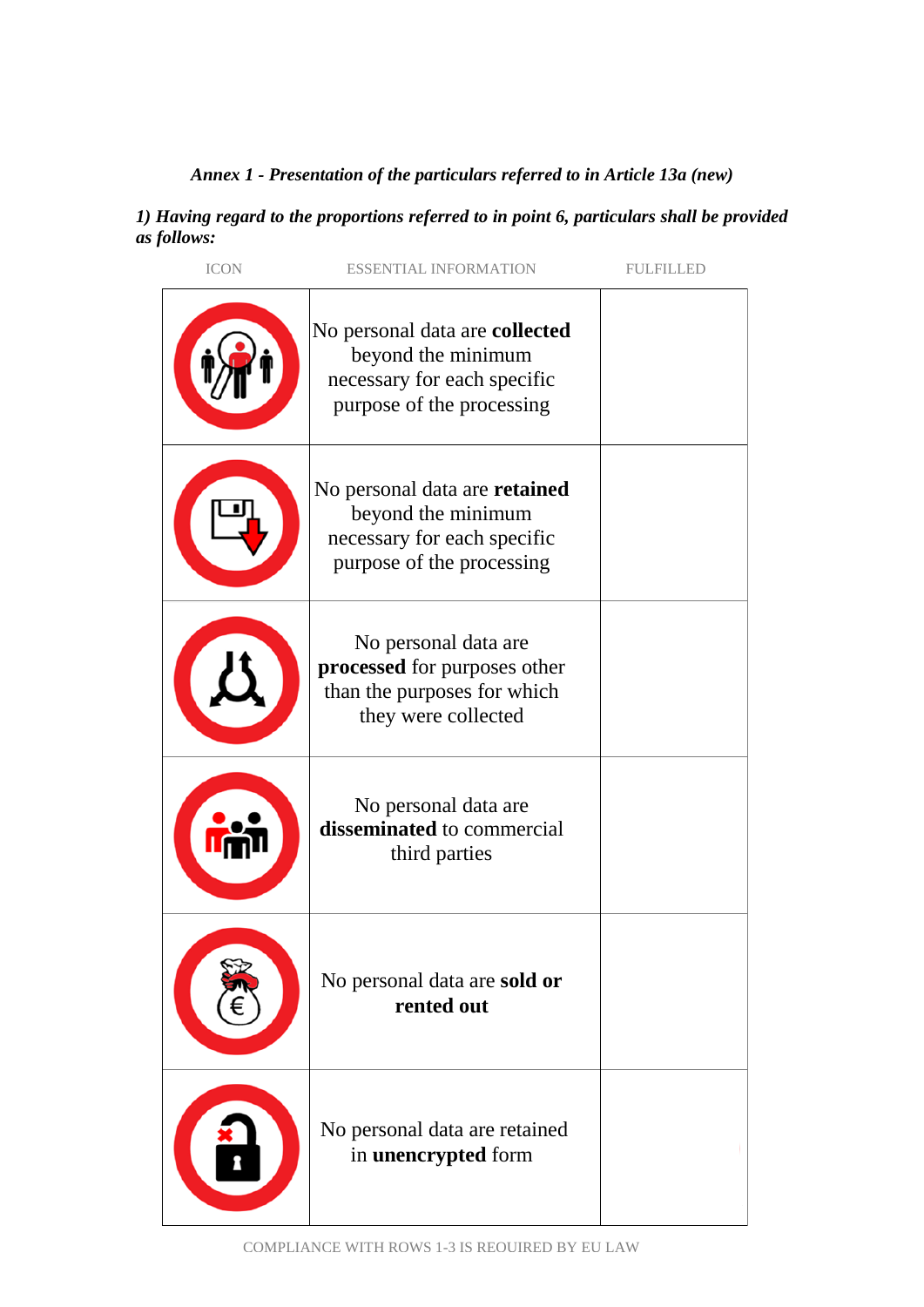*2) The following words in the rows in the second column of the table in point 1, entitled "ESSENTIAL INFORMATION", shall be formatted as bold:*

*a) the word "collected" in the first row of the second column;*

*b) the word "retained" in the second row of the second column;*

*c) the word "processed" in the third row of the second column;*

*d) the word "sold and rented out" in the fifth row of the second column;*

*e) the word "disseminated" in the fourth row of the second column;*

*f) the word "unencrypted" in the sixth row of the second column.*

*3) Having regard to the proportions referred to in point 6, the rows in the third column of the table in point 1, entitled "FULFILLED", shall be completed with one of the following two graphical forms in accordance with the conditions laid down under point 4:*

*a)*





*4)* 

*a) If no personal data are collected beyond the minimum necessary for each specific purpose of the processing, the first row of the third column of the table in point 1 shall entail the graphical form referred to in point 3a.*

*b) If personal data are collected beyond the minimum necessary for each specific purpose of the processing, the first row of the third column of the table in point 1 shall entail the graphical form referred to in point 3b.*

*c) If no personal data are retained beyond the minimum necessary for each specific purpose of the processing, the second row of the third column of the table in point 1 shall entail the graphical form referred to in point 3a.*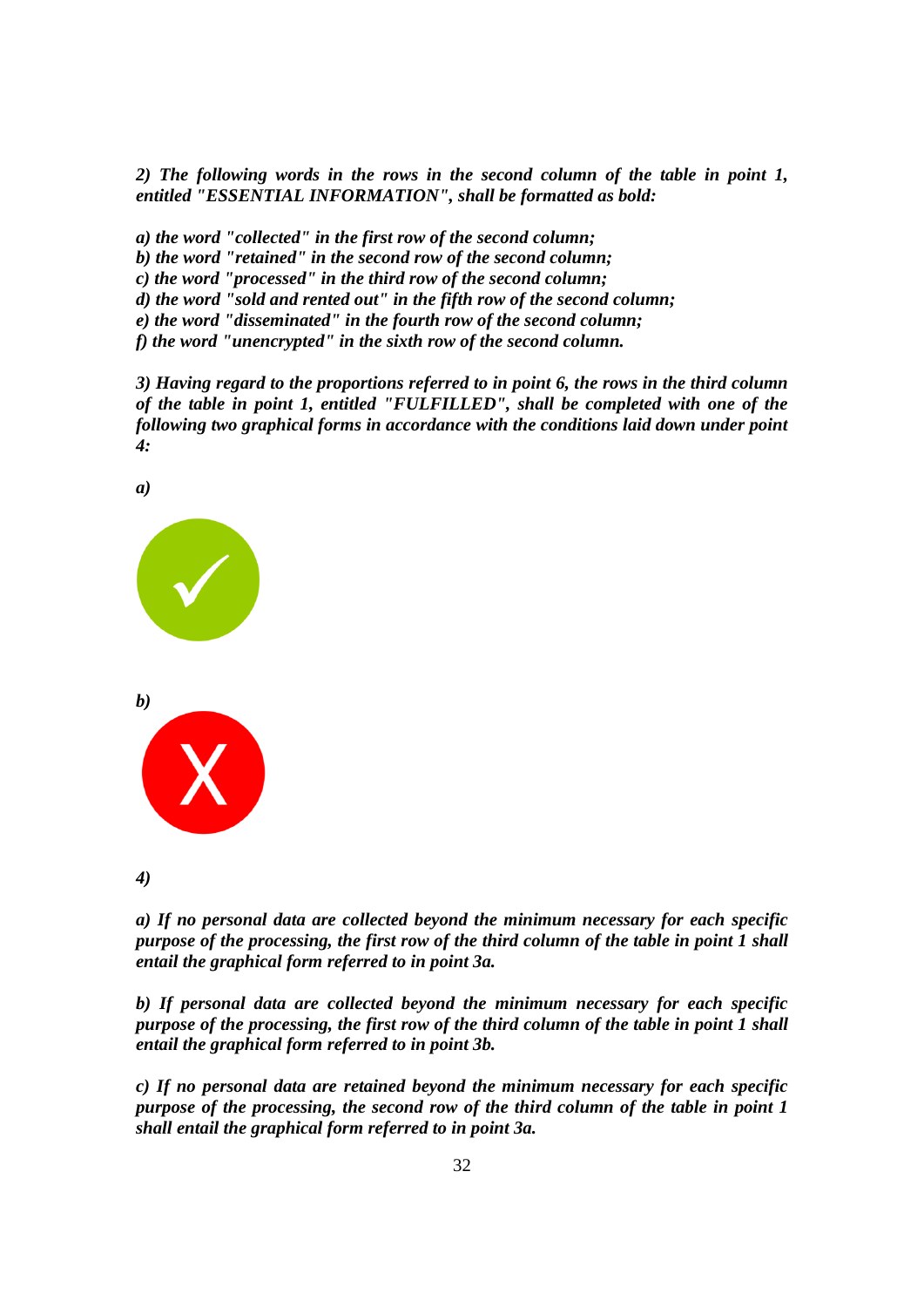*d) If personal data are retained beyond the minimum necessary for each specific purpose of the processing, the second row of the third column of the table in point 1 shall entail the graphical form referred to in point 3b.*

*e) If no personal data are processed for purposes other than the purposes for which they were collected, the third row of the third column of the table in point 1 shall entail the graphical form referred to in point 3a.*

*f) If personal data are processed for purposes other than the purposes for which they were collected, the third row of the third column of the table in point 1 shall entail the graphical form referred to in point 3b.*

*g) If no personal data are disseminated to commercial third parties, the fourth row of the third column of the table in point 1 shall entail the graphical form referred to in point 3a.*

*h) If personal data are disseminated to commercial third parties, the fourth row of the third column of the table in point 1 shall entail the graphical form referred to in point 3b.*

*i) If no personal data are sold or rented out, the fifth row of the third column of the table in point 1 shall entail the graphical form referred to in point 3a.*

*j) If personal data are sold or rented out, the fifth row of the third column of the table in point 1 shall entail the graphical form referred to in point 3b.*

*k) If no personal data are retained in unencrypted form, the sixth row of the third column of the table in point 1 shall entail the graphical form referred to in point 3a.*

*l) If personal data are retained in unencrypted form, the sixth row of the third column of the table in point 1 shall entail the graphical form referred to in point 3b.*

*5) The reference colours of the graphical forms in point 1 in Pantone are Black Pantone No 7547 and Red Pantone No 485. The reference colour of the graphical form in point 3a in Pantone is Green Pantone No 370. The reference colour of the graphical form in point 3b in Pantone is Red Pantone No 485.*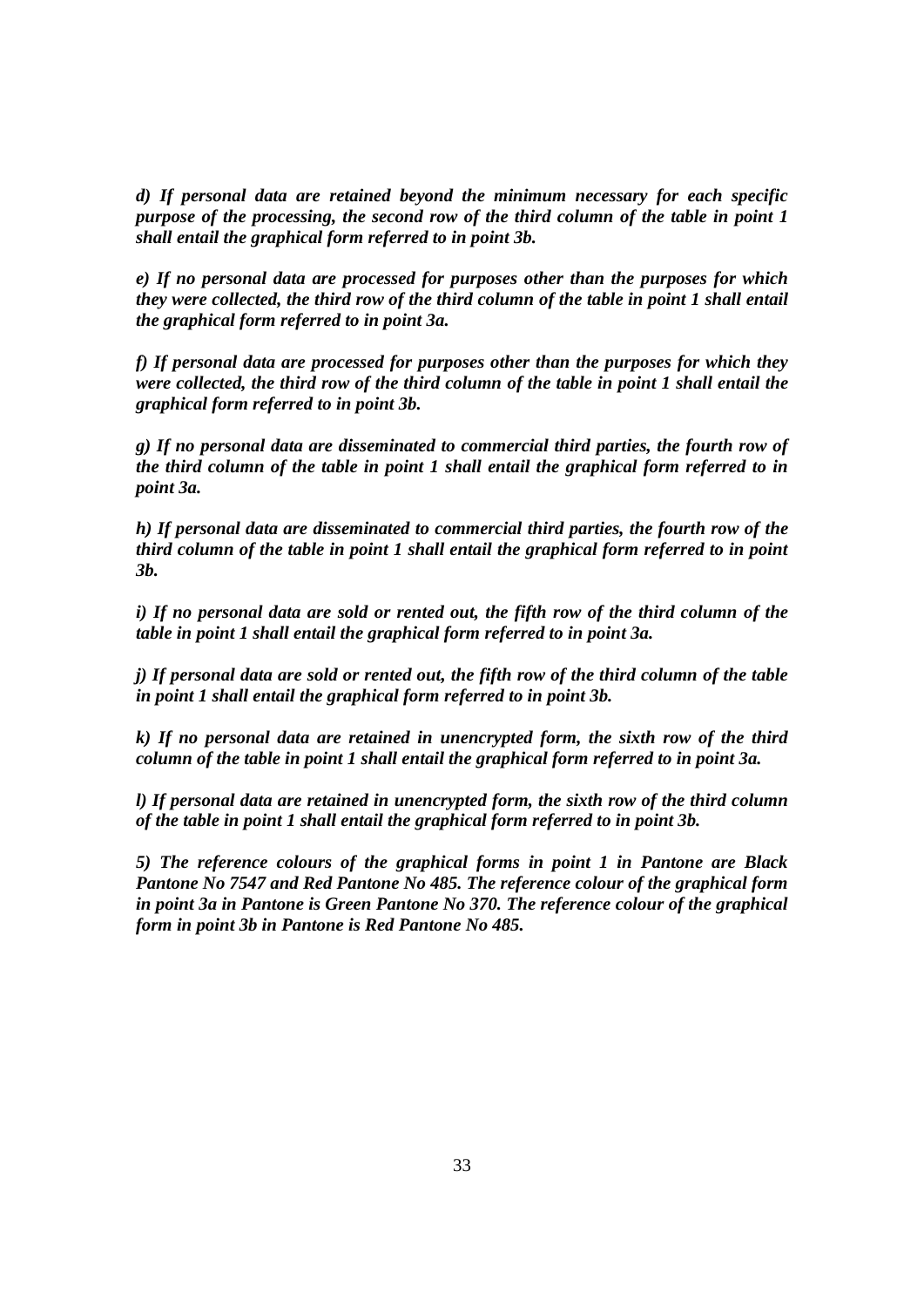*6) The proportions given in the following graduated drawing shall be respected, even where the table is reduced or enlarged:*

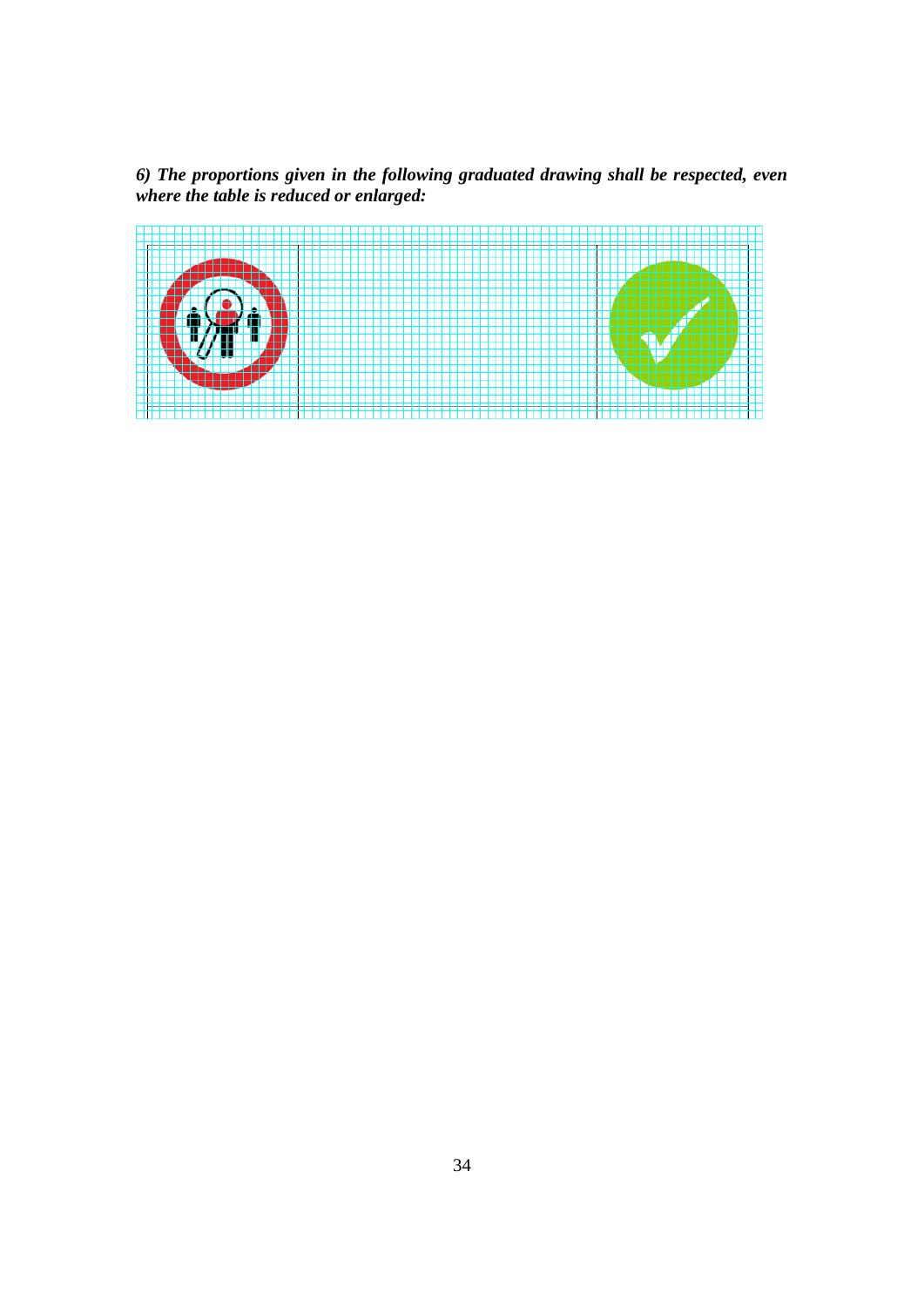## **COMP Article 14 17.10.2013**

## **Article 14 Information to the data subject**

1. Where personal data relating to a data subject are collected, the controller shall provide the data subject with at least the following information, *after the particulars pursuant to Article 13a have been provided*:

(a) the identity and the contact details of the controller and, if any, of the controller's representative, of the data protection officer**;**

(b) the purposes of the processing for which the personal data are intended, *as well as information regarding the security of the processing of personal data*, including the contract terms and general conditions where the processing is based on point (b) of Article 6(1) and *the legitimate interests pursued by the controller, where applicable, information on how they implement and meet the requirements of point f of Article 6(1)*;

(c) the period for which the personal data will be stored*, or if this is not possible, the criteria used to determine this period*;

(d) the existence of the right to request from the controller access to and rectification or erasure of the personal data concerning the data subject to object to the processing of such personal data, *or to obtain data*;

(e) the right to lodge a complaint to the supervisory authority and the contact details of the supervisory authority;

(f) the recipients or categories of recipients of the personal data;

(g) where applicable, that the controller intends to transfer *the data* to a third country or international organisation and on *the level of protection afforded by that third country or international organisation by reference to the existence or absence of* an adequacy decision by the Commission, *or in case of transfers referred to in Article 42, Article 43, or point (h) of Article 44(1), reference to the appropriate safeguards and the means to obtain a copy of them*;

*(ga) where applicable, information about the existence of profiling, of measures based on profiling, and the envisaged effects of profiling on the data subject;*

*(gb) meaningful information about the logic involved in any automated processing;*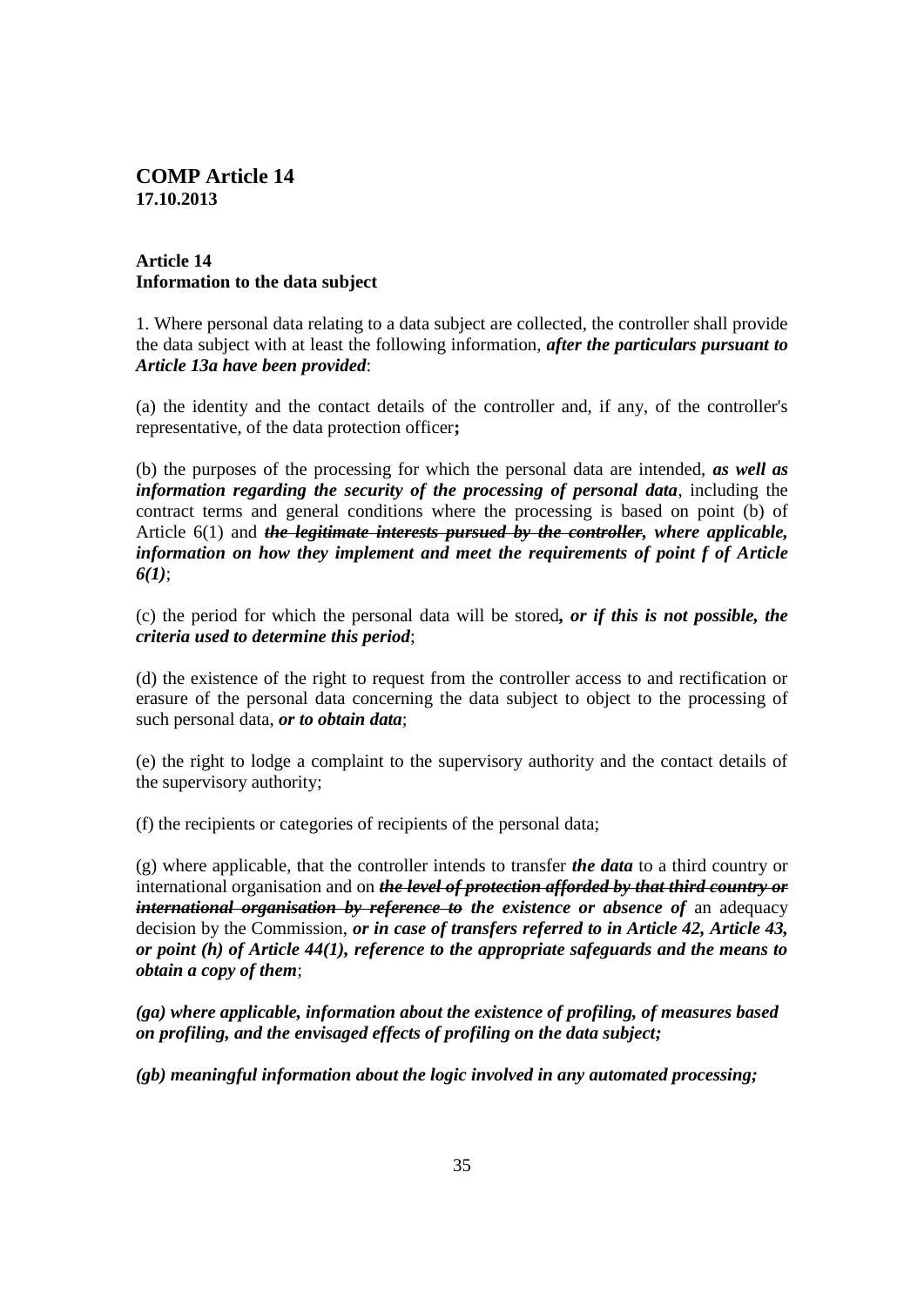(h) any further information *which is* necessary to guarantee fair processing in respect of the data subject, having regard to the specific circumstances in which the personal data are collected *or processed, in particular the existence of certain processing activities and operations for which a personal data impact assessment has indicated that there may be a high risk;*

#### *(ha) where applicable, information whether personal data was provided to public authorities during the last consecutive 12-month period.*

2. Where the personal data are collected from the data subject, the controller shall inform the data subject, in addition to the information referred to in paragraph 1, whether the provision of personal data is *obligatory mandatory* or *voluntary optional*, as well as the possible consequences of failure to provide such data.

#### *2a. In deciding on further information which is necessary to make the processing fair under 1(h), controllers shall have regard to any relevant guidance under Article 38.*

3. Where the personal data are not collected from the data subject, the controller shall inform the data subject, in addition to the information referred to in paragraph 1, from which source the *specific* personal data originate. *If personal data originates from publicly available sources, a general indication may be given.*

4. The controller shall provide the information referred to in paragraphs 1, 2 and 3:

(a) at the time when the personal data are obtained from the data subject *or without undue delay where the above is not feasible*; or

#### *(aa) on request by a body, organization or association referred to in Article 73;*

(b) where the personal data are not collected from the data subject, at the time of the recording or within a reasonable period after the collection, having regard to the specific circumstances in which the data are collected or otherwise processed, or, if a *disclosure transfer* to another recipient is envisaged, and at the latest *when the data are first disclosed at the time of the first transfer, or, if the data are to be used for communication with the data subject concerned, at the latest at the time of the first communication to that data subject; or*

#### *(bb) only on request where the data are processed by a small or micro enterprise which processes personal data only as an ancillary activity.*

5. Paragraphs 1 to 4 shall not apply, where:

(a) the data subject has already the information referred to in paragraphs 1, 2 and 3; or

(b) the data *are processed for historical, statistical or scientific research purposes subject to the conditions and safeguards referred to in Articles 81 and 83,* are not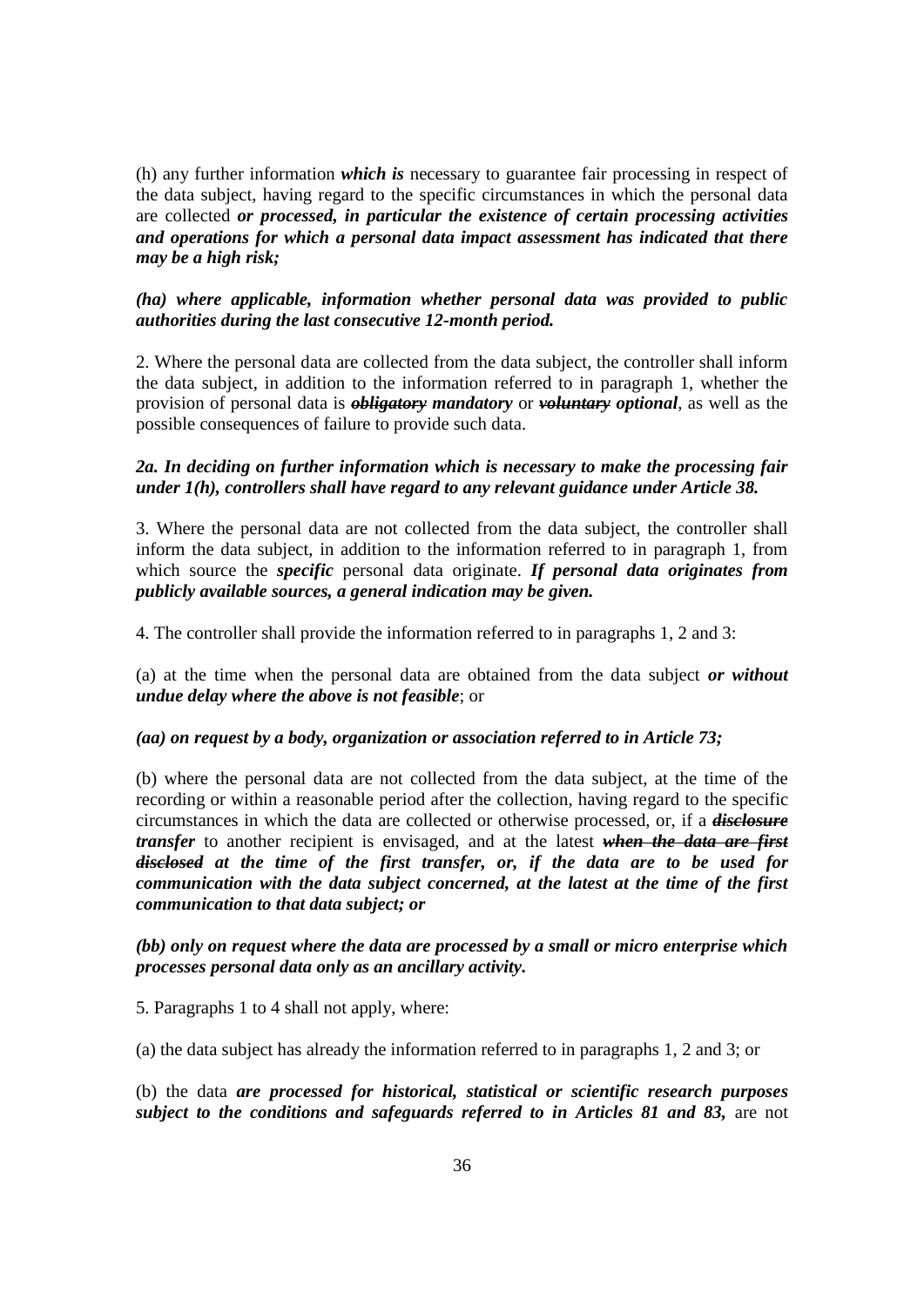collected from the data subject and the provision of such information proves impossible or would involve a disproportionate effort *and the controller has published the information for anyone to retrieve*; or

(c) the data are not collected from the data subject and recording or disclosure is expressly laid down by law *to which the controller is subject, which provides appropriate measures to protect the data subject's legitimate interests, considering the risks represented by the processing and the nature of the personal data*; or

(d) the data are not collected from the data subject and the provision of such information will impair the rights and freedoms of other*s natural persons*, as defined in Union law or Member State law in accordance with Article 21.

*(da) the data are processed in the exercise of his profession by, or are entrusted or become known to, a person who is subject to an obligation of professional secrecy regulated by Union or Member State law or to a statutory obligation of secrecy, unless the data is collected directly from the data subject.*

6. In the case referred to in point (b) of paragraph 5, the controller shall provide appropriate measures to protect the data subject's *rights or* legitimate interests.

*7. The Commission shall be empowered to adopt delegated acts in accordance with Article 86 for the purpose of further specifying the criteria for categories of recipients referred to in point (f) of paragraph 1, the requirements for the notice of potential access referred to in point (g) of paragraph 1, the criteria for the further information necessary referred to in point (h) of paragraph 1 for specific sectors and situations, and the conditions and appropriate safeguards for the exceptions laid down in point (b) of paragraph 5. In doing so, the Commission shall take the appropriate measures for micro, small and medium-sized-enterprises.*

*8. The Commission shall lay down standard forms for providing the information referred to in paragraphs 1 to 3, taking into account the specific characteristics and needs of various sectors and data processing situations where necessary as well as the needs of the relevant stakeholders. Those implementing acts shall be adopted, after requesting an opinion of the European Protection Board, in accordance with the examination procedure referred to in Article 87(2).*

#### **Recitals**

(48) The principles of fair and transparent processing require that the data subject should be informed in particular of the existence of the processing operation and its purposes, how long the data will be *likely* stored *for each purpose*, *if the data are to be transferred to third parties or third countries,* on the existence *of measures to object and* of the right of access, rectification or erasure and on the right to lodge a complaint. Where the data are collected from the data subject, the data subject should also be informed whether they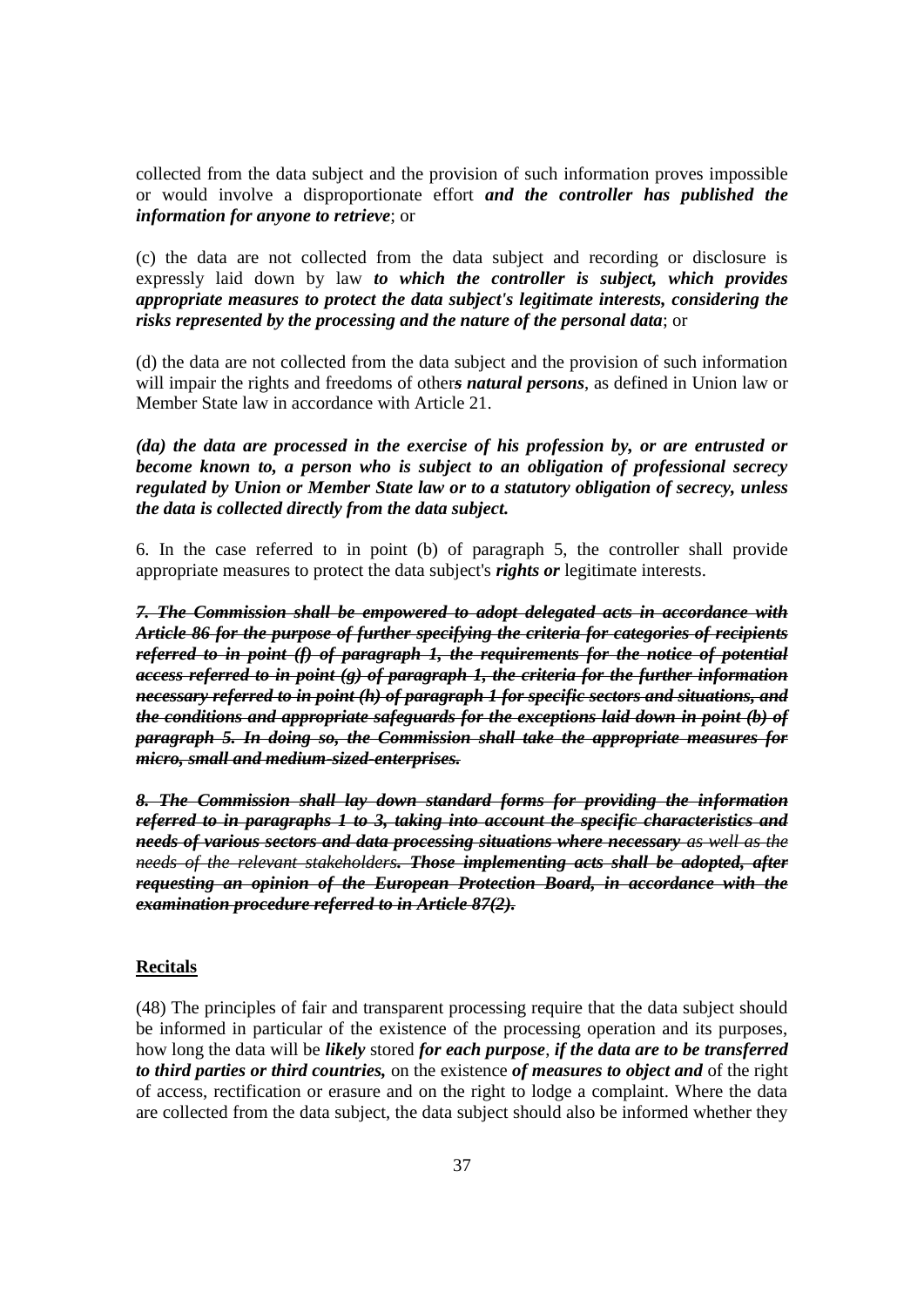are obliged to provide the data and of the consequences, in cases they do not provide such data. *This information should be provided, which can also mean made readily available, to the data subject after the provision of simplified information in the form of standardised icons.* 

(49) The information in relation to the processing of personal data relating to the data subject should be given to them at the time of collection, or, where the data are not collected from the data subject, within a reasonable period, depending on the circumstances of the case. Where data can be legitimately disclosed to another recipient, the data subject should be informed when the data are first disclosed to the recipient.

(50) However, it is not necessary to impose this obligation where the data subject already *disposes of knows* this information, or where the recording or disclosure of the data is expressly laid down by law, or where the provision of information to the data subject proves impossible or would involve disproportionate efforts. *The latter could be particularly the case where processing is for historical, statistical or scientific research purposes; in this regard, the number of data subjects, the age of the data, and any compensatory measures adopted may be taken into consideration.*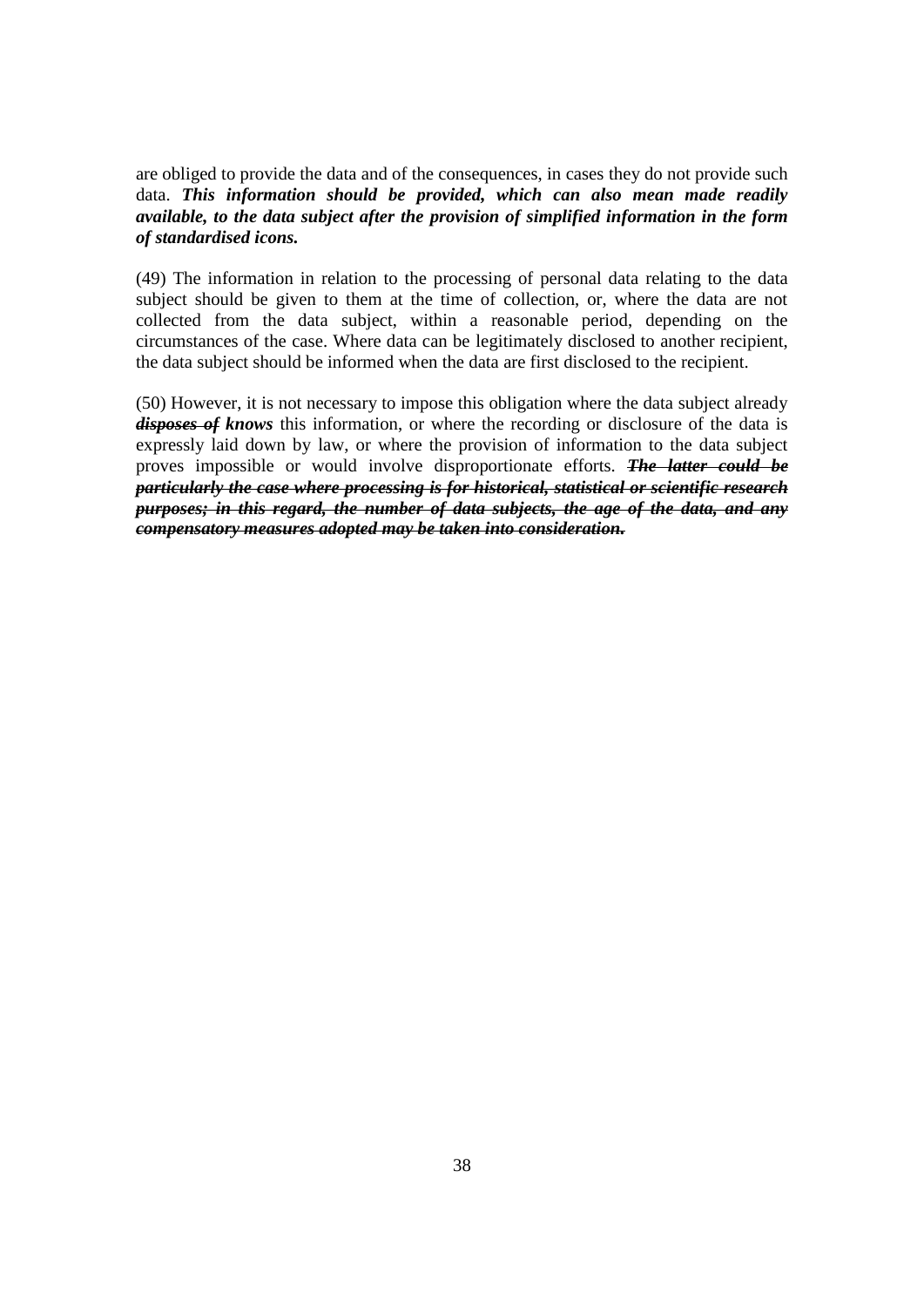## **COMP Article 15 and 18 16.10.2013**

## **Article 15 Right to access and to obtain data for the data subject**

1. *Subject to Article 12(4),* the data subject shall have the right to obtain from the controller at any time, on request, confirmation as to whether or not personal data relating to the data subject are being processed, *and in clear and plain language,* the following information:

(a) the purposes of the processing *for each category of personal data;*

(b) the categories of personal data concerned;

(c) the recipients *or categories of recipients* to whom the personal data are to be or have been disclosed, *in particular including* to recipients in third countries;

(d) the period for which the personal data will be stored*, or if this is not possible, the criteria used to determine this period*;

(e) the existence of the right to request from the controller rectification or erasure of personal data concerning the data subject or to object to the processing of such personal data;

(f) the right to lodge a complaint to the supervisory authority and the contact details of the supervisory authority;

## *(g) communication of the personal data undergoing processing and of any available information as to their source;*

(h) the significance and envisaged consequences of such processing*, at least in the case of measures referred to in Article 20*.

*(ha) meaningful information about the logic involved in any automated processing;*

*(hb) without prejudice to Article 21, in the event of disclosure of personal data to a public authority as a result of a public authority request, confirmation of the fact that such a request has been made.*

2. The data subject shall have the right to obtain from the controller communication of the personal data undergoing processing. Where the data subject makes the request in electronic form, the information shall be provided in *an* electronic *and structured* format, unless otherwise requested by the data subject. *Without prejudice to Article 10, the*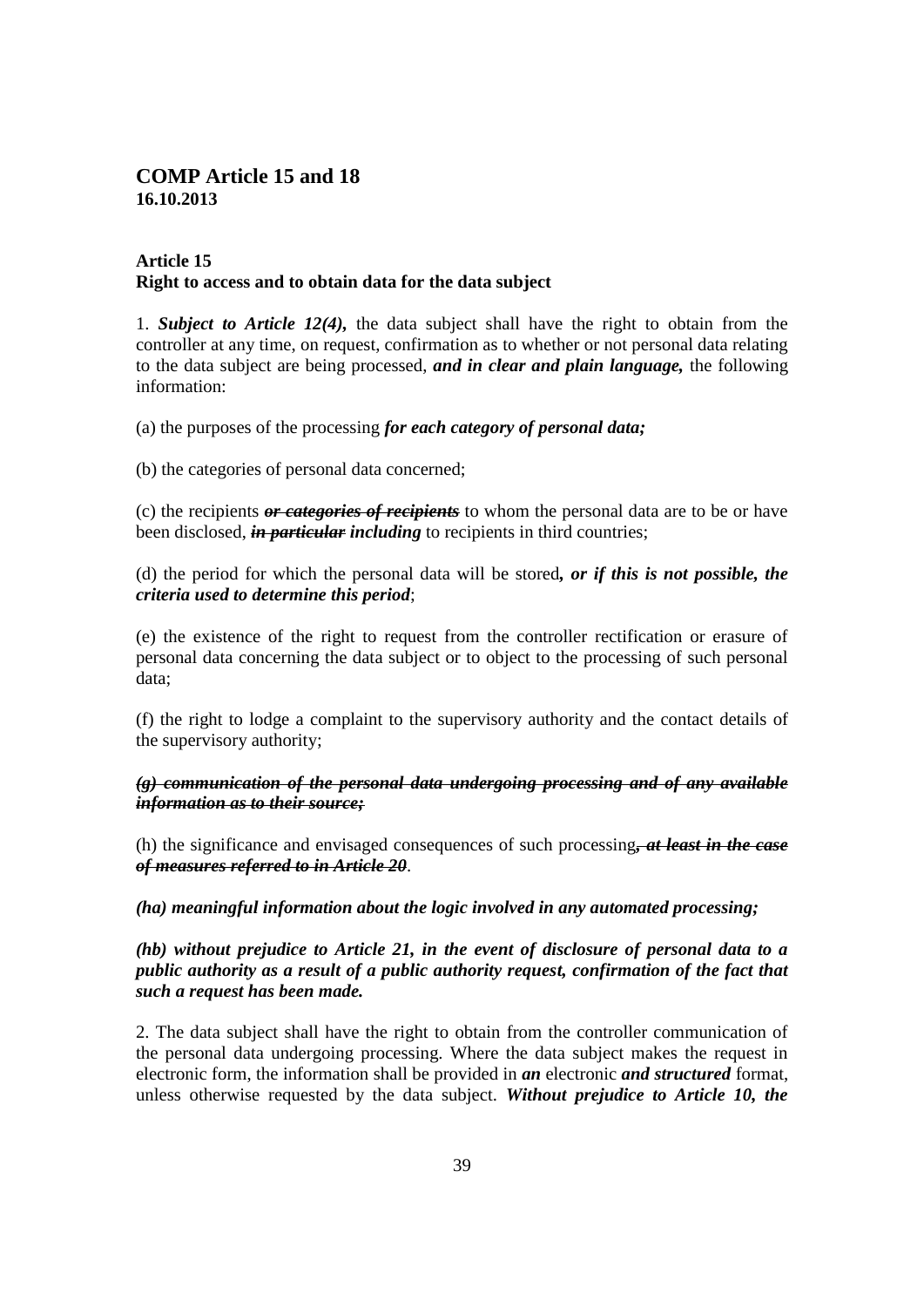*controller shall take all reasonable steps to verify that the person requesting access to the data is the data subject.*

*2a. Where the data subject has provided the personal data where the personal data are processed by electronic means, the data subject shall have the right to obtain from the controller a copy of the provided personal data in an electronic and interoperable format which is commonly used and allows for further use by the data subject without hindrance from the controller from whom the personal data are withdrawn. Where technically feasible and available, the data shall be transferred directly from controller to controller at the request of the data subject***.**

*2b. This Article shall be without prejudice to the obligation to delete data when no longer necessary under Article 5(1)(e).*

*2c. There shall be no right of access in accordance with paragraphs 1 and 2 when data within the meaning of Article 14(5)(da) are concerned, except if the data subject is empowered to lift the secrecy in question and acts accordingly.*

*3. The Commission shall be empowered to adopt delegated acts in accordance with Article 86 for the purpose of further specifying the criteria and requirements for the communication to the data subject of the content of the personal data referred to in point (g) of paragraph 1.*

*4. The Commission may specify standard forms and procedures for requesting and granting access to the information referred to in paragraph 1, including for verification of the identity of the data subject and communicating the personal data to the data subject, taking into account the specific features and necessities of various sectors and data processing situations. Those implementing acts shall be adopted in accordance with the examination procedure referred to in Article 87(2).*

*Article 18 Right to data portability*

*1. The data subject shall have the right, where personal data are processed by electronic means and in a structured and commonly used format, to obtain from the controller a copy of data undergoing processing in an electronic and structured format which is commonly used and allows for further use by the data subject.*

*2. Where the data subject has provided the personal data and the processing is based on consent or on a contract, the data subject shall have the right to transmit those personal data and any other information provided by the data subject and retained by an automated processing system, into another one, in an electronic format which is commonly used, without hindrance from the controller from whom the personal data are withdrawn.*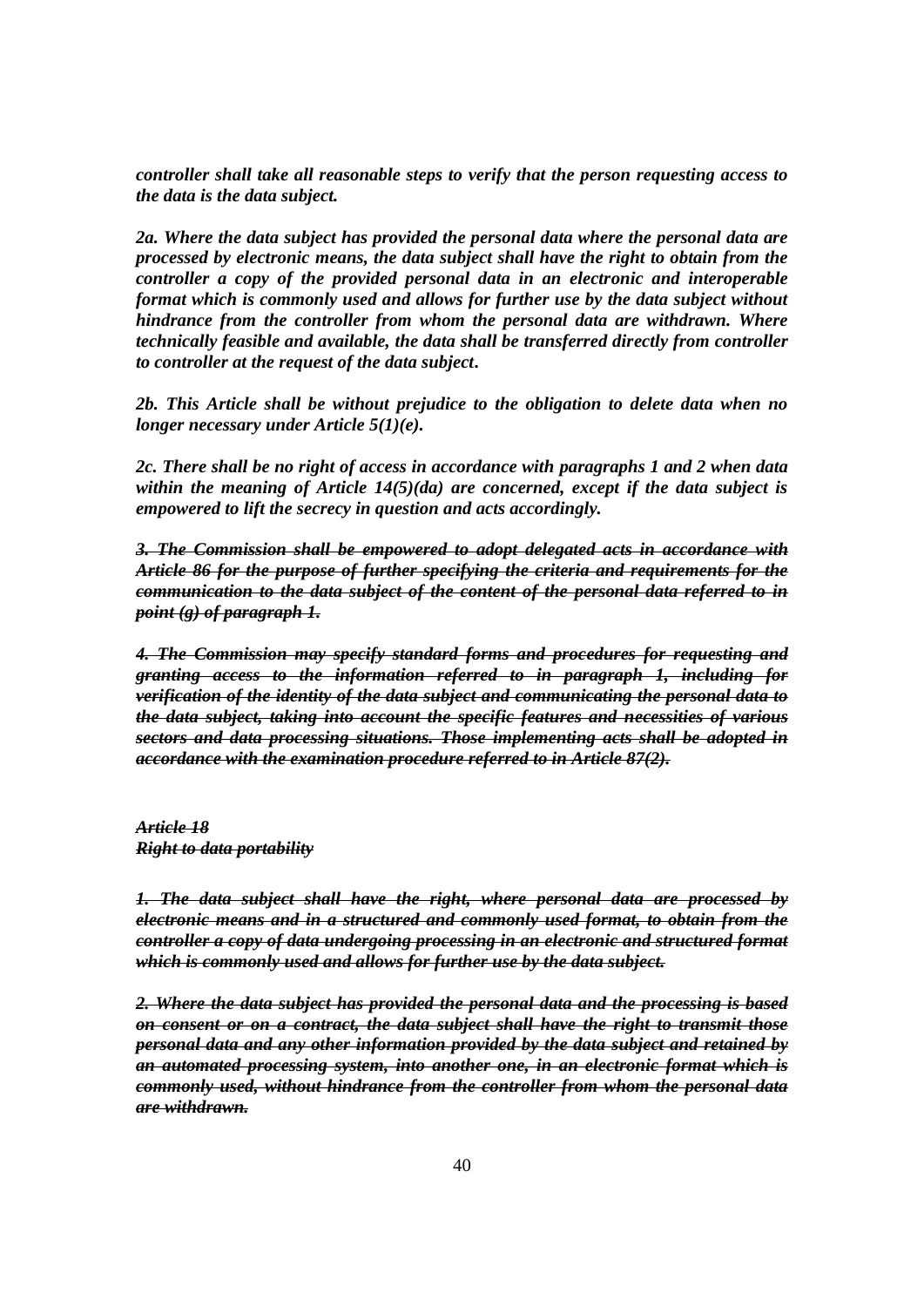*3. The Commission may specify the electronic format referred to in paragraph 1 and the technical standards, modalities and procedures for the transmission of personal data pursuant to paragraph 2. Those implementing acts shall be adopted in accordance with the examination procedure referred to in Article 87(2).*

#### **Recitals**

(51) Any person should have the right of access to data which has been collected concerning them, and to exercise this right easily, in order to be aware and verify the lawfulness of the processing. Every data subject should therefore have the right to know and obtain communication in particular for what purposes the data are processed, for what *estimated* period, which recipients receive the data, what is the *general* logic of the data that are undergoing the processing and what might be*, at least when based on profiling,* the consequences of such processing. This right should not adversely affect the rights and freedoms of others, including trade secrets or intellectual property, *such as in relation to and in particular* the copyright protecting the software. However, the result of these considerations should not be that all information is refused to the data subject.

*(55)(51a)* To further strengthen the control over their own data and their right of access, data subjects should have the right, where personal data are processed by electronic means and in a structured and commonly used format, to obtain a copy of the data concerning them also in commonly used electronic format. The data subject should also be allowed to transmit those data, which they have provided, from one automated application, such as a social network, into another one. *Data controllers should be encouraged to develop interoperable formats that enable data portability.* This should apply where the data subject provided the data to the automated processing system, based on their consent or in the performance of a contract. *Providers of information society services should not make the transfer of those data mandatory for the provision of their services.*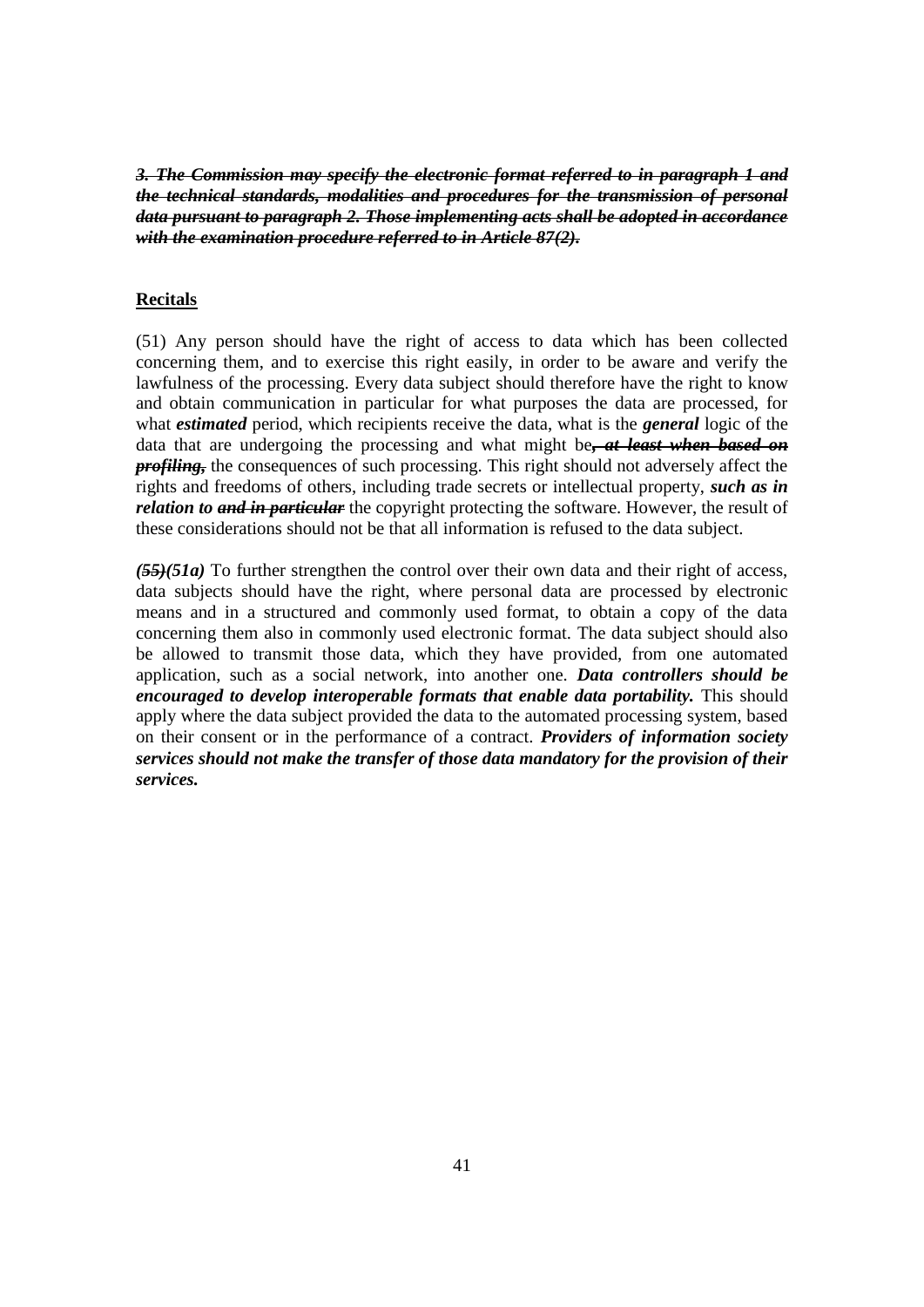## **COMP Article 16 11.10.2013**

## **Article 16 Right to rectification**

The data subject shall have the right to obtain from the controller the rectification of personal data relating to them which are inaccurate. The data subject shall have the right to obtain completion of incomplete personal data, including by providing a supplementary statement.

## **Recitals**

*(54a) Data which are contested by the data subject and whose accuracy or inaccuracy cannot be determined should be blocked until the issue is cleared.*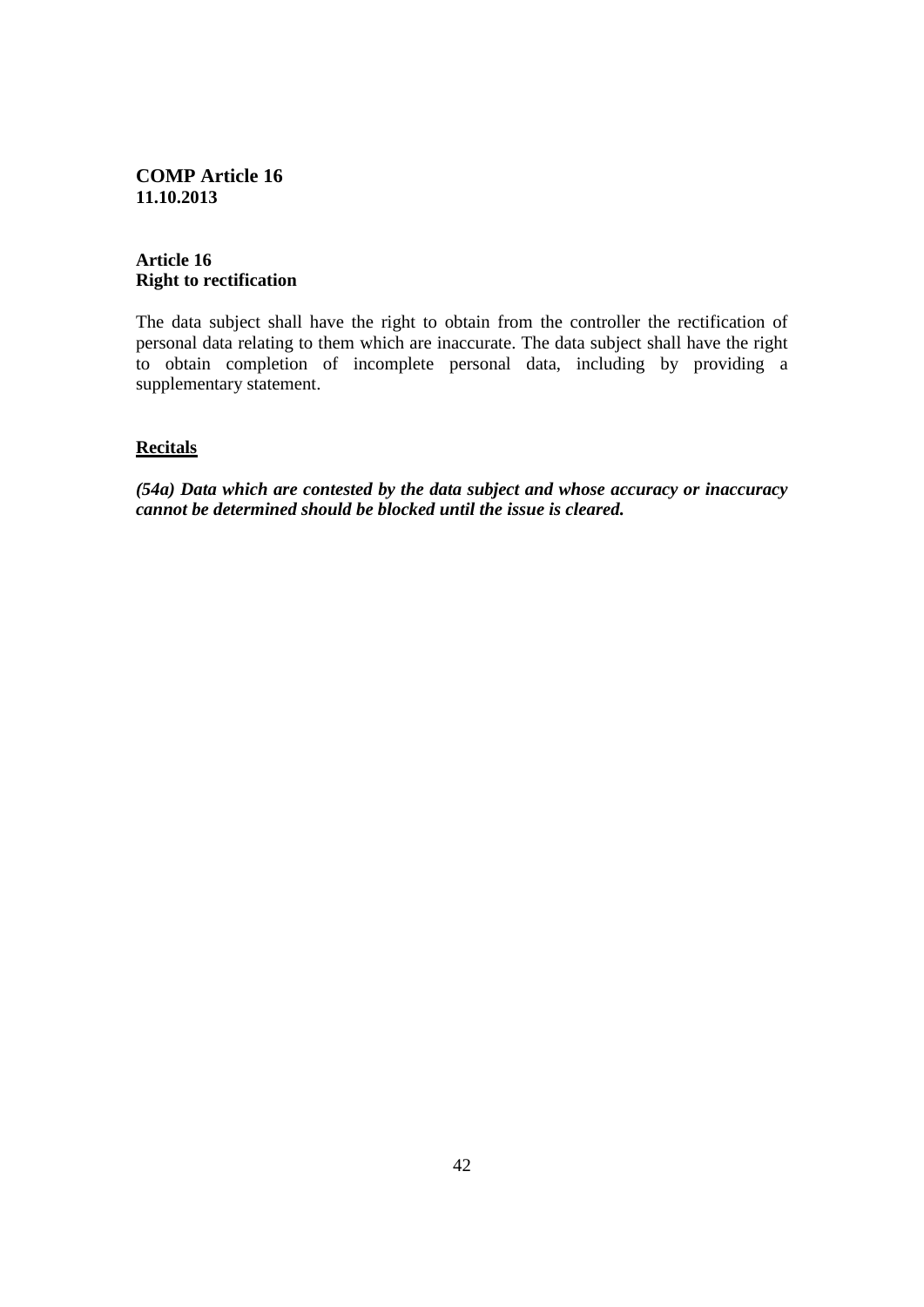## **COMP Article 17 17.10.2013**

### **Article 17 Right to be forgotten and to erasure**

1. The data subject shall have the right to obtain from the controller the erasure of personal data relating to them and the abstention from further dissemination of such data, *and to obtain from third parties the erasure of any links to, or copy or replication of that data, especially in relation to personal data which are made available by the data subject while he or she was a child*, where one of the following grounds applies:

(a) the data are no longer necessary in relation to the purposes for which they were collected or otherwise processed

(b) the data subject withdraws consent on which the processing is based according to point (a) of Article 6(1), or when the storage period consented to has expired, and where there is no other legal ground for the processing of the data;

(c) the data subject objects to the processing of personal data pursuant to Article 19;

*(ca) a court or regulatory authority based in the Union has ruled as final and absolute that the data concerned must be erased;*

(d) the *processing of the* data *has been unlawfully processed does not comply with this Regulation for other reasons*.

*1a. The application of paragraph 1 shall be dependent upon the ability of the data controller to verify that the person requesting the erasure is the data subject.*

2. Where the controller referred to in paragraph 1 has made the personal data public *without a justification based on Article 6(1), it shall take all reasonable steps to have the data erased, including by third parties, without prejudice to Article 77, it shall take all reasonable steps, including technical measures, in relation to data for the publication of which the controller is responsible, to inform third parties which are processing such data, that a data subject requests them to erase any links to, or copy or replication of that personal data*. *Where the controller has authorised a third party publication of personal data, the controller shall be considered responsible for that publication. The controller shall inform the data subject, where possible, of the action taken by the relevant third parties. Where the controller has authorised a third party publication of personal data, the controller shall be considered responsible for that publication.*

3. The controller *and, where applicable, the third party* shall carry out the erasure without delay, except to the extent that the retention of the personal data is necessary: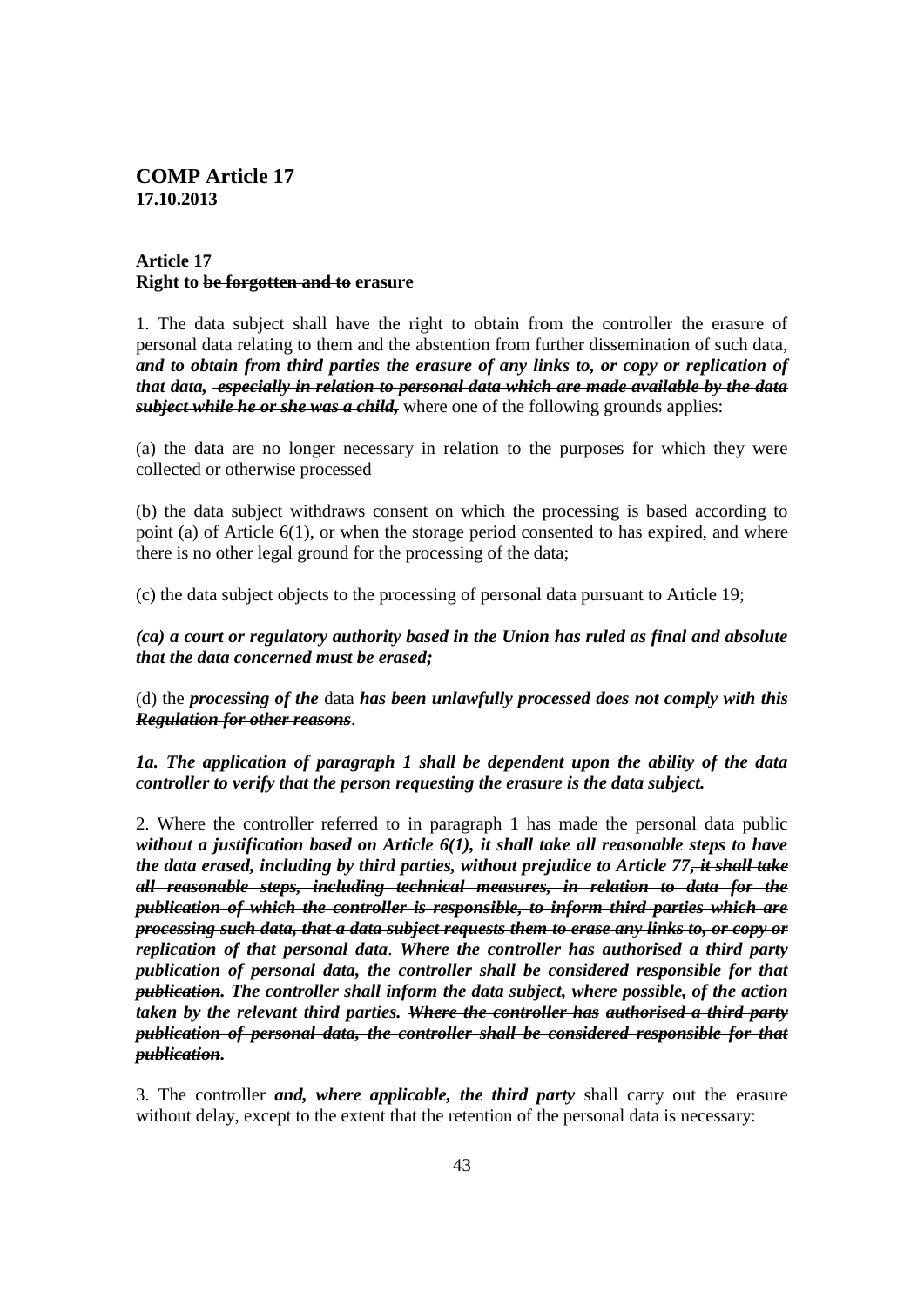(a) for exercising the right of freedom of expression in accordance with Article 80;

(b) for reasons of public interest in the area of public health in accordance with Article 81;

(c) for historical, statistical and scientific research purposes in accordance with Article 83;

(d) for compliance with a legal obligation to retain the personal data by Union or Member State law to which the controller is subject; Member State laws shall meet an objective of public interest, respect *the essence of* the right to the protection of personal data and be proportionate to the legitimate aim pursued;

(e) in the cases referred to in paragraph 4.

4. Instead of erasure, the controller shall restrict processing of personal data *in such a way that it is not subject to the normal data access and processing operations and can not be changed anymore,* where:

(a) their accuracy is contested by the data subject, for a period enabling the controller to verify the accuracy of the data;

(b) the controller no longer needs the personal data for the accomplishment of its task but they have to be maintained for purposes of proof;

(c) the processing is unlawful and the data subject opposes their erasure and requests the restriction of their use instead;

## *(ca) a court or regulatory authority based in the Union has ruled as final and absolute that the data concerned must be restricted;*

(d) the data subject requests to transmit the personal data into another automated processing system in accordance with paragraphs *2a of* Article *18(2) 15;*

### *(da) the particular type of storage technology does not allow for erasure and has been installed before the entry into force of this Regulation.*

5. Personal data referred to in paragraph 4 may, with the exception of storage, only be processed for purposes of proof, or with the data subject's consent, or for the protection of the rights of another natural or legal person or for an objective of public interest.

6. Where processing of personal data is restricted pursuant to paragraph 4, the controller shall inform the data subject before lifting the restriction on processing.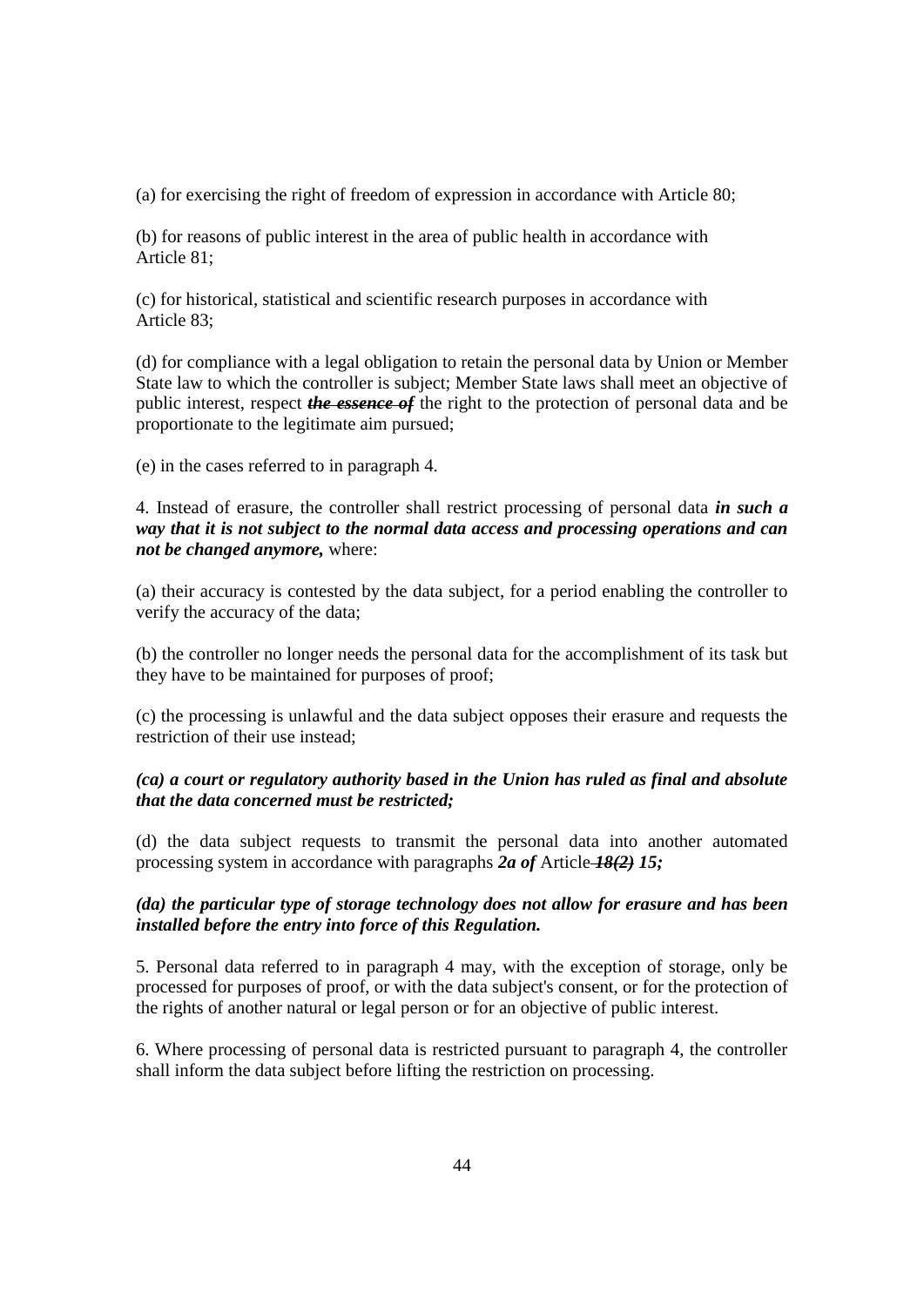*7. The controller shall implement mechanisms to ensure that the time limits established for the erasure of personal data and/or for a periodic review of the need for the storage of the data are observed.*

8. Where the erasure is carried out, the controller shall not otherwise process such personal data.

*8a. The controller shall implement mechanisms to ensure that the time limits established for the erasure of personal data and/or for a periodic review of the need for the storage of the data are observed.*

9. The Commission shall be empowered to adopt, *after requesting an opinion of the European Data Protection Board,* delegated acts in accordance with Article 86 for the purpose of further specifying:

(a) the criteria and requirements for the application of paragraph 1 for specific sectors and in specific data processing situations;

(b) the conditions for deleting links, copies or replications of personal data from publicly available communication services as referred to in paragraph 2;

(c) the criteria and conditions for restricting the processing of personal data referred to in paragraph 4.

#### **Recitals**

(53) Any person should have the right to have personal data concerning them rectified and a *'*right to *erasure and to be forgotten'* where the retention of such data is not in compliance with this Regulation. In particular, data subjects should have the right that their personal data are erased and no longer processed, where the data are no longer necessary in relation to the purposes for which the data are collected or otherwise processed, where data subjects have withdrawn their consent for processing or where they object to the processing of personal data concerning them or where the processing of their personal data otherwise does not comply with this Regulation. *This right is particularly relevant, when the data subject has given their consent as a child, when not being fully aware of the risks involved by the processing, and later wants to remove such personal data especially on the Internet.* However, the further retention of the data should be allowed where it is necessary for historical, statistical and scientific research purposes, for reasons of public interest in the area of public health, for exercising the right of freedom of expression, when required by law or where there is a reason to restrict the processing of the data instead of erasing them. *Also, the right to erasure should not apply when the retention of personal data is necessary for the performance of a contract with the data subject, or when there is a legal obligation to retain this data.*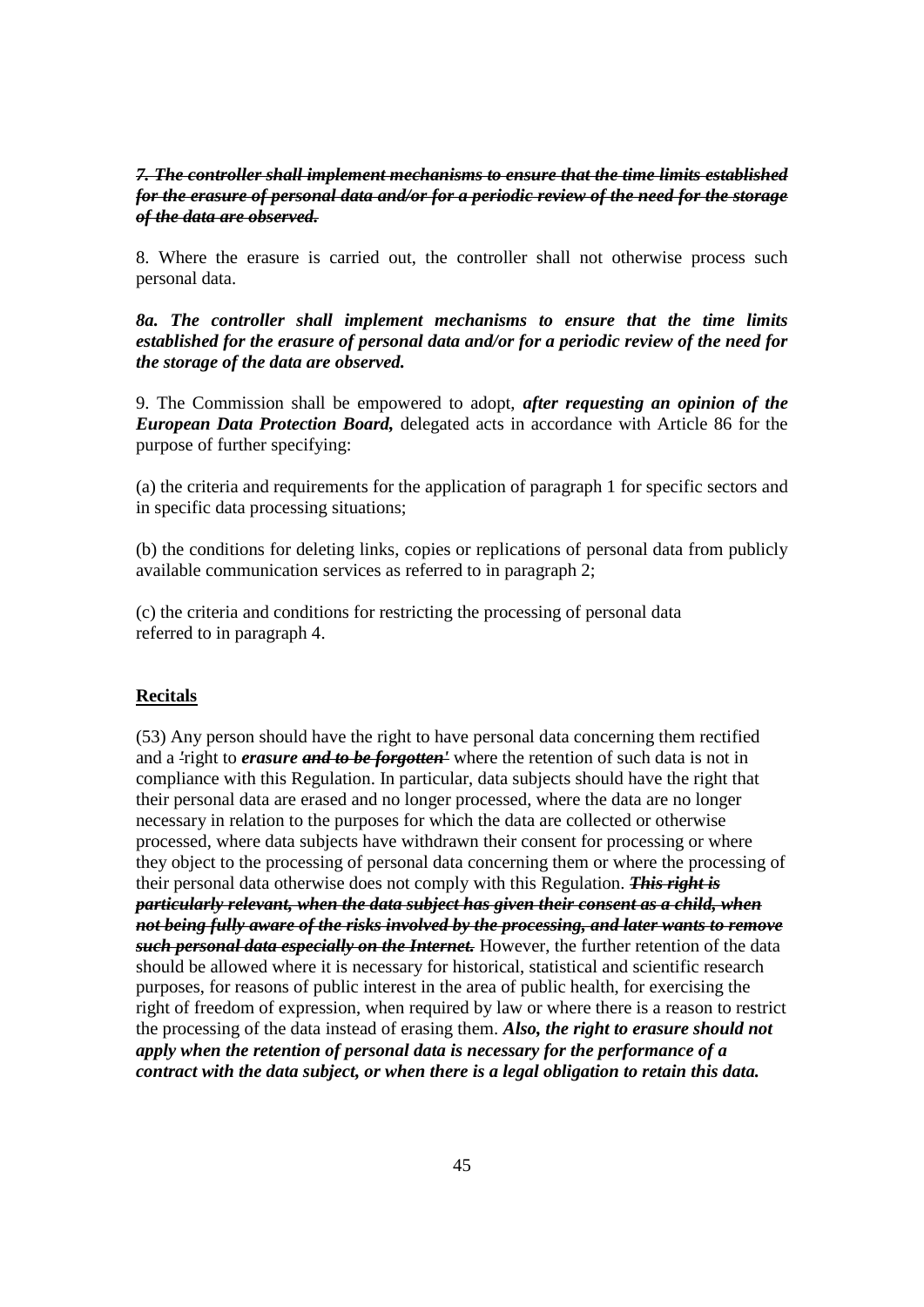(54) To strengthen the 'right to *erasure be forgotten*' in the online environment, the right to erasure should also be extended in such a way that a controller who has made the personal data public *without legal justification* should be obliged to *take all necessary steps to have the data erased, including by third parties, without prejudice to the right of the data subject to claim compensation. inform third parties which are processing such data that a data subject requests them to erase any links to, or copies or replications of that personal data*. *To ensure this information, the controller should take all reasonable steps, including technical measures, in relation to data for the publication of which the controller is responsible. In relation to a third party publication of personal data, the controller should be considered responsible for the publication, where the controller has authorised the publication by the third party.*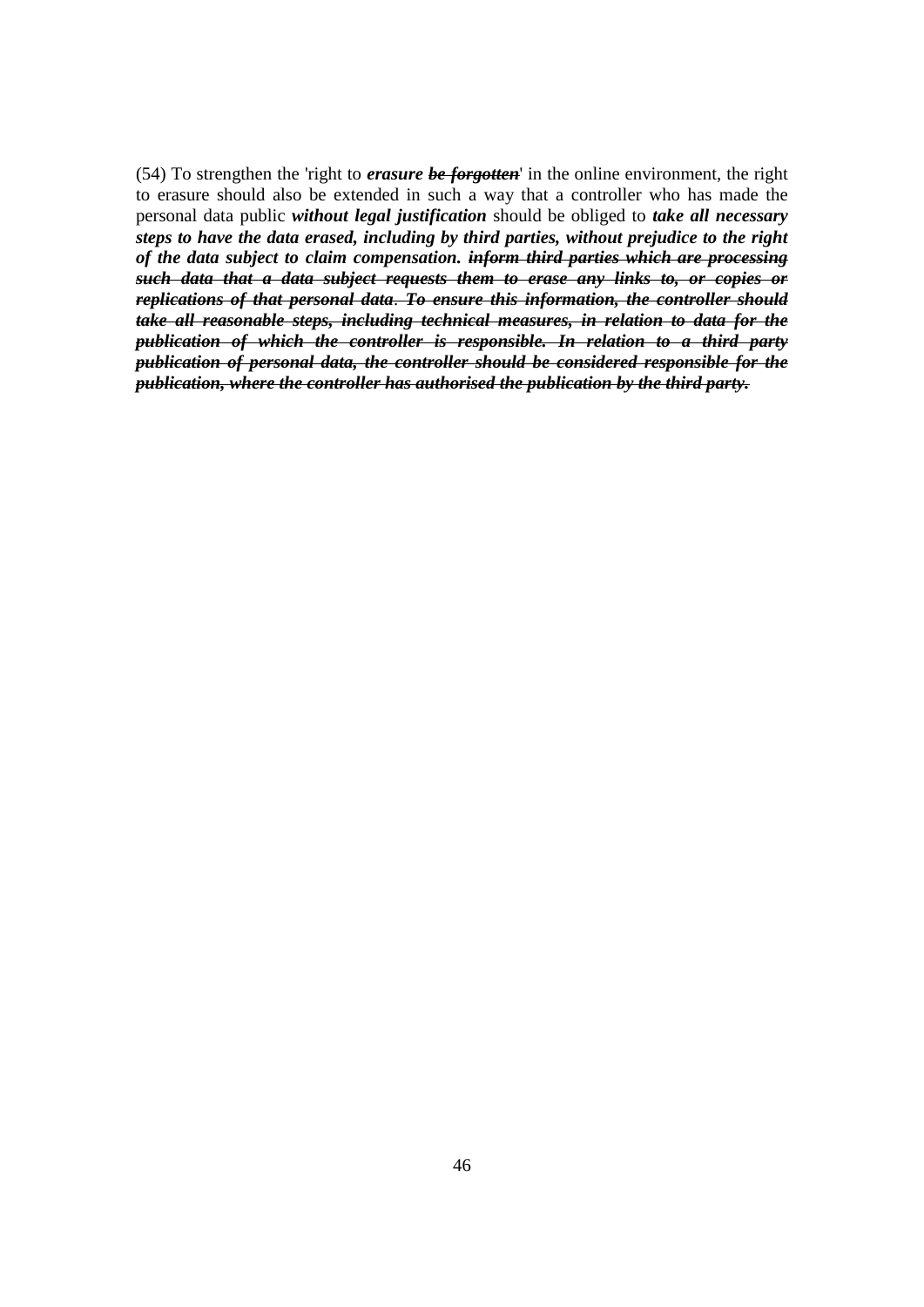## **COMP Article 19 14.10.2013**

## **Article 19 Right to object**

1. The data subject shall have the right to object*, on grounds relating to their particular situation,* at any time to the processing of personal data which is based on points (d) *and*  (e) *and (f)* of Article 6(1), unless the controller demonstrates compelling legitimate grounds for the processing which override the interests or fundamental rights and freedoms of the data subject.

2. Where *the processing of* personal data *is are processed for direct marketing purposes is based on points (d), (e) and (f) of Article 6(1)*, the data subject shall have *at any time and without any further justification,* the right to object free of charge *in general or for any particular purpose* to the processing of their personal data *for such marketing. This right shall be explicitly offered to the data subject in an intelligible manner and shall be clearly distinguishable from other information*.

*2a.* The *This* right *referred to in paragraph 2* shall be explicitly offered to the data subject in an intelligible manner *and form, using clear and plain language, in particular if addressed specifically to a child,* and shall be clearly distinguishable from other information.

*2b. In the context of the use of information society services, and notwithstanding Directive 2002/58/EC, the right to object may be exercised by automated means using a technical standard which allows the data subject to clearly express his or her wishes.*

3. Where an objection is upheld pursuant to paragraphs 1 and 2, the controller shall no longer use or otherwise process the personal data concerned *for the purposes determined in the objection*.

## **Recitals**

(56) In cases where personal data might lawfully be processed to protect the vital interests of the data subject, or on grounds of public interest, official authority or the legitimate interests of a controller, any data subject should nevertheless be entitled to object to the processing of any data relating to them, *free of charge and in a manner that can be easily and effectively invoked*. The burden of proof should be on the controller to demonstrate that their legitimate interests may override the interests or the fundamental rights and freedoms of the data subject.

(57) Where *personal data are processed for the purposes of direct marketing,* the data subject *should have has* the right to object to *such the* processing*, free of charge and in a manner that can be easily and effectively invoked the controller should explicitly*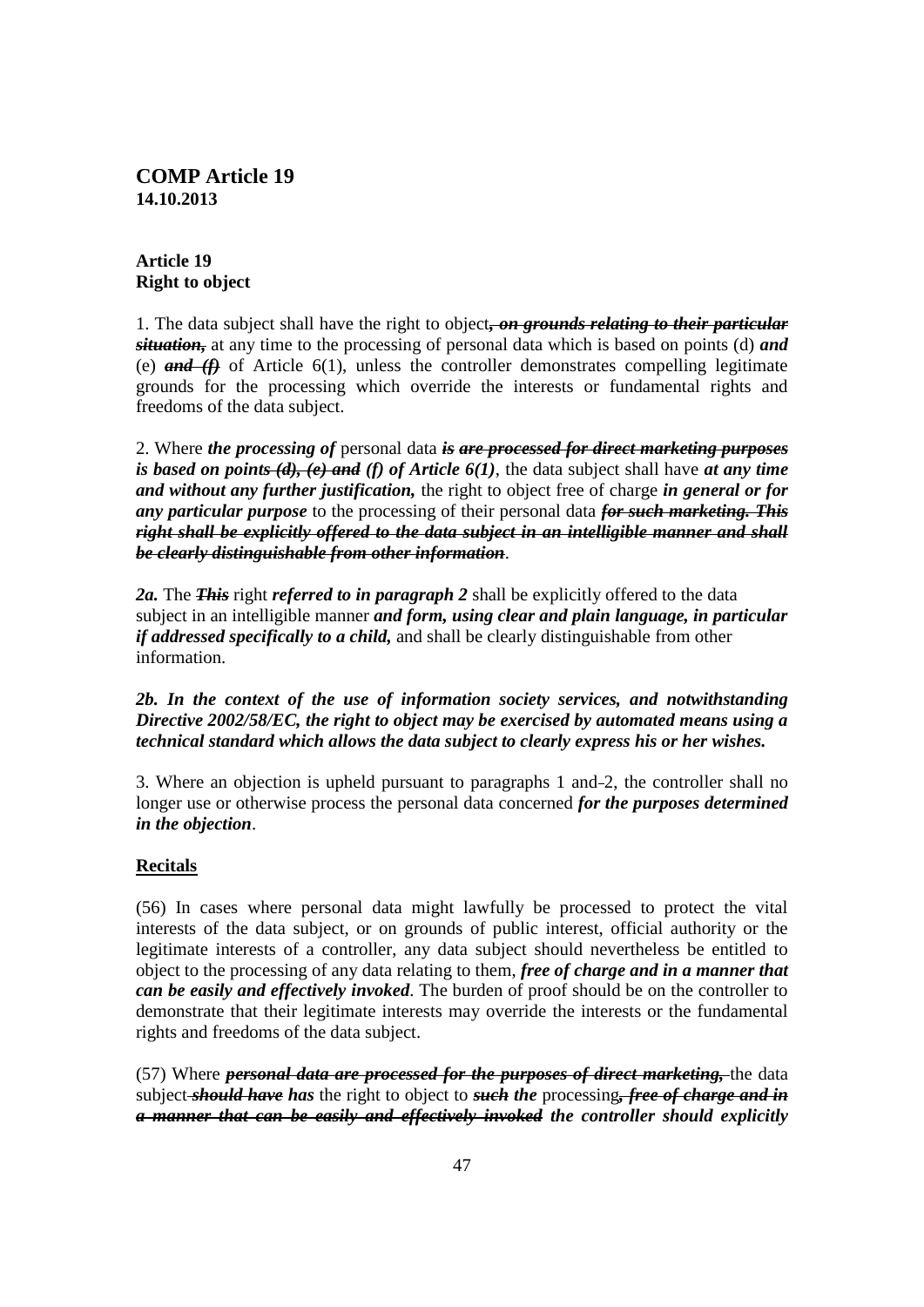*offer it to the data subject in an intelligible manner and form, using clear and plain language and should clearly distinguish it from other information.*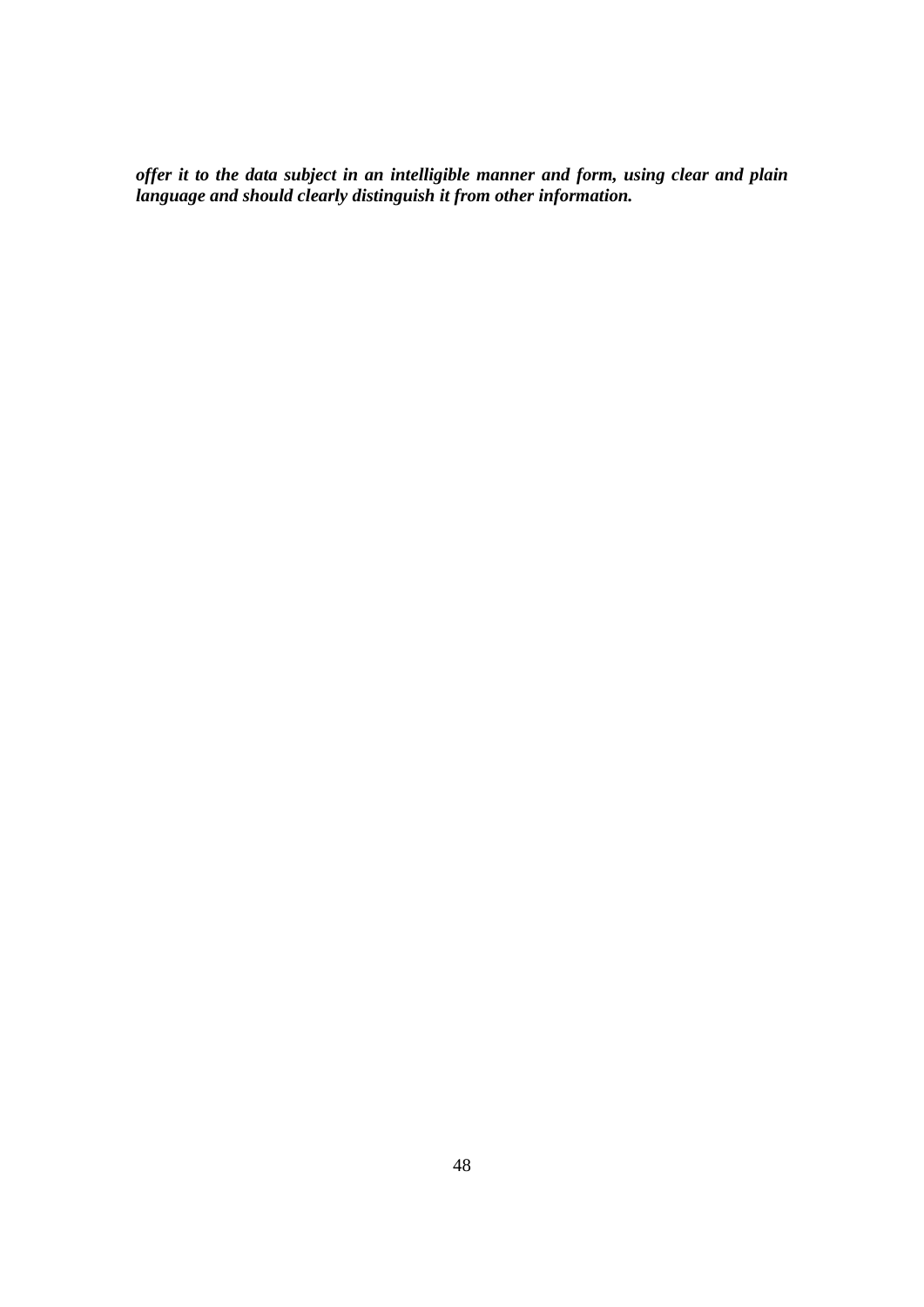**COMP Article 20 16.10.2013**

**Article 20** *Measures based on* **Profiling**

1. *Without prejudice to the provisions in Article 6 e*very natural person shall have the right *not to be subject to object* to *a measure which produces legal effects concerning this natural person or significantly affects this natural person, and which is based solely on automated processing intended to evaluate certain personal aspects relating to this natural person or to analyse or predict in particular the natural person's performance at work, economic situation, location, health, personal preferences, reliability or behaviour. profiling in accordance with Article 19. The data subject shall be informed about the right to object to profiling in a highly visible manner.*

2. Subject to the other provisions of this Regulation, a person may be subjected to *a measure of the kind referred to in paragraph 1 profiling which leads to measures producing legal effects concerning the data subject or does similarly significantly affect the interests, rights or freedoms of the concerned data subject* only if the processing:

(a) is *carried out in the course of necessary for* the entering into, or performance of, a contract, where the request for the entering into or the performance of the contract, lodged by the data subject, has been satisfied*, provided that or where* suitable measures to safeguard the data subject's legitimate interests have been adduced*, such as the right to obtain human intervention*; *or*

(b) is expressly authorized by a Union or Member State law which also lays down suitable measures to safeguard the data subject's legitimate interests;

(c) is based on the data subject's consent, subject to the conditions laid down in Article 7 and to suitable safeguards.

3. *Profiling that has the effect of discriminating against individuals on the basis of race or ethnic origin, political opinions, religion or beliefs, trade union membership, sexual orientation or gender identity, or that results in measures which have such effect, shall be prohibited. The controller shall implement effective protection against possible discrimination resulting from profiling. Profiling* shall not be based solely on the special categories of personal data referred to in Article 9.

*4. In the cases referred to in paragraph 2, the information to be provided by the controller under Article 14 shall include information as to the existence of processing for a measure of the kind referred to in paragraph 1 and the envisaged effects of such processing on the data subject.*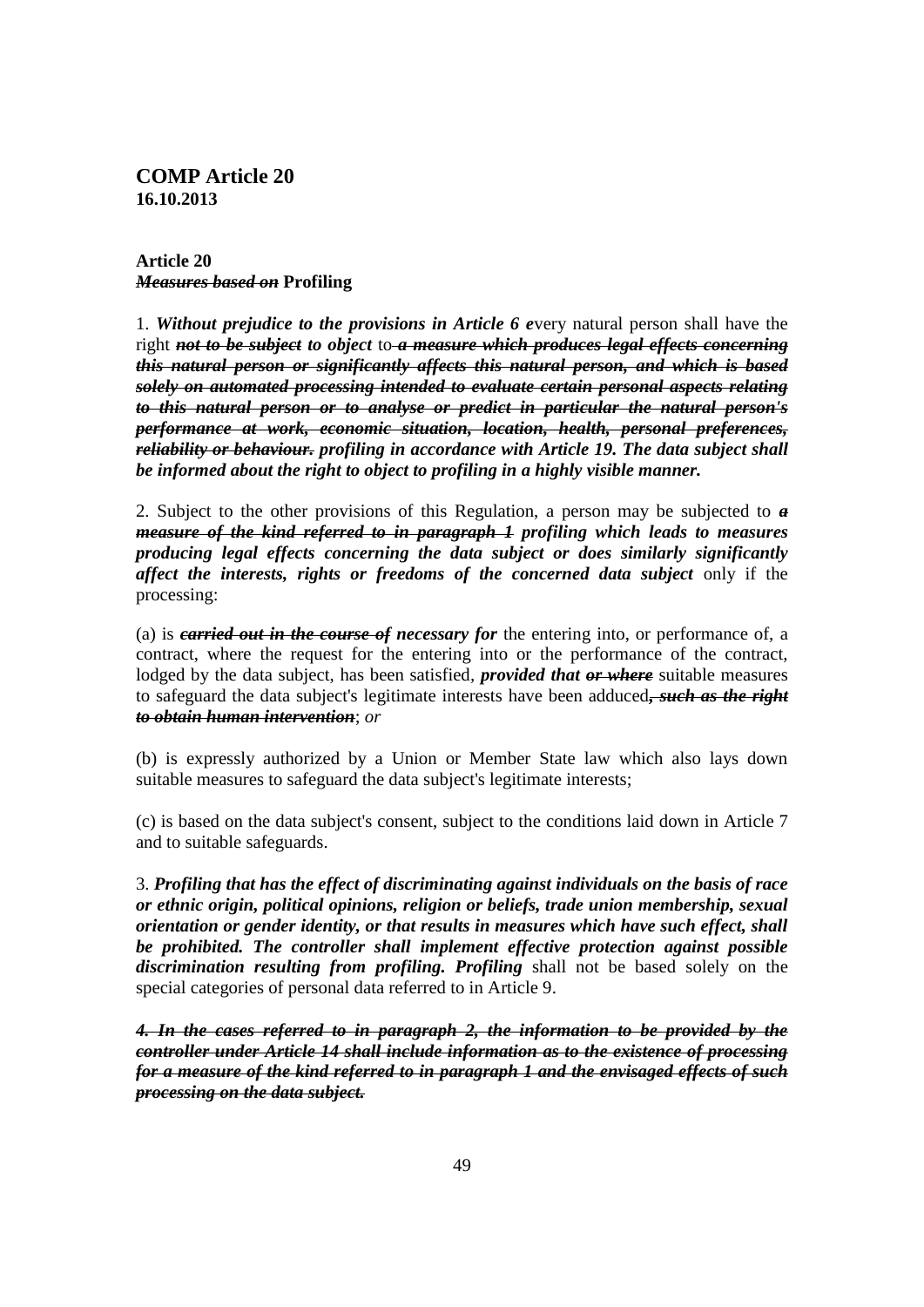5. *Profiling which leads to measures producing legal effects concerning the data subject or does similarly significantly affect the interests, rights or freedoms of the concerned data subject shall not be based solely or predominantly on automated processing and shall include human assessment, including an explanation of the decision reached after such an assessment.* The *Commission shall be empowered to adopt delegated acts in accordance with Article 86 for the purpose of further specifying the criteria and conditions for* suitable measures to safeguard the data subject's legitimate interests referred to in paragraph 2 *shall include the right to obtain human assessment and an explanation of the decision reached after such assessment*.

*5a. The European Data Protection Board shall be entrusted with the task of issuing guidelines, recommendations and best practices in accordance with Article 66 paragraph 1(b) for further specifying the criteria and conditions for profiling pursuant to paragraph 2.*

#### **Recitals**

(58) *Without prejudice to the lawfulness of the data processing, e*very natural person should have the right *not to be subject to object* to *a measures which is based on* profiling *by means of automated processing*. *However, such measures Profiling which leads to measures producing legal effects concerning the data subject or does similarly significantly affect the interests, rights or freedoms of the concerned data subject* should *only* be allowed when expressly authorised by law, carried out in the course of entering or performance of a contract, or when the data subject has given his consent. The In any case, such processing should be subject to suitable safeguards, including specific information of the data subject and the right to obtain human *assessment intervention* and that such measure should not concern a child. *Such measures should not lead to discrimination against individuals on the basis of race or ethnic origin, political opinions, religion or beliefs, trade union membership, sexual orientation or gender identity.*

*(58a) Profiling based solely on the processing of pseudonymous data should be presumed not to significantly affect the interests, rights or freedoms of the data subject. Where profiling, whether based on a single source of pseudonymous data or on the aggregation of pseudonymous data from different sources, permits the controller to attribute pseudonymous data to a specific data subject, the processed data should no longer be considered to be pseudonymous.*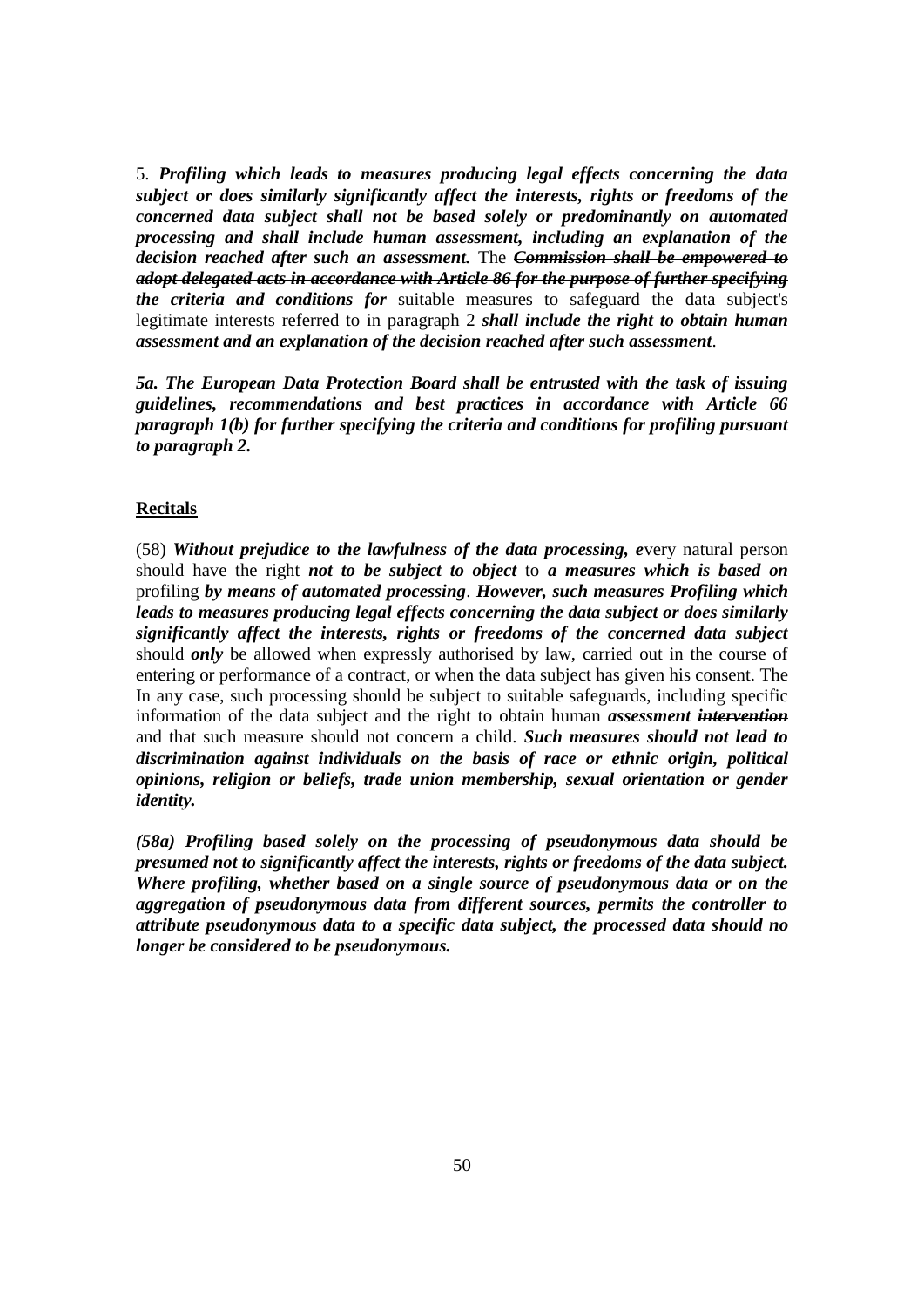**COMP Article 21 16.10.2013**

## **Article 21 Restrictions**

1. Union or Member State law may restrict by way of a legislative measure the scope of the obligations and rights *provided for* in *points (a) to (e) of Article 5 and* Articles 11 to *19 20* and Article 32, when such a restriction *constitutes meets a clearly defined objective of public interest, respects the essence of the right to protection of personal data, is proportionate to the legitimate aim pursued and respects the fundamental rights and interests of the data subject and is* a necessary and proportionate measure in a democratic society to safeguard:

(a) public security;

(b) the prevention, investigation, detection and prosecution of criminal offences;

(c) *other public interests of the Union or of a Member State, in particular an important economic or financial interest of the Union or of a Member State, including monetary, budgetary and* taxation matters *and the protection of market stability and integrity*;

(d) the prevention, investigation, detection and prosecution of breaches of ethics for regulated professions;

(e) a monitoring, inspection or regulatory function *in the framework of connected, even occasionally, with* the exercise of a *competent public official* authority in cases referred to in (a), (b), (c) and (d);

(f) the protection of the data subject or the rights and freedoms of others.

2. In particular, any legislative measure referred to in paragraph 1 *must be necessary and proportionate in a democratic society and* shall contain specific provisions at least as to: *(a)* the objectives to be pursued by the processing *and*;

*(b)* the determination of the controller;

*(c) the specific purposes and means of processing;*

*(d) the safeguards to prevent abuse or unlawful access or transfer;*

*(e) the right of data subjects to be informed about the restriction.*

*2a. Legislative measures referred to in paragraph 1 shall neither permit nor oblige private controllers to retain data additional to those strictly necessary for the original purpose.*

### **Recitals**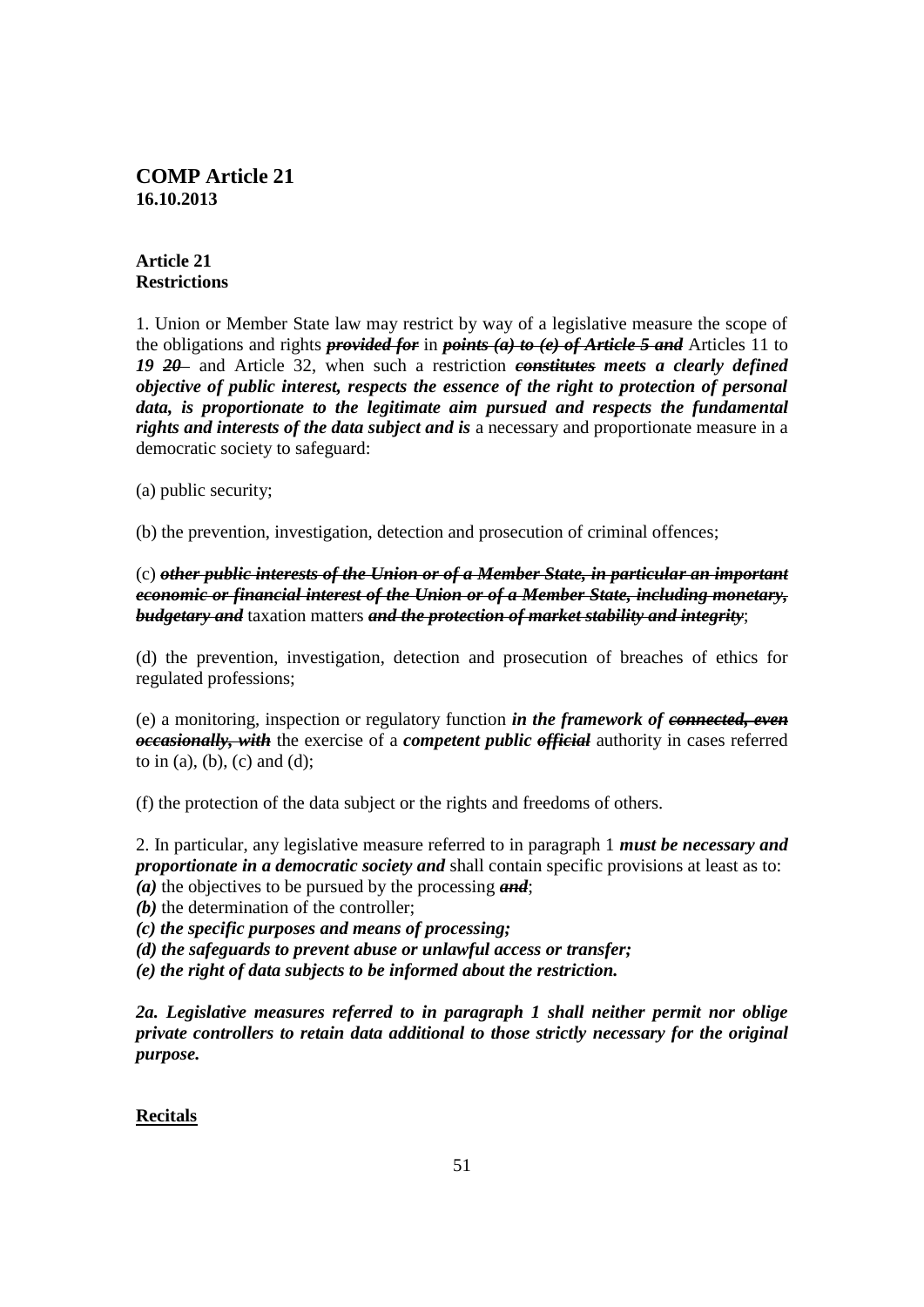(59) Restrictions on specific principles and on the rights of information, **access,** rectification and erasure or on the right of **access and to obtain** data, the right to object, profiling, as well as on the communication of a personal data breach to a data subject and on certain related obligations of the controllers may be imposed by Union or Member State law, as far as necessary and proportionate in a democratic society to safeguard public security, including the protection of human life especially in response to natural or man made disasters, the prevention, investigation and prosecution of criminal offences or of breaches of ethics for regulated professions, other **specific and well-defined** public interests of the Union or of a Member State, in particular an important economic or financial interest of the Union or of a Member State, or the protection of the data subject or the rights and freedoms of others. Those restrictions should be in compliance with requirements set out by the Charter of Fundamental Rights of the European Union and by the European Convention for the Protection of Human Rights and Fundamental Freedoms.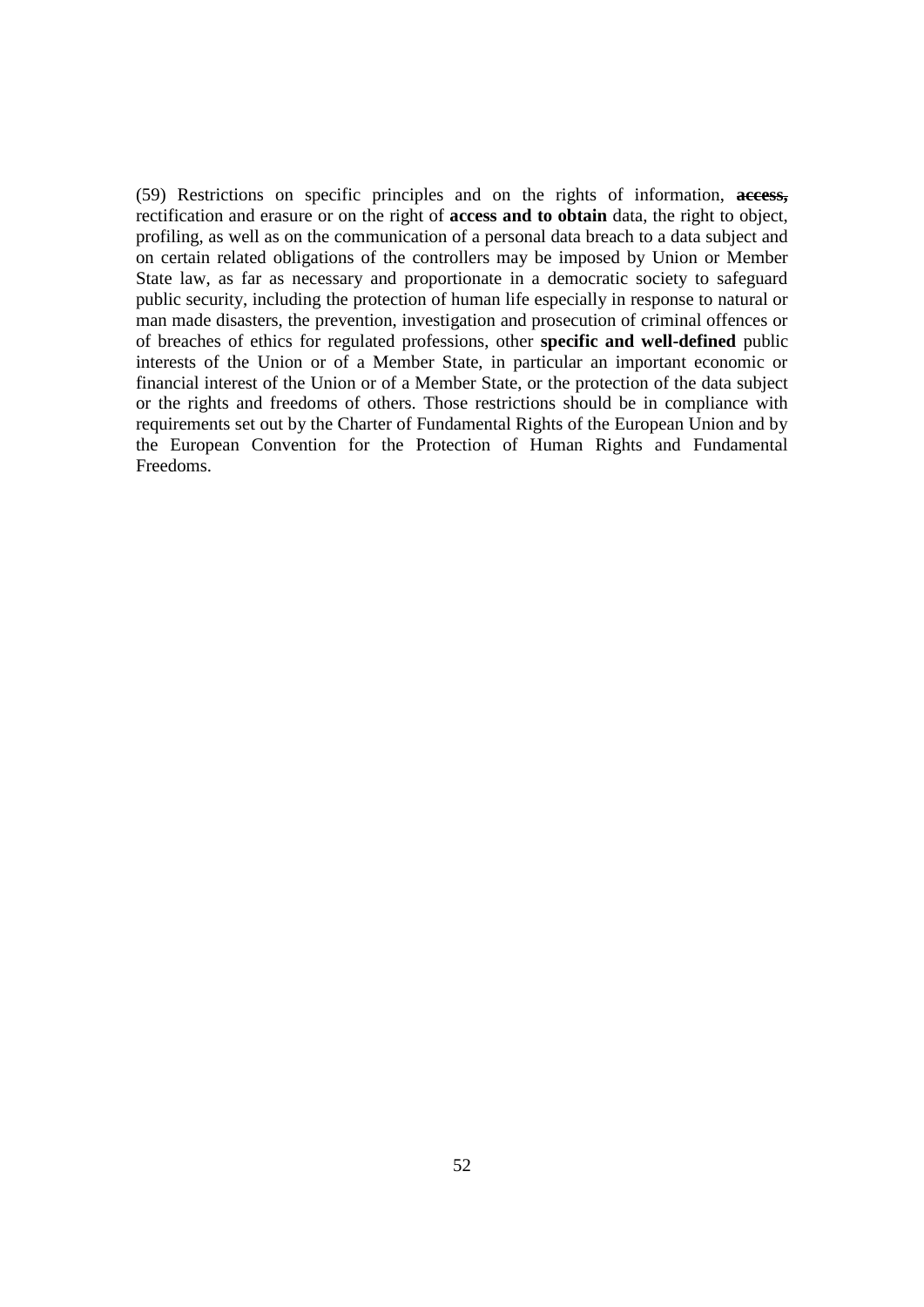## **COMP Article 22 15.10.2013**

### **Article 22 Responsibility** *and accountability* **of the controller**

1. The controller shall adopt *appropriate* policies and implement appropriate *and demonstrable technical and organizational* measures to ensure and be able to demonstrate *in a transparent manner* that the processing of personal data is performed in compliance with this Regulation, *having regard to the state of the art, the nature of personal data processing, the context, scope and purposes of the processing, the risks for the rights and freedoms of the data subjects and the type of the organization, both at the time of the determination of the means for processing and at the time of the processing itself*.

*1a. Having regard to the state of the art and the cost of implementation, the controller shall take all reasonable steps to implement compliance policies and procedures that persistently respect the autonomous choices of data subjects. These compliance policies shall be reviewed at least every two years and updated where necessary.*

*2. The measures provided for in paragraph 1 shall in particular include:*

*(a) keeping the documentation pursuant to Article 28;*

*(b) implementing the data security requirements laid down in Article 30;* 

*(c) performing a data protection impact assessment pursuant to Article 33;*

*(d) complying with the requirements for prior authorisation or prior consultation of the supervisory authority pursuant to Article 34(1) and (2);*

*(e) designating a data protection officer pursuant to Article 35(1);*

3. The controller shall *implement mechanisms to ensure the verification of be able to demonstrate* the *adequacy and* effectiveness of the measures referred to in paragraphs 1 and 2. *If proportionate, this verification shall be carried out by independent internal or external auditors. Any regular general reports of the activities of the controller, such as the obligatory reports by publicly traded companies, shall contain a summary description of the policies and measures referred to in paragraph 1.*

*3a. The controller shall have the right to transmit personal data inside the Union within the group of undertakings the controller is part of, where such processing is necessary for legitimate internal administrative purposes between connected business areas of the group of undertakings and an adequate level of data protection as well as*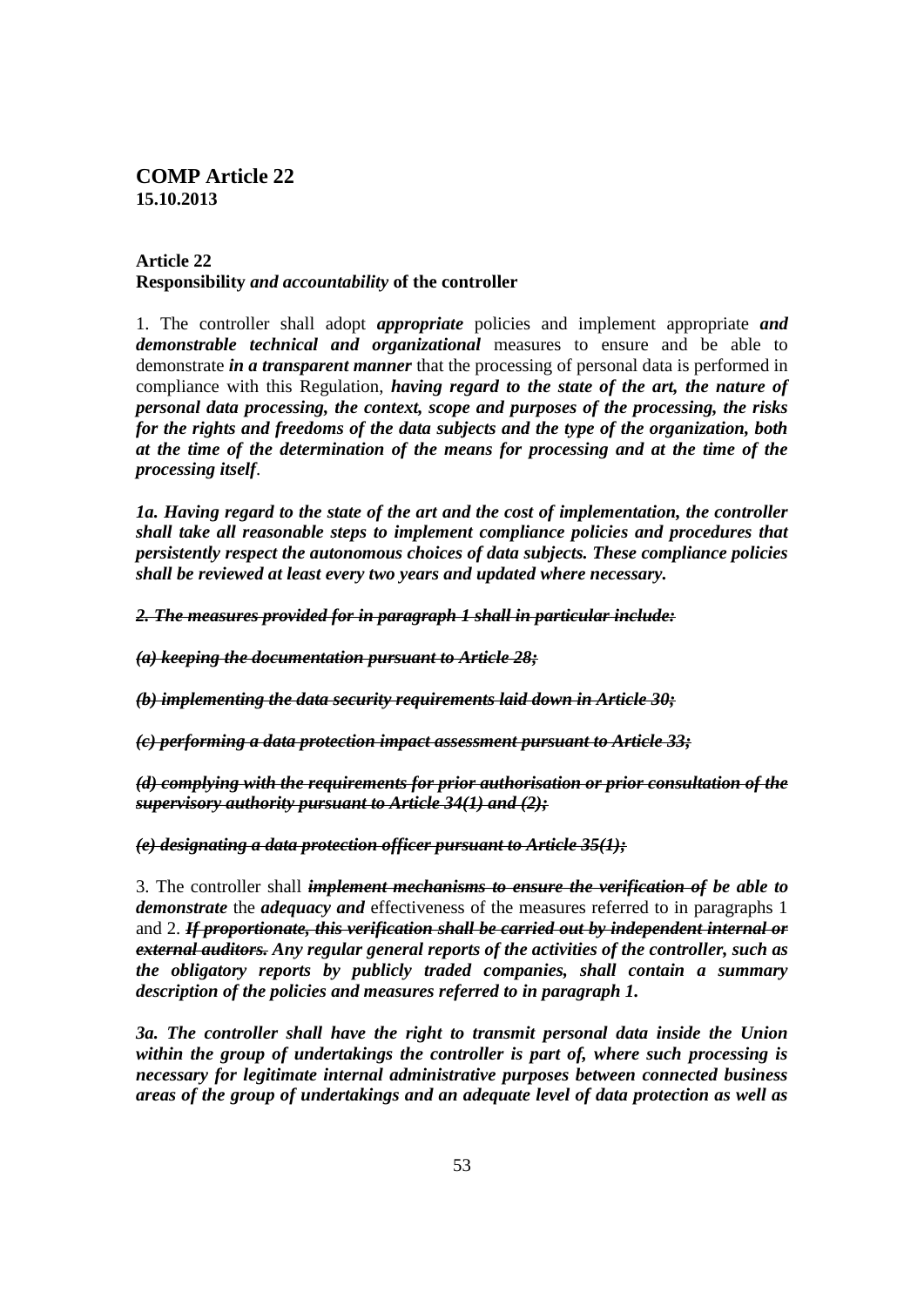*the interests of the data subjects are safeguarded by internal data protection provisions or equivalent codes of conduct ass referred to in Article 38.*

*4. The Commission shall be empowered to adopt delegated acts in accordance with Article 86 for the purpose of specifying any further criteria and requirements for appropriate measures referred to in paragraph 1 other than those already referred to in paragraph 2, the conditions for the verification and auditing mechanisms referred to in paragraph 3 and as regards the criteria for proportionality under paragraph 3, and considering specific measures for micro, small and medium-sized-enterprises.*

#### **Recitals**

(60) Comprehensive responsibility and liability of the controller for any processing of personal data carried out by the controller or on the controller's behalf should be established*, in particular with regard to documentation, data security, impact assessments, the data protection officer and oversight by data protection authorities*. In particular, the controller should ensure and be *obliged able* to demonstrate the compliance of each processing operation with this Regulation. *This should be verified by independent internal or external auditors.*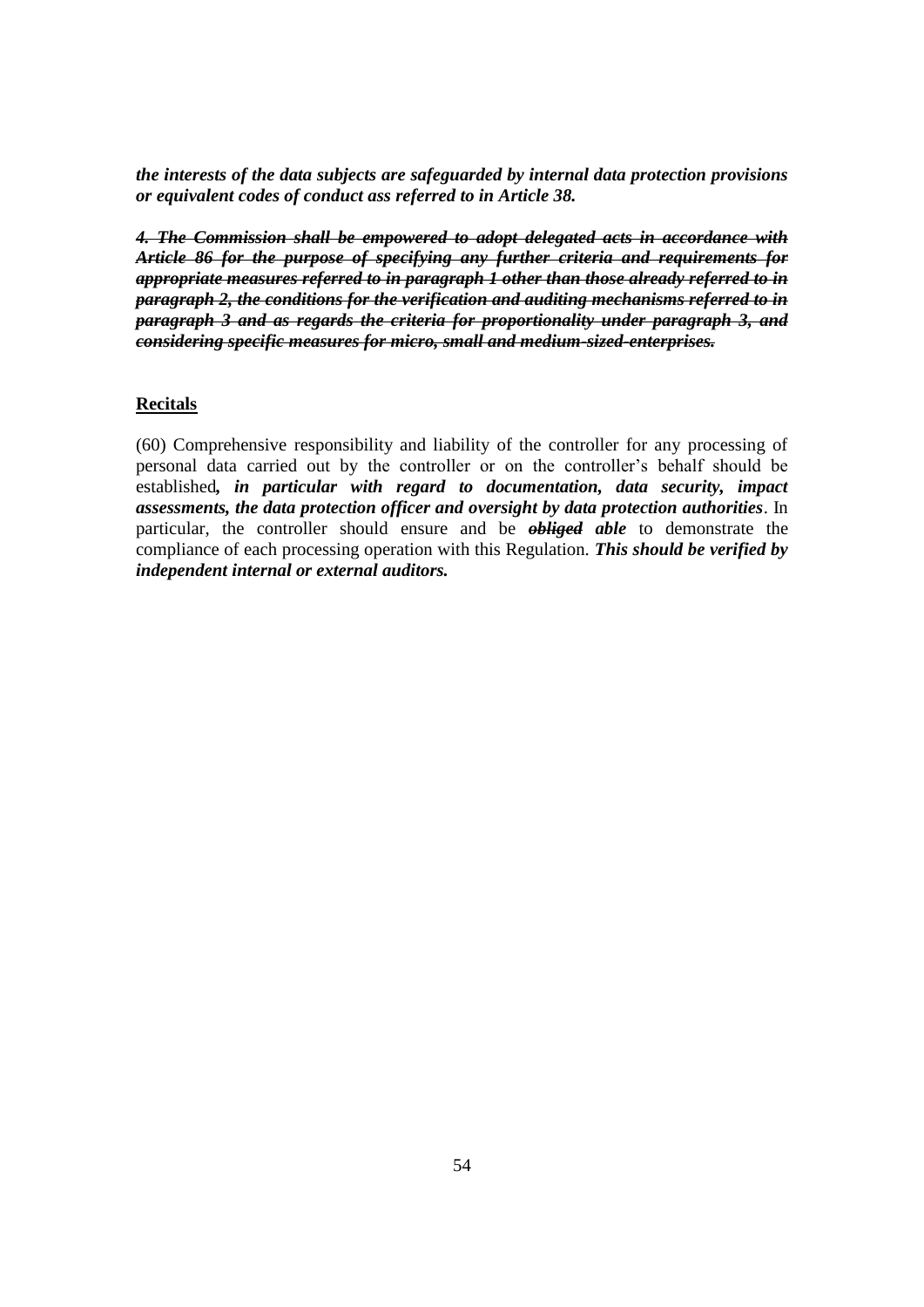## **COMP Article 23 16.10.2013**

#### **Article 23 Data protection by design and by default**

1. Having regard to the state of the art*, current technical knowledge, and the cost of implementation*, *international best practices and the risks represented by the data processing*, the controller *and the processor, if any,* shall, both at the time of the determination of the *purposes and* means for processing and at the time of the processing itself, implement appropriate *and proportionate* technical and organisational measures and procedures in such a way that the processing will meet the requirements of this Regulation and ensure the protection of the rights of the data subject*, in particular with regard to the principles laid out in Article 5. Data protection by design shall have particular regard to the entire lifecycle management of personal data from collection to processing to deletion, systematically focusing on comprehensive procedural safeguards regarding the accuracy, confidentiality, integrity, physical security and deletion of personal data. Where the controller has carried out a data protection impact assessment pursuant to Article 33, the results shall be taken into account when developing those measures and procedures*.

*1a. In order to foster its widespread implementation in different economic sectors, data protection by design shall be a prerequisite for public procurement tenders according to the Directive of the European Parliament and of the Council on public procurement as well as according to the Directive of the European Parliament and of the Council on procurement by entities operating in the water, energy, transport and postal services sector (Utilities Directive).*

2. The controller shall *ensure implement mechanisms for ensuring* that, by default, only those personal data are processed which are necessary for each specific purpose of the processing and are especially not collected*, or* retained *or disseminated* beyond the minimum necessary for those purposes, both in terms of the amount of the data and the time of their storage. In particular, those mechanisms shall ensure that by default personal data are not made accessible to an indefinite number of individuals *and that data subjects are able to control the distribution of their personal data*.

*3. The Commission shall be empowered to adopt delegated acts in accordance with Article 86 for the purpose of specifying any further criteria and requirements for appropriate measures and mechanisms referred to in paragraph 1 and 2, in particular for data protection by design requirements applicable across sectors, products and services.*

*4. The Commission may lay down technical standards for the requirements laid down in paragraph 1 and 2. Those implementing acts shall be adopted, after requesting an*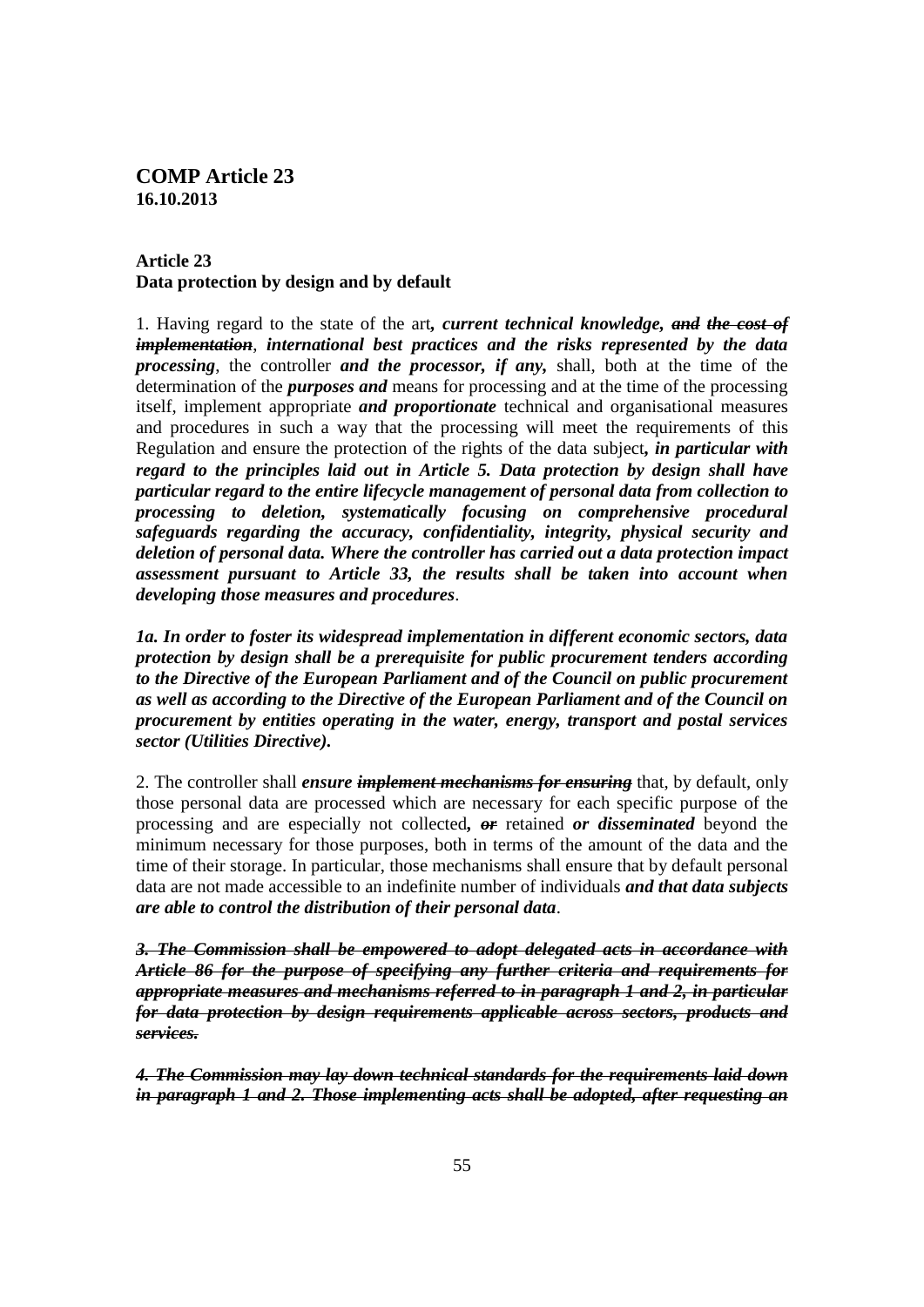*opinion by the European Data Protection Board, in accordance with the examination procedure referred to in Article 87(2).*

#### **Recitals**

(61) The protection of the rights and freedoms of data subjects with regard to the processing of personal data require that appropriate technical and organizational measures are taken, both at the time of the design of the processing and at the time of the processing itself, to ensure that the requirements of this Regulation are met. In order to ensure and demonstrate compliance with this Regulation, the controller should adopt internal policies and implement appropriate measures, which meet in particular the principles of data protection by design and data protection by default. *The principle of data protection by design require data protection to be embedded within the entire life cycle of the technology, from the very early design stage, right through to its ultimate deployment, use and final disposal. This should also include the responsibility for the products and services used by the controller or processor. The principle of data protection by default requires privacy settings on services and products which should by default comply with the general principles of data protection, such as data minimisation and purpose limitation.*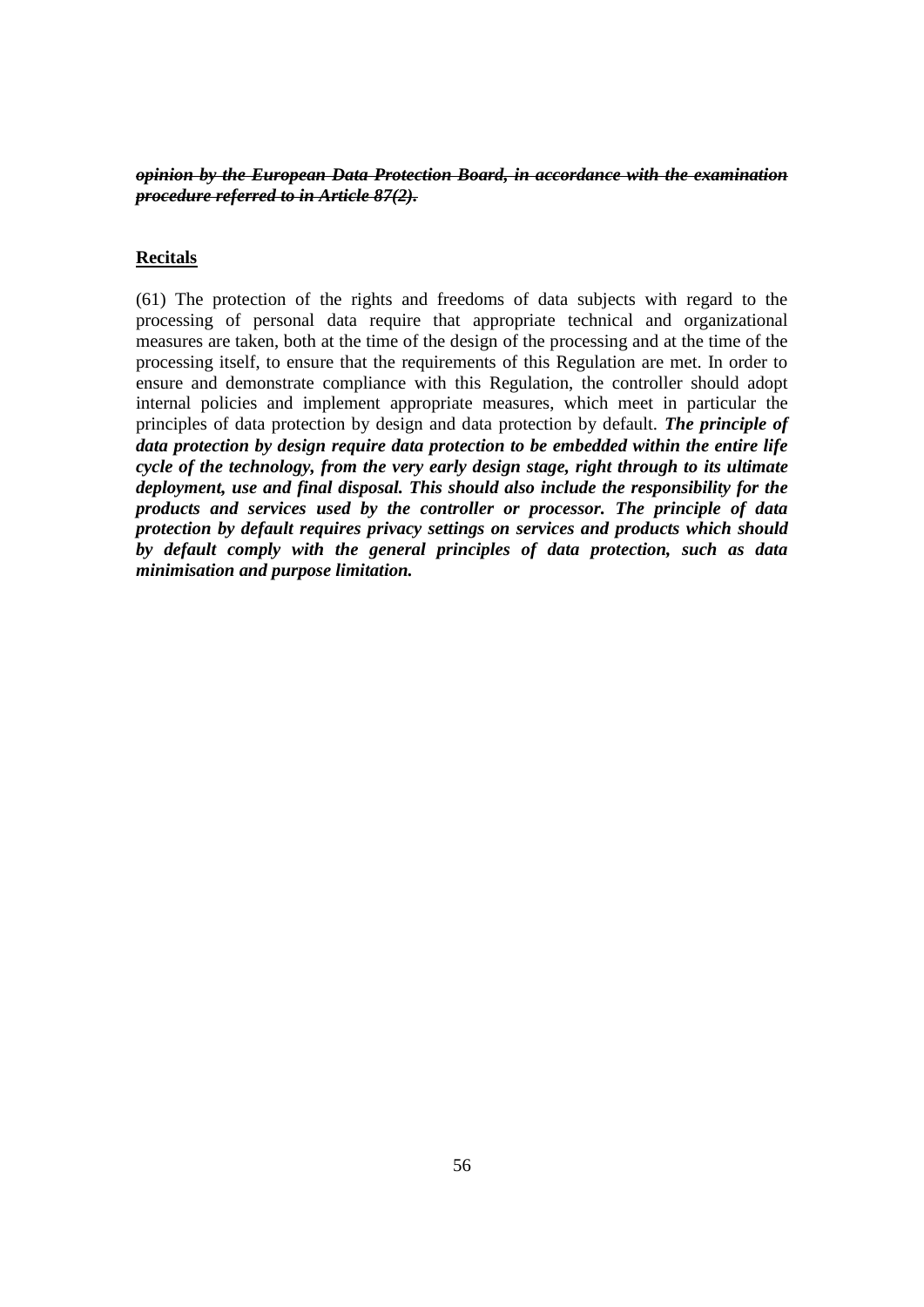## **COMP Article 24 14.10.2013**

## **Article 24 Joint controllers**

Where *a several* controller*s jointly* determine*s* the purposes*, conditions* and means of the processing of personal data *jointly with others*, the joint controllers shall determine their respective responsibilities for compliance with the obligations under this Regulation, in particular as regards the procedures and mechanisms for exercising the rights of the data subject, by means of an arrangement between them. *The arrangement shall duly reflect the joint controllers' respective effective roles and relationships vis-à-vis data subjects, and the essence of the arrangement shall be made available for the data subject. In case of unclarity of the responsibility, the controllers shall be jointly and severally liable.*

## **Recitals**

(62) The protection of the rights and freedoms of data subjects as well as the responsibility and liability of controllers and processor, also in relation to the monitoring by and measures of supervisory authorities, requires a clear attribution of the responsibilities under this Regulation, including where a controller determines the purposes, conditions and means of the processing jointly with other controllers or where a processing operation is carried out on behalf of a controller. *The arrangement between the joint controllers should reflect the joint controllers' effective roles and relationships. The processing of personal data under this Regulation should include the permission for a controller to transmit the data to a joint controller or to a processor for the processing of the data on their behalf.*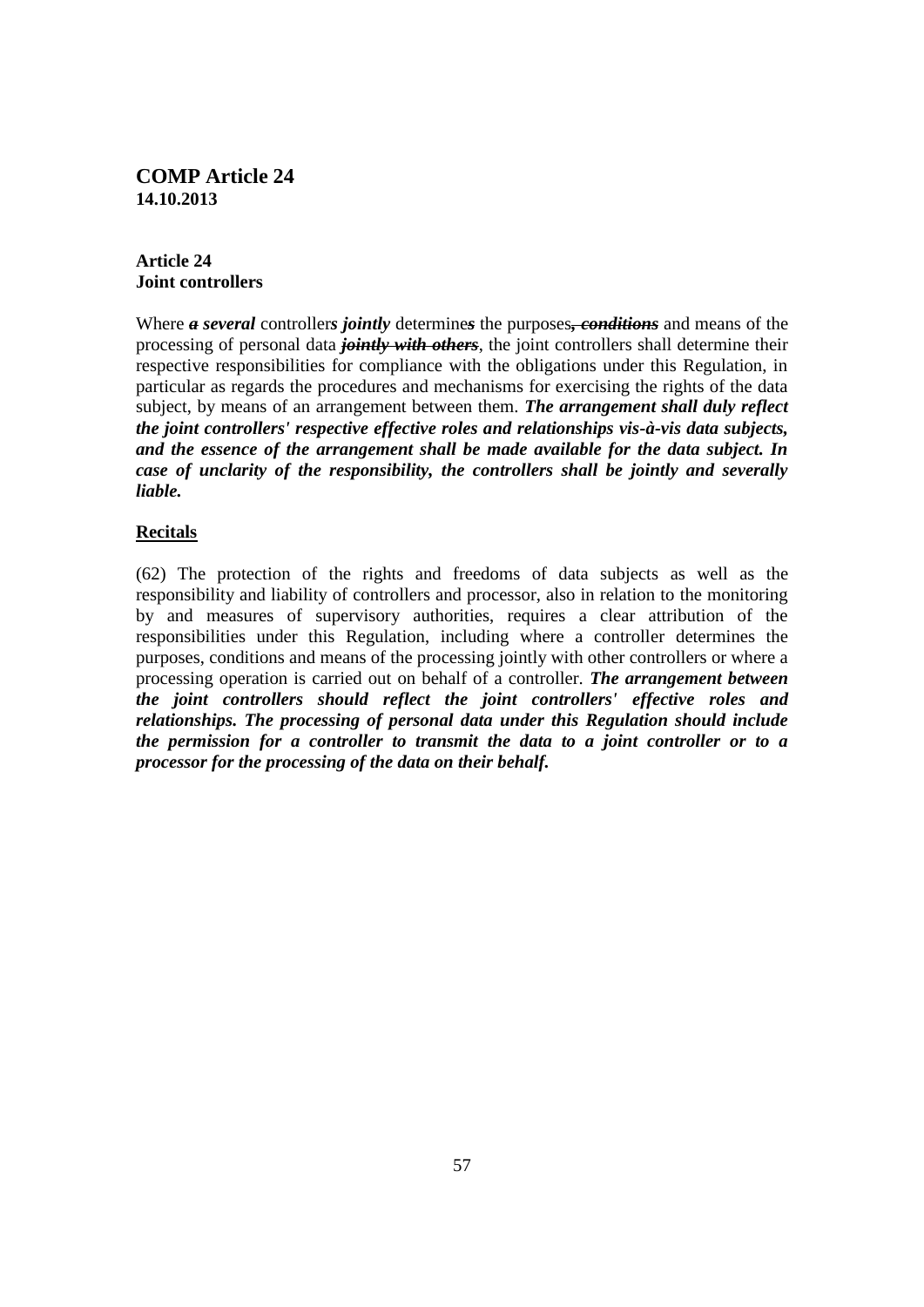## **COMP Article 25 16.10.2013**

## **Article 25 Representatives of controllers not established in the Union**

1. In the situation referred to in Article 3(2), the controller shall designate a representative in the Union.

2. This obligation shall not apply to:

(a) a controller established in a third country where the Commission has decided that the third country ensures an adequate level of protection in accordance with Article 41; or

(b) *an enterprise employing fewer than 250 persons a controller processing personal data which relates to less than 5000 data subjects during any consecutive 12-month period and not processing special categories of personal data as referred to in Article 9(1), location data or data on children or employees in large-scale filing systems*; or

(c) a public authority or body; or

(d) a controller *offering* only occasionally *offering* goods or services to data subjects *residing* in the Union*, unless the processing of personal data concerns special categories of personal data as referred to in Article 9(1), location data or data on children or employees in large-scale filing systems*.

3. The representative shall be established in one of those Member States where *the data subjects whose personal data are processed in relation to* the offering of goods or services to *the data subjects them*, or *to the monitoring of them*, *take place reside*.

4. The designation of a representative by the controller shall be without prejudice to legal actions which could be initiated against the controller itself.

### **Recitals**

(63) Where a controller not established in the Union is processing personal data of data subjects *residing* in the Union *whose processing activities are related to the offering of goods or services to such data subjects, or to the monitoring of their behaviour*, the controller should designate a representative, unless the controller is established in a third country ensuring an adequate level of protection, or the *controller processing relates to fewer than 5000 data subjects during any consecutive 12-month period and is not carried out on special categories of personal data, or is* a public authority or body or where the controller is only occasionally offering goods or services to such data subjects.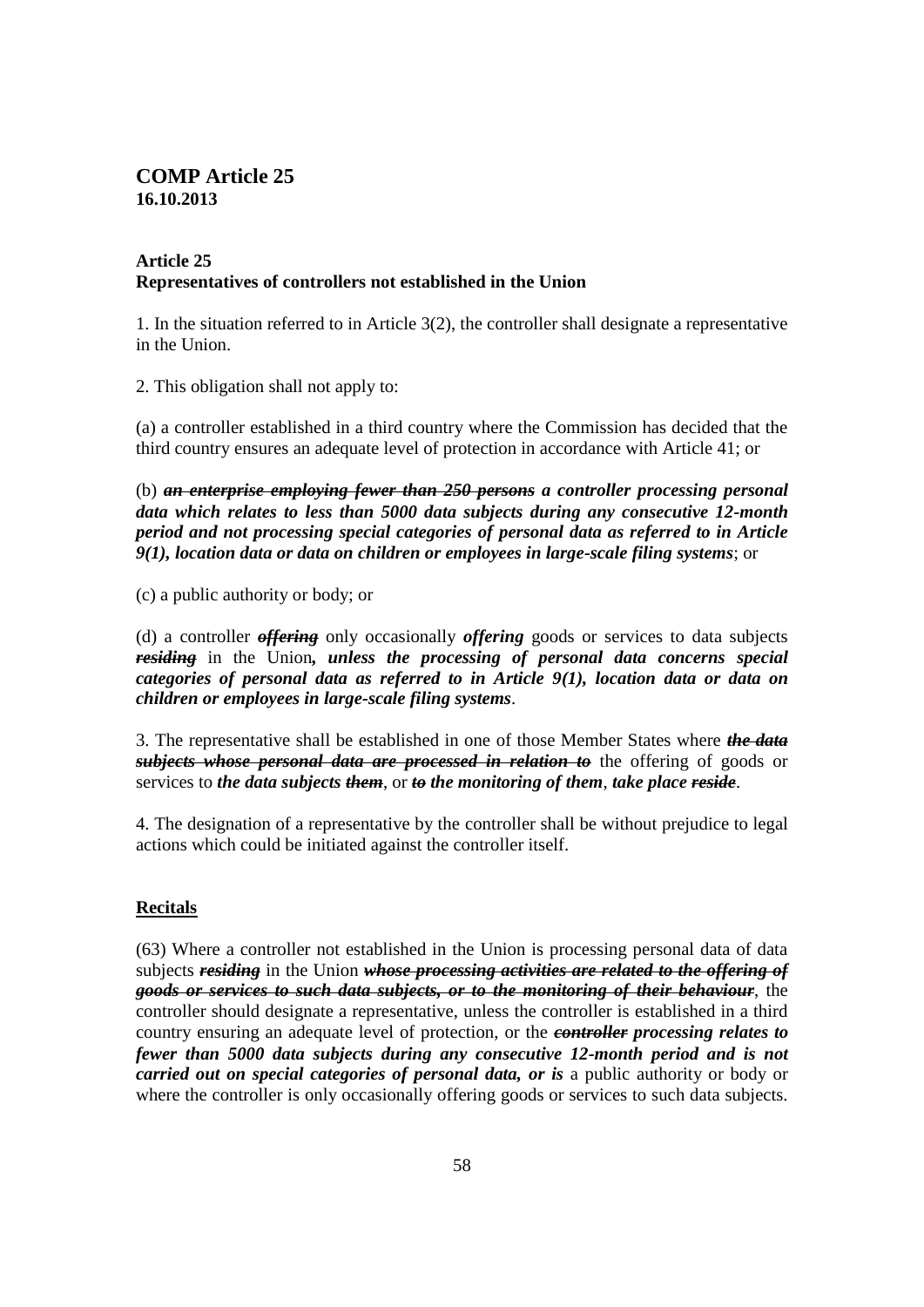The representative should act on behalf of the controller and may be addressed by any supervisory authority.

(64) In order to determine whether a controller is only occasionally offering goods and services to data subjects *residing* in the Union, it should be ascertained whether it is apparent from the controller's overall activities that the offering of goods and services to such data subjects is ancillary to those main activities.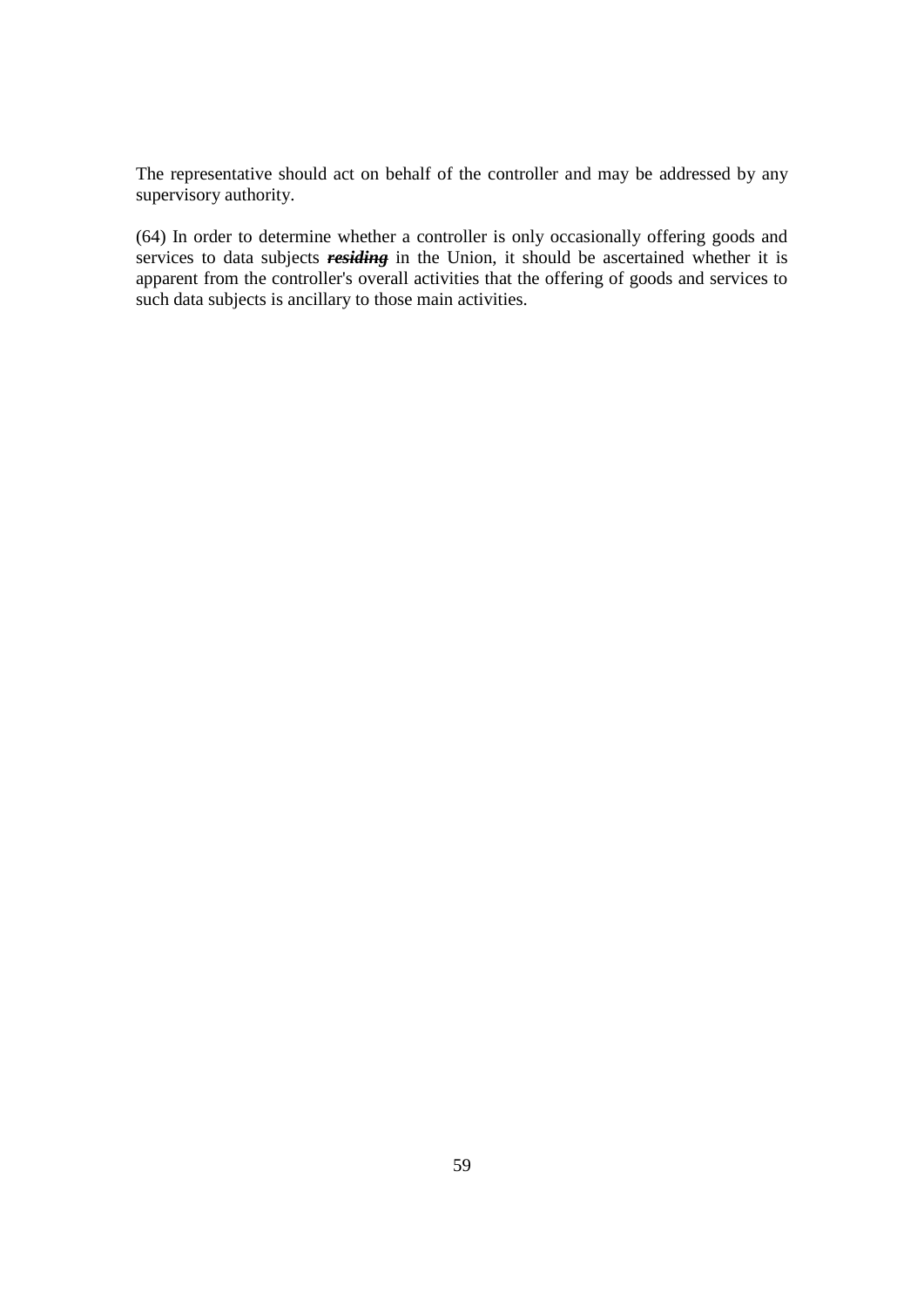COMP Article 26 16.10.2013

Article 26 Processor

**1. Where** *a* **processing** *operation* **is to be carried out on behalf of a controller, the controller shall choose a processor providing sufficient guarantees to implement appropriate technical and organisational measures and procedures in such a way that the processing will meet the requirements of this Regulation and ensure the protection of the rights of the data subject, in particular in respect of the technical security measures and organizational measures governing the processing to be carried out and shall ensure compliance with those measures.**

**2. The carrying out of processing by a processor shall be governed by a contract or other legal act binding the processor to the controller***. and stipulating in particular that The controller and the processor shall be free to determine respective roles and tasks with respect to the requirements of this Regulation, and shall provide that* **the processor shall:**

**(a)** *act process personal data* **only on instructions from the controller,** *in particular, where the transfer of the personal data used is prohibited unless otherwise required by Union law or Member State law*;

**(b) employ only staff who have committed themselves to confidentiality or are under a statutory obligation of confidentiality;**

**(c) take all required measures pursuant to Article 30;**

**(d)** *determine the conditions for* **enlist***ing* **another processor only with the prior permission of the controller***, unless otherwise determined***.**

**(e) insofar as this is possible given the nature of the processing, create in agreement with the controller the** *necessary appropriate and relevant* **technical and organisational requirements for the fulfilment of the controller's obligation to respond to requests for exercising the data subject's rights laid down in Chapter III;**

**(f) assist the controller in ensuring compliance with the obligations pursuant to Articles 30 to 34***, taking into account the nature of processing and the information available to the processor*;

**(g)** *return hand over* **all results to the controller after the end of the processing***, and* **not process the personal data otherwise** *and delete existing copies unless Union or Member State law requires storage of the data*;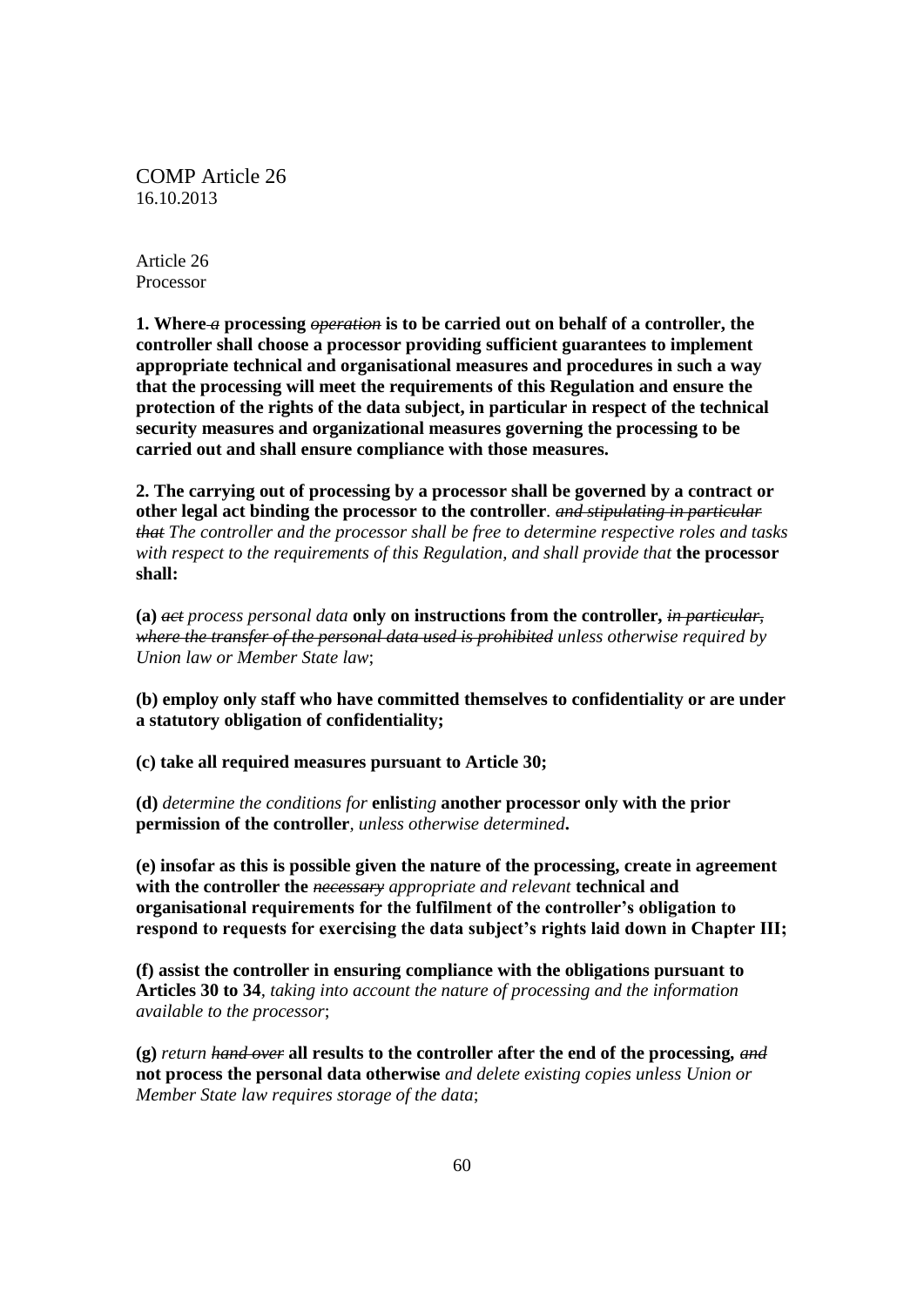**(h) make available to the controller** *and the supervisory authority* **all information necessary to** *demonstrate control* **compliance with the obligations laid down in this Article** *and allow on-site inspections*;

#### **3. The controller and the processor shall document in writing the controller's instructions and the processor's obligations referred to in paragraph 2.**

*3a. The sufficient guarantees referred to in paragraph 1 may be demonstrated by adherence to codes of conduct or certification mechanisms pursuant to Articles 38 or 39 of this Regulation.*

**4. If a processor processes personal data other than as instructed by the controller** *or becomes the determining party in relation to the purposes and means of data processing***, the processor shall be considered to be a controller in respect of that processing and shall be subject to the rules on joint controllers laid down in Article 24.**

*5. The Commission shall be empowered to adopt delegated acts in accordance with Article 86 for the purpose of further specifying the criteria and requirements for the responsibilities, duties and tasks in relation to a processor in line with paragraph 1, and conditions which allow facilitating the processing of personal data within a group of undertakings, in particular for the purposes of control and reporting.*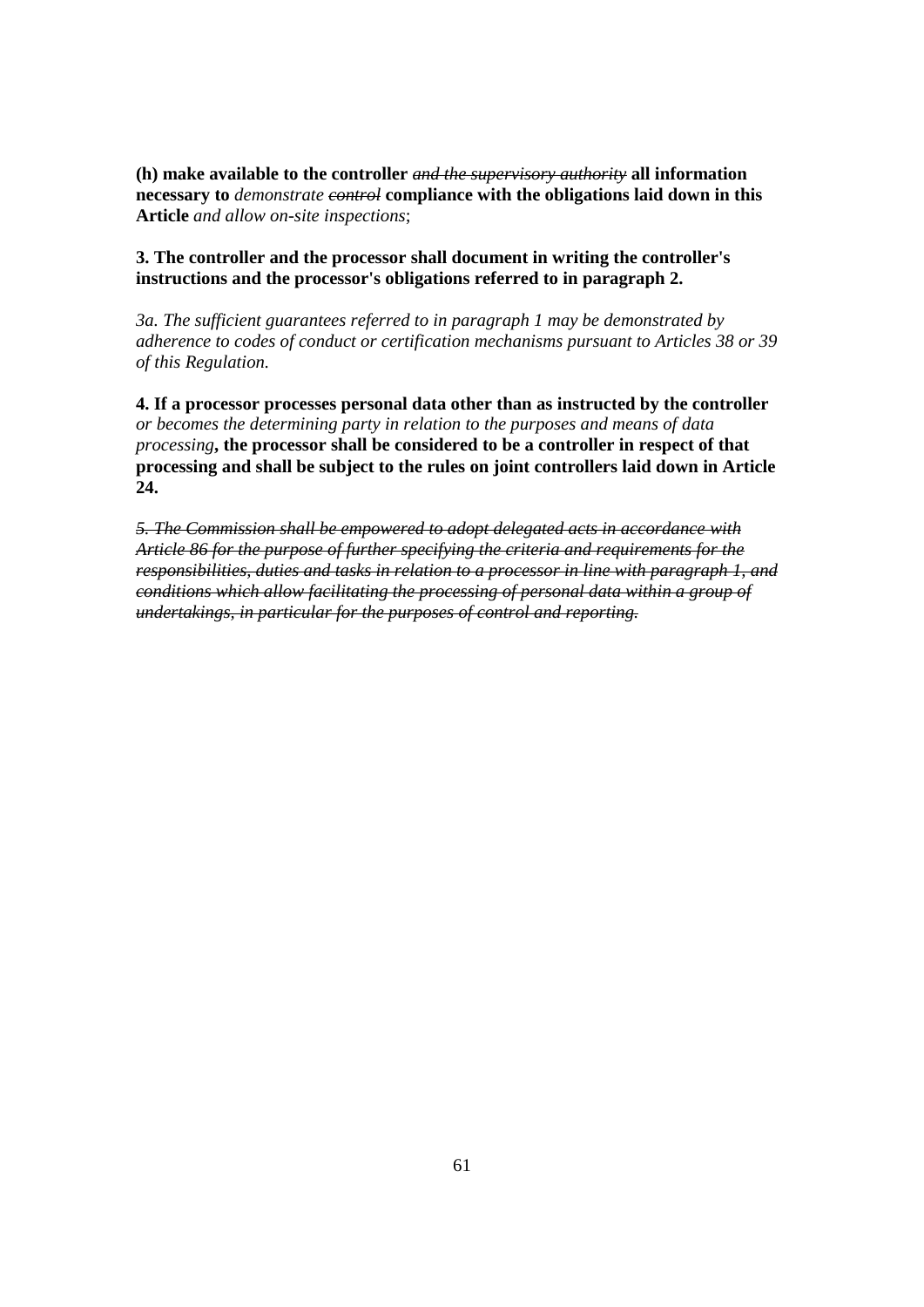COMP Article 27 14.10.2013

Article 27 Processing under the authority of the controller and processor

**The processor and any person acting under the authority of the controller or of the processor who has access to personal data shall not process them except on instructions from the controller, unless required to do so by Union or Member State law.**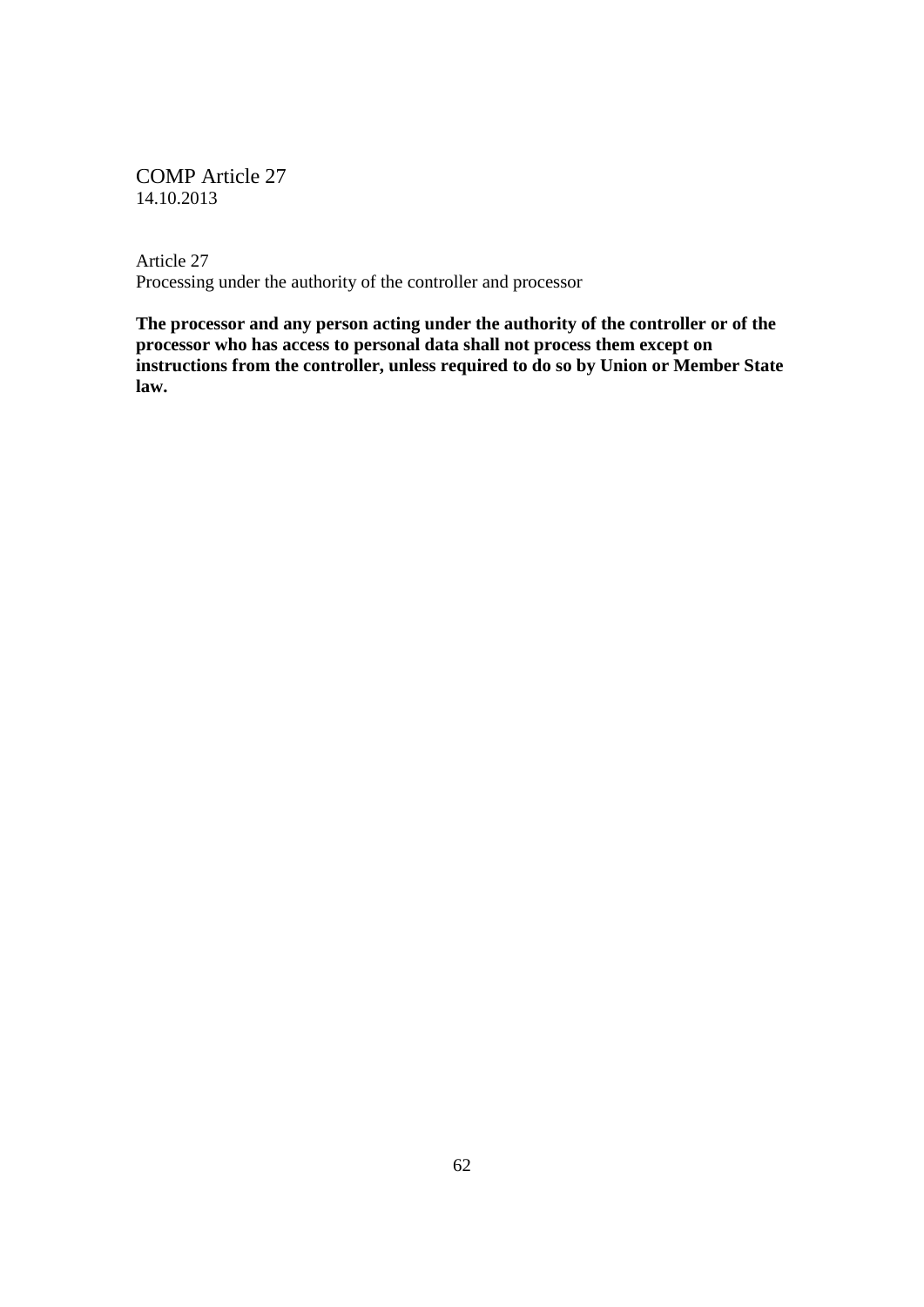## **COMP Article 28 17.10.2013**

## **Article 28 Documentation**

1. Each controller and processor *and, if any, the controller's representative,* shall maintain *regularly updated* documentation necessary to fulfill the requirements laid down in this Regulation.

2. In addition, each controller and processor shall maintain documentation of the following information:

(a) the name and contact details of the controller, or any joint controller or processor, and of the representative, if any;

(b) the name and contact details of the data protection officer, if any;

(c) the name and contact details of the controllers to whom personal data are disclosed, if any.

## **Recitals**

(65) In order to *be able to* demonstrate compliance with this Regulation, the controller or processor should maintain *the documentation document each processing operations necessary in order to fulfill the requirements laid down in this Regulation.* Each controller and processor should be obliged to co-operate with the supervisory authority and make this documentation, on request, available to it, so that it might serve for *monitoring those processing operations evaluating the compliance with this Regulation*. *However, equal emphasis and significance should be placed on good practice and compliance and not just the completion of documentation.*